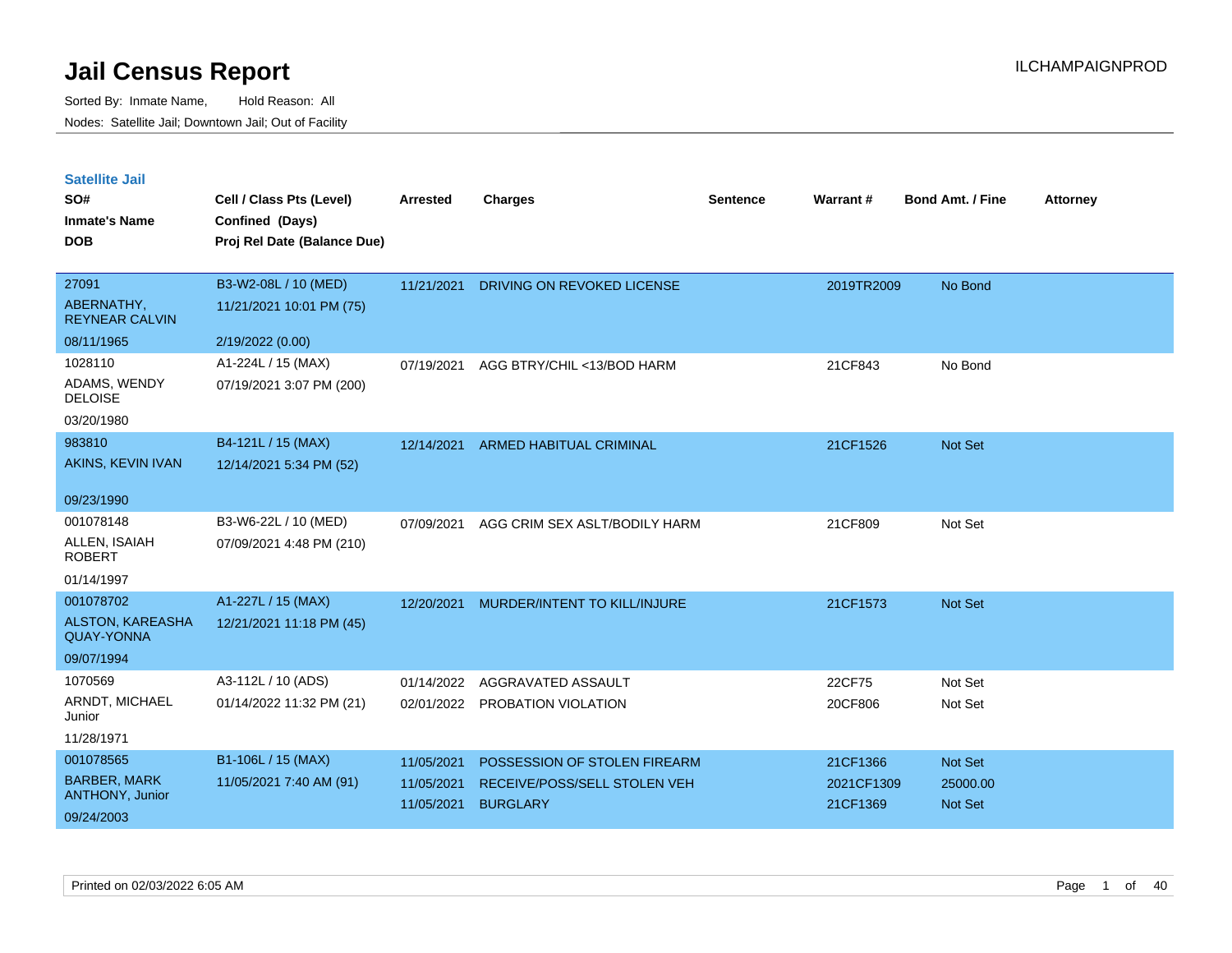| Sorted By: Inmate Name,                               | Hold Reason: All                            |                 |                                           |                 |                 |                         |                 |
|-------------------------------------------------------|---------------------------------------------|-----------------|-------------------------------------------|-----------------|-----------------|-------------------------|-----------------|
| Nodes: Satellite Jail; Downtown Jail; Out of Facility |                                             |                 |                                           |                 |                 |                         |                 |
| SO#                                                   | Cell / Class Pts (Level)                    | <b>Arrested</b> | <b>Charges</b>                            | <b>Sentence</b> | <b>Warrant#</b> | <b>Bond Amt. / Fine</b> | <b>Attorney</b> |
| <b>Inmate's Name</b>                                  | Confined (Days)                             |                 |                                           |                 |                 |                         |                 |
| <b>DOB</b>                                            | Proj Rel Date (Balance Due)                 |                 |                                           |                 |                 |                         |                 |
|                                                       |                                             |                 |                                           |                 |                 |                         |                 |
| 518851                                                | B1-105U / 10 (MED)                          | 01/11/2022      | <b>FELON POSS/USE WEAPON/FIREARM</b>      |                 | 20CF361         | 15000.00                |                 |
|                                                       | BARKER, ALEXANDER  01/11/2022 2:37 PM (24)  | 01/11/2022      | POSS AMT CON SUB EXCEPT(A)/(D)            |                 | 2020CF863       | 15000.00                |                 |
| <b>MASSIE</b>                                         |                                             | 01/11/2022      | <b>BAD CHK/OBTAIN CON PROP/&gt;150</b>    |                 | 20CF192         | 15000.00                |                 |
|                                                       |                                             | 01/11/2022      | <b>BAD CHK/OBTAIN CON PROP/&gt;150</b>    |                 | 19CF1686        | 15000.00                |                 |
|                                                       |                                             |                 | 01/11/2022 METH DELIVERY/15<100 GRAMS     | 20y (DOC)       | 20CF1383        | No Bond                 |                 |
|                                                       |                                             |                 | 01/11/2022 DRIVING ON REVOKED LICENSE     |                 | 2020TR16539     | 1500.00                 |                 |
|                                                       |                                             |                 | 01/11/2022 OBSTRUCTING IDENTIFICATION     |                 | 2020CM222       | 1500.00                 |                 |
| 09/24/1986                                            |                                             |                 |                                           |                 |                 |                         |                 |
| 1073281                                               | A1-124U / 5 (MIN)                           | 11/15/2021      | DOM BTRY/CONTACT/1-2 PRECONV              |                 | 2021CF206       | 5000.00                 |                 |
| <b>BASLER, MONET</b><br>MARISA                        | 11/15/2021 11:08 PM (81)                    |                 |                                           |                 |                 |                         |                 |
| 08/17/1994                                            |                                             |                 |                                           |                 |                 |                         |                 |
| 1072477                                               | A4-104U / 15 (ADS)                          |                 | 01/13/2022 FELON POSS/USE WEAPON/FIREARM  |                 | <b>22CF74</b>   | <b>Not Set</b>          |                 |
|                                                       | BEASLEY, KEVIN CORY 01/13/2022 8:47 PM (22) |                 |                                           |                 |                 |                         |                 |
|                                                       |                                             |                 |                                           |                 |                 |                         |                 |
| 06/16/2000                                            |                                             |                 |                                           |                 |                 |                         |                 |
| 001078781                                             | B4-122U / 15 (MAX)                          | 01/19/2022      | MACHINE GUN/AUTOMATIC WEAPON              |                 | 22CF89          | Not Set                 |                 |
| <b>BILLINGS, DEMONTE</b><br><b>JADON</b>              | 01/19/2022 9:57 PM (16)                     |                 |                                           |                 |                 |                         |                 |
| 02/06/2000                                            |                                             |                 |                                           |                 |                 |                         |                 |
| 47897                                                 | A3-214U / 15 (ADS)                          | 01/19/2022      | <b>VIOLATE ORDER PROTECTION</b>           |                 | 22CF85          | <b>Not Set</b>          |                 |
| <b>BRANAMAN,</b>                                      | 01/19/2022 9:21 PM (16)                     |                 | 01/19/2022 DRVG REVOKED/2+/PERS INJ/DEATH |                 | 22CF84          | <b>Not Set</b>          |                 |
| <b>CLIFFORD EARL</b>                                  |                                             |                 |                                           |                 |                 |                         |                 |
| 03/09/1975                                            |                                             |                 |                                           |                 |                 |                         |                 |
| 923208                                                | A3-111L / 10 (ADS)                          | 01/22/2022      | <b>CRIM TRES TO RES/PERS PRESENT</b>      |                 | 22CF92          | Not Set                 |                 |
| BREADY, ANDREW<br><b>NICHOLAS</b>                     | 01/22/2022 7:43 PM (13)                     |                 |                                           |                 |                 |                         |                 |
| 06/08/1988                                            |                                             |                 |                                           |                 |                 |                         |                 |
| 51247                                                 | B1-202U / 10 (MED)                          | 04/15/2021      | FELON POSS/USE WEAPON/FIREARM             |                 | 21CF411         | Not Set                 |                 |
| <b>BROWN, DANTE</b><br><b>MAURICE</b>                 | 04/15/2021 6:24 PM (295)                    |                 |                                           |                 |                 |                         |                 |
| 04/19/1979                                            |                                             |                 |                                           |                 |                 |                         |                 |
|                                                       |                                             |                 |                                           |                 |                 |                         |                 |

Printed on 02/03/2022 6:05 AM Page 2 of 40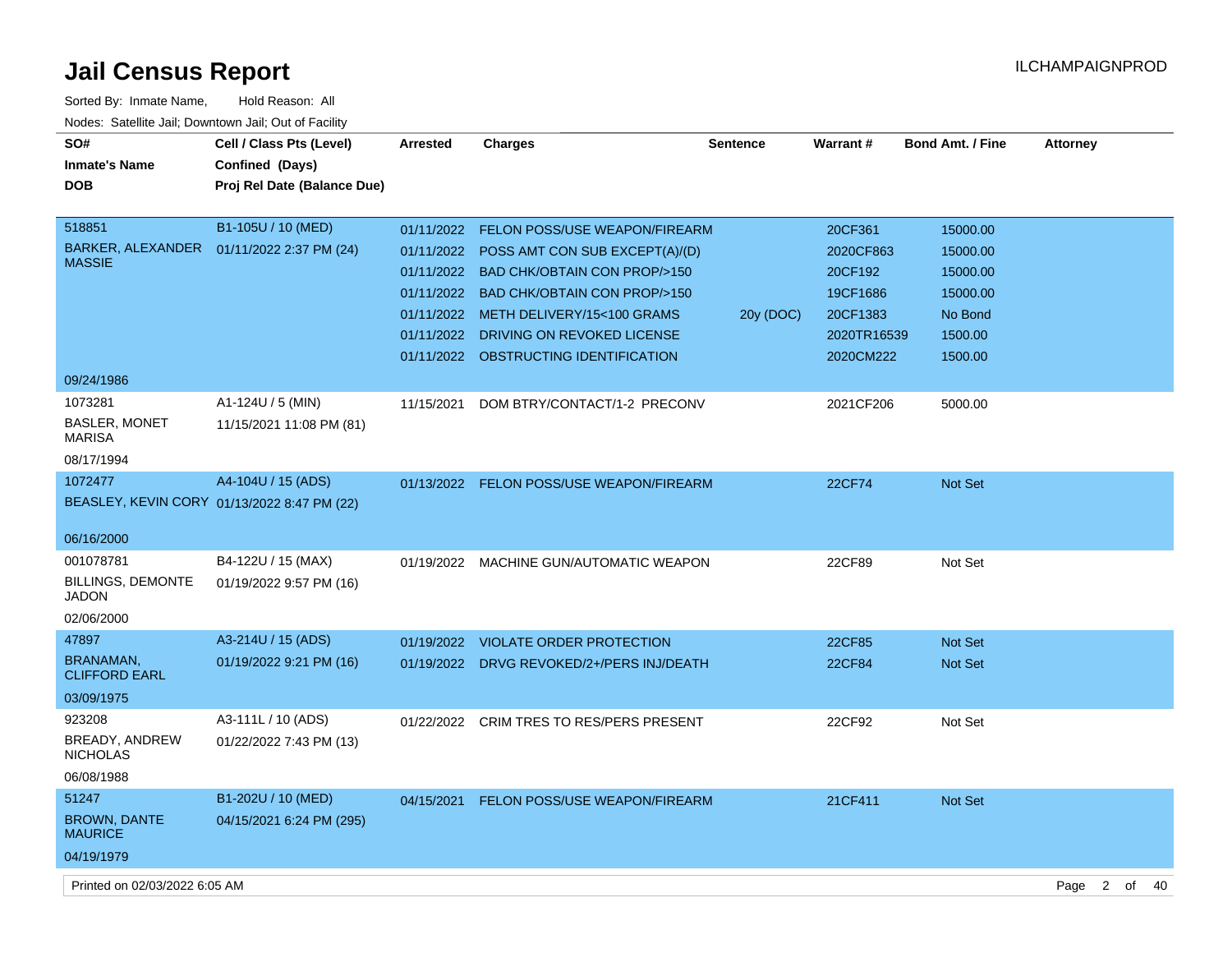| SO#                                         | Cell / Class Pts (Level)    | Arrested          | <b>Charges</b>                           | <b>Sentence</b> | Warrant#   | <b>Bond Amt. / Fine</b> | <b>Attorney</b> |
|---------------------------------------------|-----------------------------|-------------------|------------------------------------------|-----------------|------------|-------------------------|-----------------|
| <b>Inmate's Name</b>                        | Confined (Days)             |                   |                                          |                 |            |                         |                 |
| <b>DOB</b>                                  | Proj Rel Date (Balance Due) |                   |                                          |                 |            |                         |                 |
|                                             |                             |                   |                                          |                 |            |                         |                 |
| 990921                                      | A3-215L / 15 (ADS)          | 01/20/2022        | MFG/DEL 1<15 GR COCAINE/ANLG             |                 | 19CF369    | 25000.00                |                 |
| <b>BROWN, QUINTIN</b><br><b>MARSHAUN</b>    | 01/20/2022 7:19 PM (15)     |                   | 01/20/2022 ARMED HABITUAL CRIMINAL       |                 | 21CF935    | 750000.00               |                 |
| 09/26/1991                                  |                             |                   |                                          |                 |            |                         |                 |
| 29957                                       | B4-222L / 15 (MAX)          | 11/13/2021        | FELON POSS/USE WEAPON/FIREARM            |                 | 21CF1390   | Not Set                 |                 |
| BROWN, RODNEY<br>LOUIS                      | 11/13/2021 8:57 PM (83)     | 11/13/2021        | AGG CRIM SX AB/>5 YR OLDER VIC           |                 | 2019CF0718 | 250000.00               |                 |
| 01/07/1968                                  |                             |                   |                                          |                 |            |                         |                 |
| 001077945                                   | A1-224U / 10 (MED)          | 11/13/2021        | AGG ASLT PEACE OFF/FIRE/ER WRK           |                 | 2021CF637  | 1000.00                 |                 |
| <b>BROWN, SIDREA</b>                        | 11/13/2021 10:49 AM (83)    | 11/13/2021        | <b>BURGLARY</b>                          |                 | 2021CF543  | 50000.00                |                 |
| <b>RENEIA</b>                               |                             | 11/17/2021        | <b>BURGLARY</b>                          |                 | 21CF1264   | 1000.00                 |                 |
| 07/23/1992                                  |                             |                   |                                          |                 |            |                         |                 |
| 981645                                      | A3-117L / 15 (MAX)          | 01/27/2022 MURDER |                                          |                 | 22CF114    | 1000000.00              |                 |
| BRUMFIELD,<br>JONATHAN EZEKEIL              | 01/27/2022 8:15 PM (8)      |                   |                                          |                 |            |                         |                 |
| 08/03/1989                                  |                             |                   |                                          |                 |            |                         |                 |
| 001078739                                   | A2-122L / 5 (ADS)           |                   | 01/05/2022 CRIMINAL TRESPASS BUILDING    |                 | 2020CM392  | 1000.00                 |                 |
| BRYANT, JUDITH ANN                          | 01/05/2022 6:36 PM (30)     |                   |                                          |                 |            |                         |                 |
|                                             |                             |                   |                                          |                 |            |                         |                 |
| 10/22/1957                                  |                             |                   |                                          |                 |            |                         |                 |
| 001077954                                   | B3-W7-28L / 10 (MED)        | 12/21/2021        | <b>RESIDENTIAL BURGLARY</b>              |                 | 21CF1570   | Not Set                 |                 |
| CALKINS, STEVEN RAY 12/21/2021 6:35 AM (45) |                             |                   |                                          |                 |            |                         |                 |
|                                             |                             |                   |                                          |                 |            |                         |                 |
| 01/01/1992                                  |                             |                   |                                          |                 |            |                         |                 |
| 39474                                       | B1-101U / 10 (ADS)          | 07/06/2021        | MFG/DEL 15<100 GR HEROIN/ANLG            |                 | 21CF792    | <b>Not Set</b>          |                 |
| <b>CAMPBELL, AARON</b><br><b>JACOB</b>      | 07/06/2021 11:56 PM (213)   |                   |                                          |                 |            |                         |                 |
| 07/18/1974                                  |                             |                   |                                          |                 |            |                         |                 |
| 996275                                      | A4-106U / 15 (ADS)          |                   | 01/29/2022 AGG UUW/PERSON/LOADED FIREARM | 1y (DOC)        | 21CF1398   | No Bond                 |                 |
| CAMPBELL, JOHNNIE<br>LEE, Third             | 01/29/2022 9:42 AM (6)      |                   |                                          |                 |            |                         |                 |
| 04/02/1992                                  |                             |                   |                                          |                 |            |                         |                 |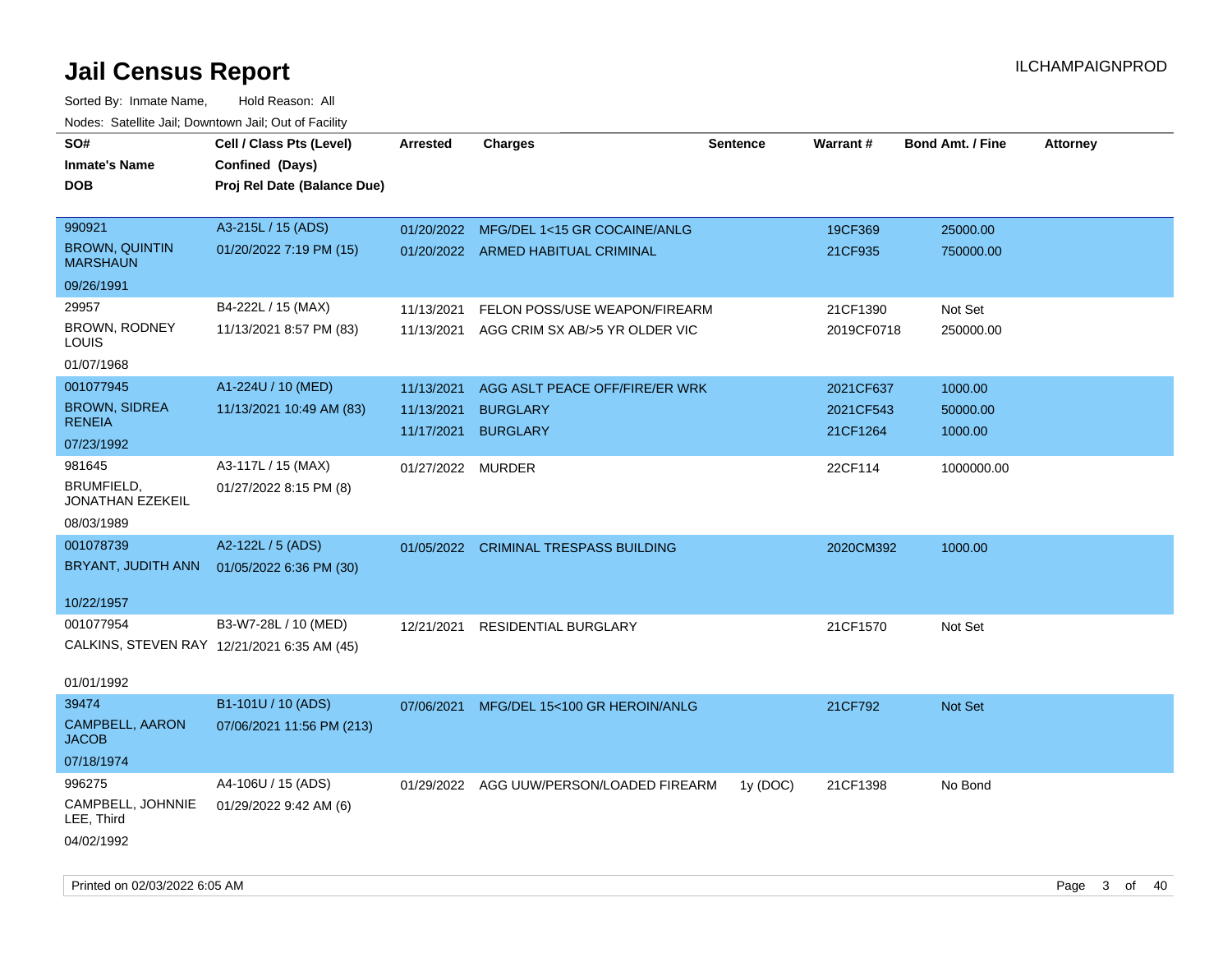Sorted By: Inmate Name, Hold Reason: All

| Nodes: Satellite Jail; Downtown Jail; Out of Facility |                                              |                 |                                               |                 |               |                         |                 |
|-------------------------------------------------------|----------------------------------------------|-----------------|-----------------------------------------------|-----------------|---------------|-------------------------|-----------------|
| SO#                                                   | Cell / Class Pts (Level)                     | <b>Arrested</b> | Charges                                       | <b>Sentence</b> | Warrant#      | <b>Bond Amt. / Fine</b> | <b>Attorney</b> |
| <b>Inmate's Name</b>                                  | Confined (Days)                              |                 |                                               |                 |               |                         |                 |
| <b>DOB</b>                                            | Proj Rel Date (Balance Due)                  |                 |                                               |                 |               |                         |                 |
|                                                       |                                              |                 |                                               |                 |               |                         |                 |
| 1060436                                               | B1-106U / 10 (MED)                           |                 | 01/06/2022 AGGRAVATED UNLAWFUL RESTRAINT      |                 | 22CF29        | Not Set                 |                 |
| <b>CARTER, DERESHEO</b><br><b>DEWAYNE</b>             | 01/06/2022 8:43 PM (29)                      |                 | 01/06/2022 FELON ESCAPE/PEACE OFFICER         |                 | <b>22CF28</b> | Not Set                 |                 |
| 09/10/1991                                            |                                              |                 |                                               |                 |               |                         |                 |
| 1029088                                               | B1-201U / 10 (MED)                           |                 | 12/21/2021 FELON POSS/USE FIREARM PRIOR       |                 | 21CF1338      | 250000.00               |                 |
| CHAPPLE, MALIK<br><b>BIANCO</b>                       | 12/22/2021 10:02 AM (44)                     |                 |                                               |                 |               |                         |                 |
| 10/25/1994                                            |                                              |                 |                                               |                 |               |                         |                 |
| 001078812                                             | BOOKH-3                                      | 02/01/2022      | AGG VEH HIJACKING/WEAPON                      |                 | 22CFAWOW      | Not Set                 |                 |
| COBB, SINTRAE                                         | 02/01/2022 8:33 PM (3)                       | 02/01/2022      | RECEIVE/POSS/SELL STOLEN VEH                  |                 | 22CFAWOW      | <b>Not Set</b>          |                 |
| <b>SANCHEZ</b>                                        |                                              |                 | 02/01/2022 RESIST/OBSTRUCTING A PEACE OFFICEL |                 | 22CFAWOW      | Not Set                 |                 |
| 07/05/2002                                            |                                              |                 |                                               |                 |               |                         |                 |
| 1004799                                               | BOOKH-4 / 10 (MED)                           | 01/31/2022      | UNLAWFUL USE OF A WEAPON                      |                 | 22CF139       | Not Set                 |                 |
| COCHRANE, STORM<br><b>JAMES</b>                       | 01/31/2022 9:22 AM (4)                       |                 |                                               |                 |               |                         |                 |
| 10/28/1992                                            |                                              |                 |                                               |                 |               |                         |                 |
| 001077485                                             | A1-124L / 15 (MAX)                           | 12/21/2021      | MURDER/INTENT TO KILL/INJURE                  |                 | 2021CF1282    | 1000000.00              |                 |
| <b>COLBERT, ARIEANA</b><br><b>FELICIA</b>             | 12/21/2021 2:08 PM (45)                      |                 |                                               |                 |               |                         |                 |
| 12/13/2000                                            |                                              |                 |                                               |                 |               |                         |                 |
| 34805                                                 | B4-227U / 15 (MAX)                           | 10/01/2021      | DOMESTIC BATTERY                              |                 | 21CF1183      | Not Set                 |                 |
|                                                       | CONERLY, KIN JOSEPH 10/01/2021 1:53 AM (126) | 10/01/2021      | ARMED HABITUAL CRIMINAL                       |                 | 21CF1184      | Not Set                 |                 |
|                                                       |                                              | 10/06/2021      | POSS STOLEN VEHICLE > \$25,000                |                 | 19CF1786      | Not Set                 |                 |
| 11/16/1971                                            |                                              |                 |                                               |                 |               |                         |                 |
| 958936                                                | A2-220L / 10 (ADS)                           | 01/11/2022      | FELON FAIL/RETURN FRM FURLOUGH                |                 | 21CF1351      | 150000.00               |                 |
| <b>COWAN, CAPRICE</b><br><b>CASHAY</b>                | 01/11/2022 7:04 PM (24)                      |                 | 01/12/2022 AGG BATTERY/USE DEADLY WEAPON      | $2y/6m$ (DOC)   | 18CF1571      | No Bond                 |                 |
| 07/19/1988                                            |                                              |                 |                                               |                 |               |                         |                 |
| 1074319                                               | B1-104L / 15 (MAX)                           | 10/12/2021      | AGGRAVATED CRUELTY TO ANIMALS                 |                 | 21CF1238      | Not Set                 |                 |
| CRAIG, DAVUCCI<br><b>DAVION</b>                       | 10/12/2021 11:36 AM (115)                    | 10/14/2021      | <b>MURDER</b>                                 |                 | 21CF1239      | Not Set                 |                 |
|                                                       |                                              |                 |                                               |                 |               |                         |                 |

08/02/2001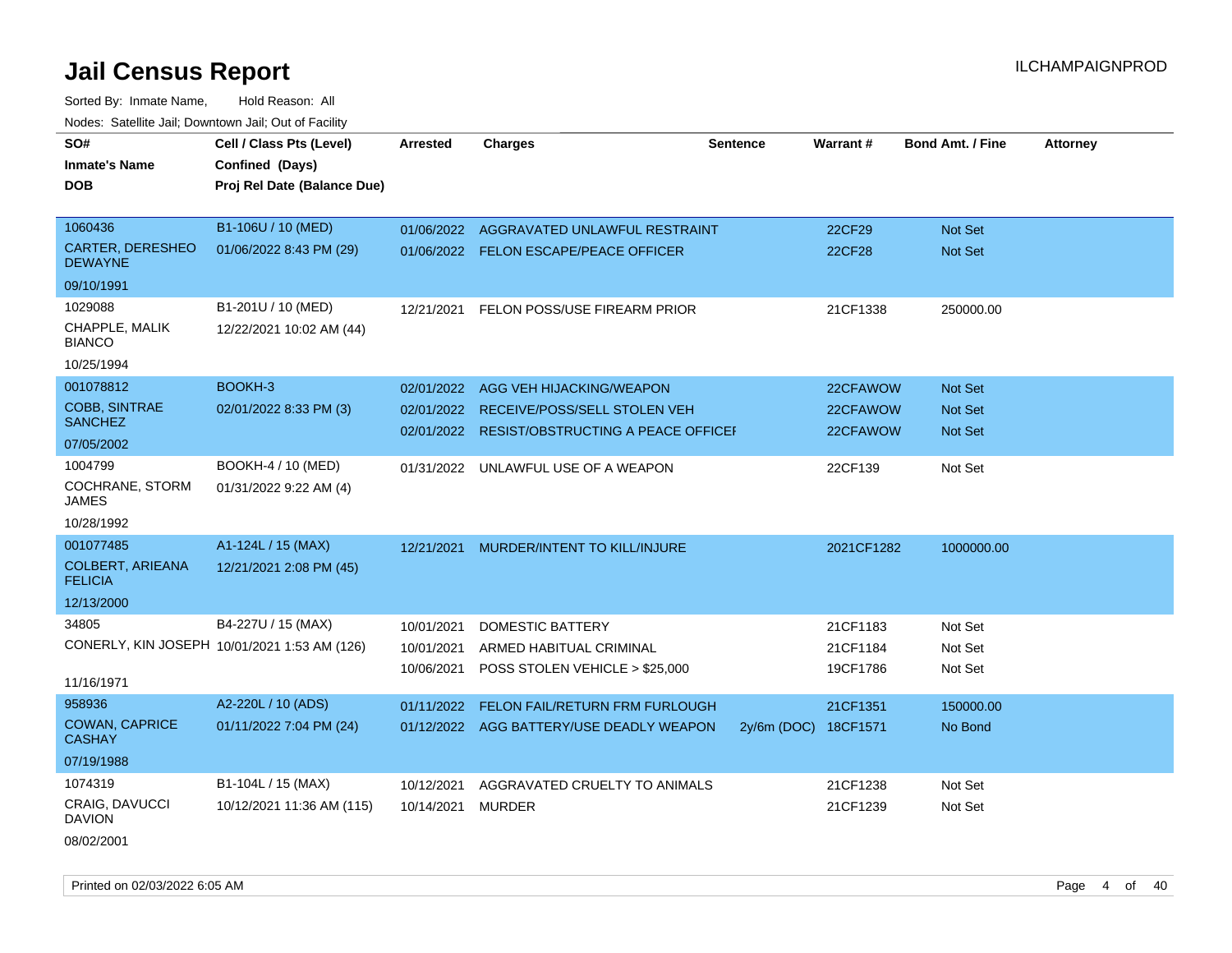Sorted By: Inmate Name, Hold Reason: All Nodes: Satellite Jail; Downtown Jail; Out of Facility

| SO#<br><b>Inmate's Name</b><br><b>DOB</b> | Cell / Class Pts (Level)<br>Confined (Days)<br>Proj Rel Date (Balance Due) | <b>Arrested</b> | <b>Charges</b>                            | <b>Sentence</b> | Warrant #  | <b>Bond Amt. / Fine</b> | <b>Attorney</b> |
|-------------------------------------------|----------------------------------------------------------------------------|-----------------|-------------------------------------------|-----------------|------------|-------------------------|-----------------|
| 001077549<br>CRISTOBAL-MATEO,             | B2-T3-10L / 10 (SPH)                                                       |                 | 12/22/2020 PRED CRIM SEX ASLT/VICTIM <13  |                 | 2020CF1469 | Not Set                 |                 |
| <b>CRISTOBAL</b>                          | 12/22/2020 1:17 PM (409)                                                   |                 |                                           |                 |            |                         |                 |
| 12/02/1988                                |                                                                            |                 |                                           |                 |            |                         |                 |
| 1076848                                   | A4-103L / 15 (ADS)                                                         | 01/18/2022      | AGG BATTERY/PUBLIC PLACE                  |                 | 20CF1491   | No Bond                 |                 |
| <b>CROSS, STEED</b><br><b>GATHON</b>      | 01/18/2022 4:02 PM (17)                                                    |                 |                                           |                 |            |                         |                 |
| 10/11/1974                                |                                                                            |                 |                                           |                 |            |                         |                 |
| 47925                                     | BOOKH-7                                                                    | 02/01/2022      | <b>CRIMINAL TRESPASS TO VEHICLES</b>      |                 | 2022CMAWOW | Not Set                 |                 |
| CROTTS, ADAM DAVID                        | 02/01/2022 2:49 PM (3)                                                     | 02/01/2022      | AGGRAVATED BATTERY                        |                 | 2022CFAWOW | <b>Not Set</b>          |                 |
|                                           |                                                                            | 02/01/2022      | THEFT OVER                                |                 | 2022CMAWOW | <b>Not Set</b>          |                 |
| 10/02/1977                                |                                                                            |                 | 02/01/2022 STALKING/CAUSE FEAR FOR SAFETY |                 | 2022CFAWOW | <b>Not Set</b>          |                 |
| 988538                                    | B1-107L / 10 (MED)                                                         | 12/21/2021      | AGGRAVATED DOMESTIC BATTERY               |                 | 21CF1564   | Not Set                 |                 |
| DAVIDSON, HARLEY<br><b>KYLE SCOTT</b>     | 12/21/2021 5:45 AM (45)                                                    |                 |                                           |                 |            |                         |                 |
| 08/05/1990                                |                                                                            |                 |                                           |                 |            |                         |                 |
| 1023587                                   | B1-203U / 15 (MAX)                                                         | 09/24/2021      | MFG/DEL CANNABIS/2.5-10 GRAMS             |                 | 21CF1155   | Not Set                 |                 |
| DAVIS, MARTIN<br><b>DENNIS</b>            | 09/24/2021 9:38 PM (133)                                                   | 09/24/2021      | <b>ARMED HABITUAL CRIMINAL</b>            |                 | 2021-CF681 | 500000.00               |                 |
| 12/02/1994                                |                                                                            |                 |                                           |                 |            |                         |                 |
| 001078538                                 | B1-205L / 10 (MED)                                                         | 10/26/2021      | CRIM SEX ASSAULT/FORCE                    |                 | 21CF1301   | Not Set                 |                 |
| DAWKINS, LEN                              | 10/26/2021 8:18 PM (101)                                                   |                 |                                           |                 |            |                         |                 |
| 03/23/1987                                |                                                                            |                 |                                           |                 |            |                         |                 |
| 56972                                     | B3-W8-32L / 10 (MED)                                                       | 08/30/2021      | POSS STOLEN VEHICLE > \$25,000            |                 | 21CF1044   | Not Set                 |                 |
| DAY, DANIEL JOSEPH                        | 08/30/2021 3:07 PM (158)                                                   | 09/04/2021      | <b>BURGLARY</b>                           |                 | 21CF1054   | Not Set                 |                 |
| 10/16/1982                                |                                                                            |                 |                                           |                 |            |                         |                 |
| 25659                                     | B4-125L / 15 (MAX)                                                         | 06/15/2021      | RESIDENTIAL BURGLARY                      |                 | 2020CF1218 | 50000.00                |                 |
| DORRIS, LORENZO                           | 06/15/2021 6:17 AM (234)                                                   | 06/15/2021      | <b>BURGLARY</b>                           |                 | 21CF689    | Not Set                 |                 |
|                                           |                                                                            |                 |                                           |                 |            |                         |                 |

07/19/1966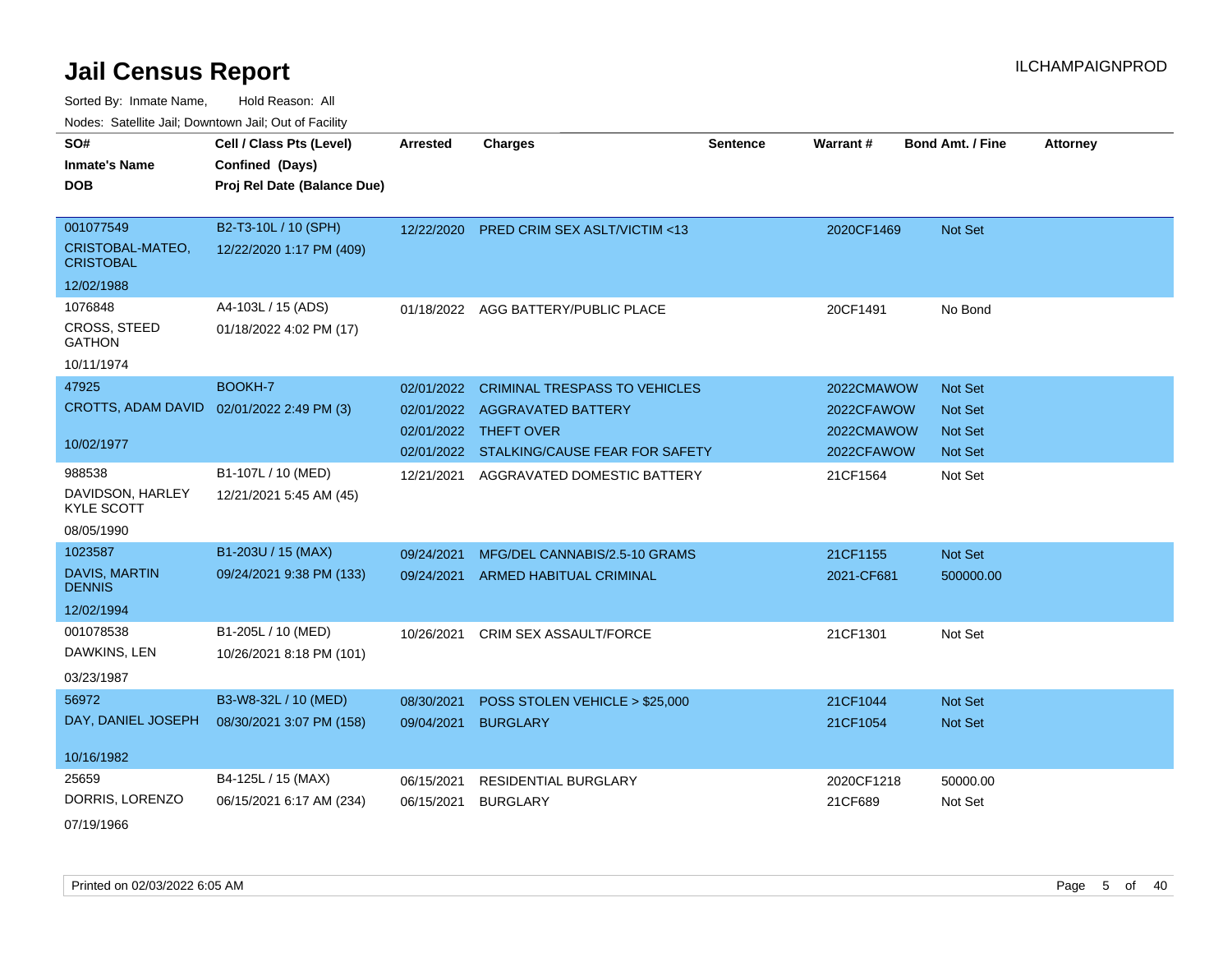| roaco. Catolino dall, Downtown dall, Out of Fability |                             |                 |                                          |                 |             |                         |                 |
|------------------------------------------------------|-----------------------------|-----------------|------------------------------------------|-----------------|-------------|-------------------------|-----------------|
| SO#                                                  | Cell / Class Pts (Level)    | <b>Arrested</b> | <b>Charges</b>                           | <b>Sentence</b> | Warrant#    | <b>Bond Amt. / Fine</b> | <b>Attorney</b> |
| <b>Inmate's Name</b>                                 | Confined (Days)             |                 |                                          |                 |             |                         |                 |
| <b>DOB</b>                                           | Proj Rel Date (Balance Due) |                 |                                          |                 |             |                         |                 |
|                                                      |                             |                 |                                          |                 |             |                         |                 |
| 1024895                                              | B3-DR / 10 (MED)            | 12/15/2021      | MFG/DEL 100<400 GR COCA/ANLG             |                 | 21CF1535    | Not Set                 |                 |
| EDWARDS, GEORGE<br><b>CORTEZ</b>                     | 12/15/2021 12:26 PM (51)    | 12/15/2021      | <b>AGGRAVATED BATTERY</b>                |                 | 21CF1536    | Not Set                 |                 |
| 06/19/1994                                           |                             |                 |                                          |                 |             |                         |                 |
| 1074720                                              | A4-204L / 15 (ADS)          | 01/19/2022      | PRED CRIM SEX ASLT/VICTIM <13            |                 | 21CF1414    | 500000.00               |                 |
| ELVIR-REYES, JORGE<br>LEONARDO                       | 01/19/2022 1:43 PM (16)     |                 |                                          |                 |             |                         |                 |
| 06/03/1988                                           |                             |                 |                                          |                 |             |                         |                 |
| 1069992                                              | B1-202L / 10 (MED)          |                 | 01/14/2022 VIO BAIL BOND/CLASS 4 OFFENSE |                 | 22CM19      | Not Set                 |                 |
| EMBEYA, CRISTAVI<br><b>TSHOMBA</b>                   | 01/14/2022 5:19 PM (21)     |                 |                                          |                 |             |                         |                 |
| 03/19/1999                                           |                             |                 |                                          |                 |             |                         |                 |
| 43977                                                | B2-T1-02L / 5 (SPH)         | 12/20/2021      | AGG FLEEING POLICE/21 MPH OVER           |                 | 21CF1566    | Not Set                 |                 |
| <b>EMKES, DOUGLAS</b><br>ALAN                        | 12/20/2021 9:59 AM (46)     | 12/20/2021      | PAROLE REVOCATION                        |                 |             | No Bond                 |                 |
| 06/08/1959                                           |                             |                 |                                          |                 |             |                         |                 |
| 987328                                               | A2-121L / 10 (MED)          | 12/11/2021      | AGG ASLT PEACE OFF/FIRE/ER WRK           |                 | 21CF1515    | <b>Not Set</b>          |                 |
| ERVIN, DEIDRA ANN<br><b>RUTH</b>                     | 12/11/2021 8:48 PM (55)     |                 |                                          |                 |             |                         |                 |
| 04/15/1991                                           |                             |                 |                                          |                 |             |                         |                 |
| 961999                                               | A4-201U / 5 (ADS)           | 01/31/2022      | DRIVING ON REVOKED LICENSE               |                 | 18CF819     | No Bond                 |                 |
| EVANS, ANTHONY RAY 01/31/2022 3:32 PM (4)            |                             |                 |                                          |                 |             |                         |                 |
| 08/01/1983                                           | 2/9/2022 (0.00)             |                 |                                          |                 |             |                         |                 |
| 527081                                               | B3-W6-24L / 10 (MED)        | 09/06/2021      | ARSON/REAL/PERSONAL PROP>\$150           |                 | 2021 CF 797 | 25000.00                |                 |
| <b>FERGUSON,</b><br><b>CHRISTOPHER</b>               | 09/06/2021 1:18 PM (151)    |                 |                                          |                 |             |                         |                 |
| 12/21/1981                                           |                             |                 |                                          |                 |             |                         |                 |
| 1039744                                              | B4-224U / 15 (MAX)          | 12/06/2021      | <b>MURDER</b>                            |                 | 20CF959     | 1000000.00              |                 |
| FONVILLE, TREVOY<br><b>JERMAINE</b>                  | 12/06/2021 10:52 AM (60)    |                 |                                          |                 |             |                         |                 |
| 01/13/1996                                           |                             |                 |                                          |                 |             |                         |                 |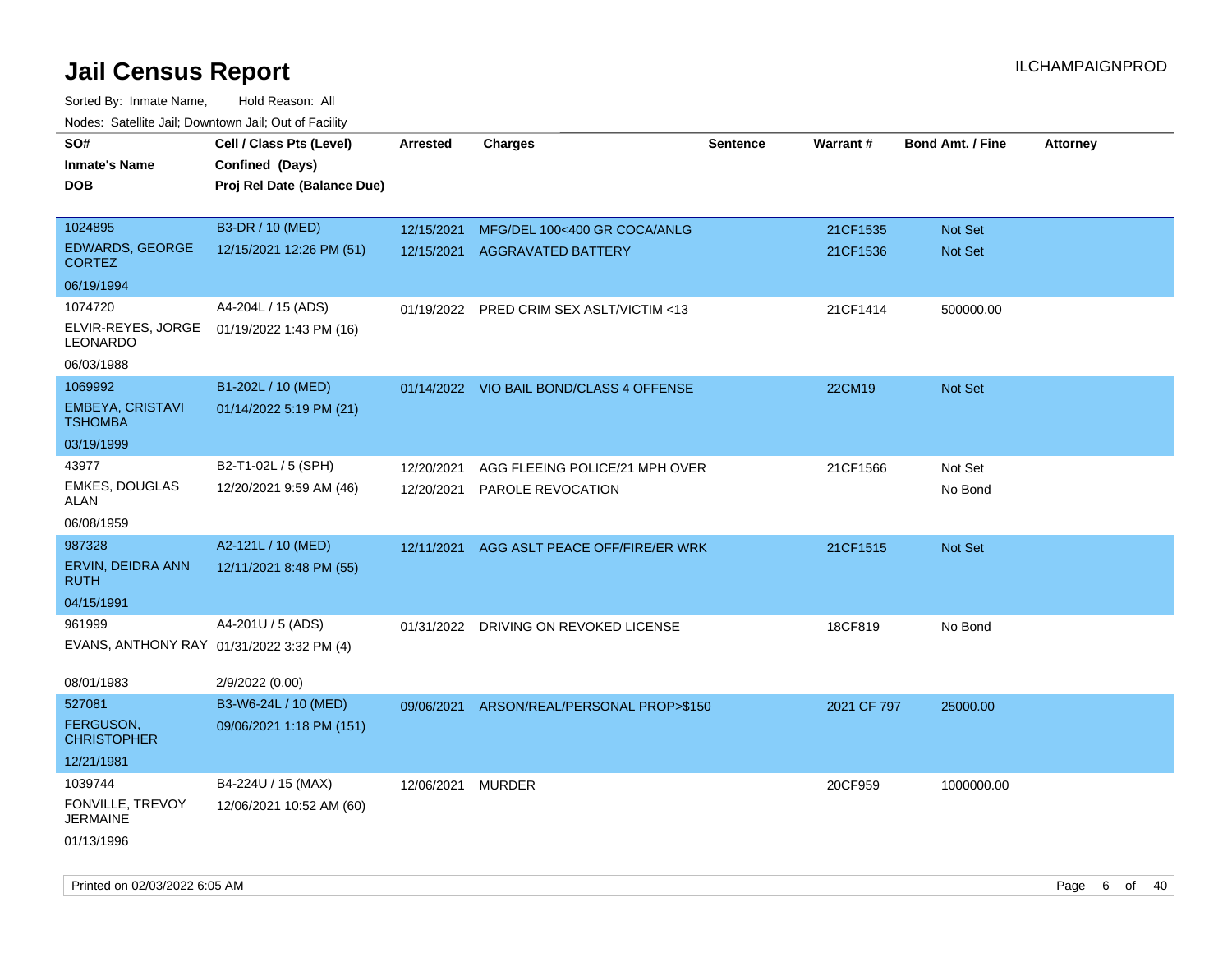| Nodes. Satellite Jali, Downtown Jali, Out of Facility |                                             |                 |                                          |                 |              |                         |                 |
|-------------------------------------------------------|---------------------------------------------|-----------------|------------------------------------------|-----------------|--------------|-------------------------|-----------------|
| SO#                                                   | Cell / Class Pts (Level)                    | <b>Arrested</b> | <b>Charges</b>                           | <b>Sentence</b> | Warrant#     | <b>Bond Amt. / Fine</b> | <b>Attorney</b> |
| <b>Inmate's Name</b>                                  | Confined (Days)                             |                 |                                          |                 |              |                         |                 |
| DOB                                                   | Proj Rel Date (Balance Due)                 |                 |                                          |                 |              |                         |                 |
|                                                       |                                             |                 |                                          |                 |              |                         |                 |
| 518395                                                | B2-T3-12L / 15 (SPH)                        | 07/07/2020      | <b>CRIMINAL SEXUAL ASSAULT</b>           |                 | 2020-CF735   | 250000.00               |                 |
|                                                       | FRANDLE, MARK RYAN 07/07/2020 3:42 PM (577) |                 |                                          |                 |              |                         |                 |
| 09/10/1985                                            |                                             |                 |                                          |                 |              |                         |                 |
| 001077934                                             | A1-125L / 10 (MED)                          | 08/22/2021      | AGG DUI/ACCIDENT/DEATH                   |                 | 21CF1024     | Not Set                 |                 |
| FREED, LOGAN<br><b>SUZANNE</b>                        | 08/22/2021 11:45 PM (166)                   | 08/22/2021      | DOMESTIC BATTERY                         |                 | 21 CM 172    | 10000.00                |                 |
| 08/18/1996                                            |                                             |                 |                                          |                 |              |                         |                 |
| 001078290                                             | A1-125U / 10 (ADS)                          | 08/19/2021      | MACHINE GUN/AUTO WEAPON/VEH              |                 | 21CF1012     | Not Set                 |                 |
| <b>FREEMAN, ANGEL</b><br>JANILA KAY                   | 08/19/2021 1:26 AM (169)                    |                 |                                          |                 |              |                         |                 |
| 12/25/1995                                            |                                             |                 |                                          |                 |              |                         |                 |
| 001078780                                             | B4-223U / 15 (MAX)                          |                 | 01/19/2022 FIREARM/FOID INVALID/NOT ELIG |                 | 2CF90        | Not Set                 |                 |
| FULWILEY, KANYE<br>TONY                               | 01/19/2022 9:39 PM (16)                     |                 |                                          |                 |              |                         |                 |
| 09/24/2003                                            |                                             |                 |                                          |                 |              |                         |                 |
| 1068917                                               | <b>BOOKH-1 / 5 (MIN)</b>                    | 08/11/2021      | VIO ORDER/PRIOR VIO OF ORDER             |                 | 21CF965      | <b>Not Set</b>          |                 |
| <b>GARCIA, JUAN</b><br>CARLOS                         | 08/11/2021 9:24 PM (177)                    |                 |                                          |                 |              |                         |                 |
| 10/21/1997                                            |                                             |                 |                                          |                 |              |                         |                 |
| 001078154                                             | B4-121U / 10 (MED)                          | 01/09/2022      | DRVG UNDER INFLU OF ALCOHOL              |                 | 2021 DT 182  | 5000.00                 |                 |
| GENTRY, DAMON<br>LIONEL                               | 01/09/2022 4:41 PM (26)                     |                 | 01/09/2022 AGG DOMESTIC BATTERY/STRANGLE |                 | 2021 CF 1396 | 50000.00                |                 |
| 12/25/1971                                            |                                             |                 |                                          |                 |              |                         |                 |
| 1003785                                               | <b>BOOKH-8 / 5 (ADS)</b>                    |                 | 01/31/2022 THEFT CON INTENT <\$500 PRIOR | 4y (DOC)        | 19CF1558     | No Bond                 |                 |
| <b>GENTRY, SIDNEY</b><br>RAYNARD                      | 01/31/2022 8:44 AM (4)                      |                 |                                          |                 |              |                         |                 |
| 05/27/1971                                            |                                             |                 |                                          |                 |              |                         |                 |
| 001078633                                             | B2-DR / 25 (SPH)                            | 12/01/2021      | PRED CRIM SEX ASLT/VICTIM <13            |                 | 21CF1416     | 250000.00               |                 |
| GONZALEZ-GUILLEN,<br>EDWARD                           | 12/01/2021 12:08 PM (65)                    |                 |                                          |                 |              |                         |                 |
| 08/25/2002                                            |                                             |                 |                                          |                 |              |                         |                 |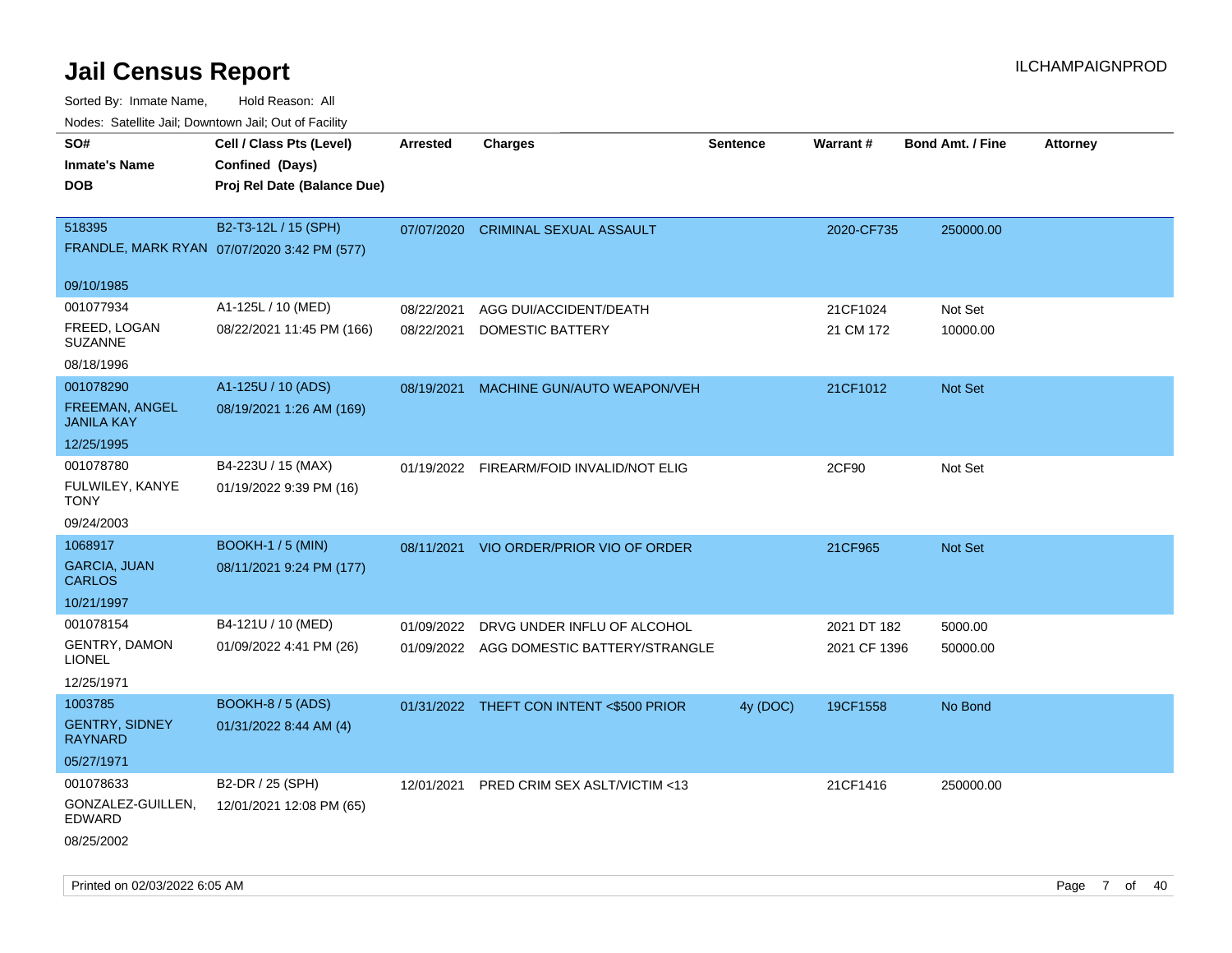| SO#                                      | Cell / Class Pts (Level)    | <b>Arrested</b> | <b>Charges</b>                           | <b>Sentence</b>        | Warrant#  | <b>Bond Amt. / Fine</b> | <b>Attorney</b> |
|------------------------------------------|-----------------------------|-----------------|------------------------------------------|------------------------|-----------|-------------------------|-----------------|
| <b>Inmate's Name</b>                     | Confined (Days)             |                 |                                          |                        |           |                         |                 |
| <b>DOB</b>                               | Proj Rel Date (Balance Due) |                 |                                          |                        |           |                         |                 |
| 001078607                                | B4-221L / 15 (MAX)          | 11/22/2021      | FELON POSS/USE FIREARM/PAROLE            |                        | 21CF1437  | <b>Not Set</b>          |                 |
| <b>GRAY, WILLIAM</b><br><b>DA'VON</b>    | 11/22/2021 2:57 PM (74)     |                 | 11/22/2021 ATTEMPT (FIRST DEGREE MURDER) |                        | 21CF1435  | Not Set                 |                 |
| 04/18/1984                               |                             |                 |                                          |                        |           |                         |                 |
| 56342                                    | B1-206L / 10 (MED)          | 10/21/2021      | THEFT CONTROL INTENT <\$500              |                        | 17CF1451  | 10000.00                |                 |
| <b>GRIFFIN, NATHAN</b>                   | 10/21/2021 4:20 PM (106)    | 10/21/2021      | DRIVING ON REVOKED LICENSE               |                        | 20TR1979  | 3000.00                 |                 |
| <b>EUGENE</b><br>02/24/1969              |                             | 10/21/2021      | ARMED HABITUAL CRIMINAL                  |                        | 21CF1279  | Not Set                 |                 |
| 1003270                                  | A4-106L / 10 (ADS)          |                 | 01/31/2022 UNLAWFUL USE OF A WEAPON      | 2y/6m/0d (DOI 20CF1347 |           | No Bond                 |                 |
| <b>HAMILTON, DARIUS</b><br><b>DEJAUN</b> | 01/31/2022 9:52 AM (4)      |                 |                                          |                        |           |                         |                 |
| 12/06/1992                               |                             |                 |                                          |                        |           |                         |                 |
| 987254                                   | A3-115L / 10 (ADS)          | 01/12/2022      | DOMESTIC BATTERY/OTHER PRIOR             | 6y (DOC)               | 20CF356   | No Bond                 |                 |
| HAYES, CARL DONJO                        | 01/12/2022 5:20 PM (23)     |                 |                                          |                        |           |                         |                 |
| 03/02/1963                               |                             |                 |                                          |                        |           |                         |                 |
| 001078488                                | B2-DR / 15 (SPH)            | 10/14/2021      | <b>PRED CRIM SEX ASLT/VICTIM &lt;13</b>  |                        | 21CF1232  | 500000.00               |                 |
| HERNANDEZ-LOPEZ,<br><b>ERNESTO</b>       | 10/14/2021 3:15 PM (113)    | 10/14/2021      | <b>FUGITIVE FROM JUSTICE</b>             |                        | 21CF1246  | Not Set                 |                 |
| 11/28/1975                               |                             |                 |                                          |                        |           |                         |                 |
| 975293                                   | B2-T4-14L / 10 (SPH)        | 07/21/2021      | VIO ORDER/PRIOR VIO OF ORDER             |                        | 21CF914   | No Bond                 |                 |
| HILL, JACOB MILES                        | 07/21/2021 8:43 PM (198)    | 07/21/2021      | <b>STALKING</b>                          |                        | 2021CF863 | Not Set                 |                 |
|                                          |                             | 07/25/2021      | PAROLE REVOCATION                        |                        | CH2104646 | Not Set                 |                 |
| 02/06/1988                               |                             | 08/18/2021      | HARASS WITNESS/FAMILY MBR/REP            |                        | 21CF992   | Not Set                 |                 |
|                                          |                             | 09/09/2021      | AGG STALKING/BODILY HARM                 |                        | 21CF1073  | Not Set                 |                 |
| 48471                                    | B1-207L / 15 (MAX)          | 08/08/2021      | AGG BATTERY/DISCHARGE FIREARM            |                        | 21CF946   | <b>Not Set</b>          |                 |
| <b>HILL, RAMESH</b><br><b>JERMAINE</b>   | 08/08/2021 4:45 AM (180)    |                 |                                          |                        |           |                         |                 |
| 12/11/1978                               |                             |                 |                                          |                        |           |                         |                 |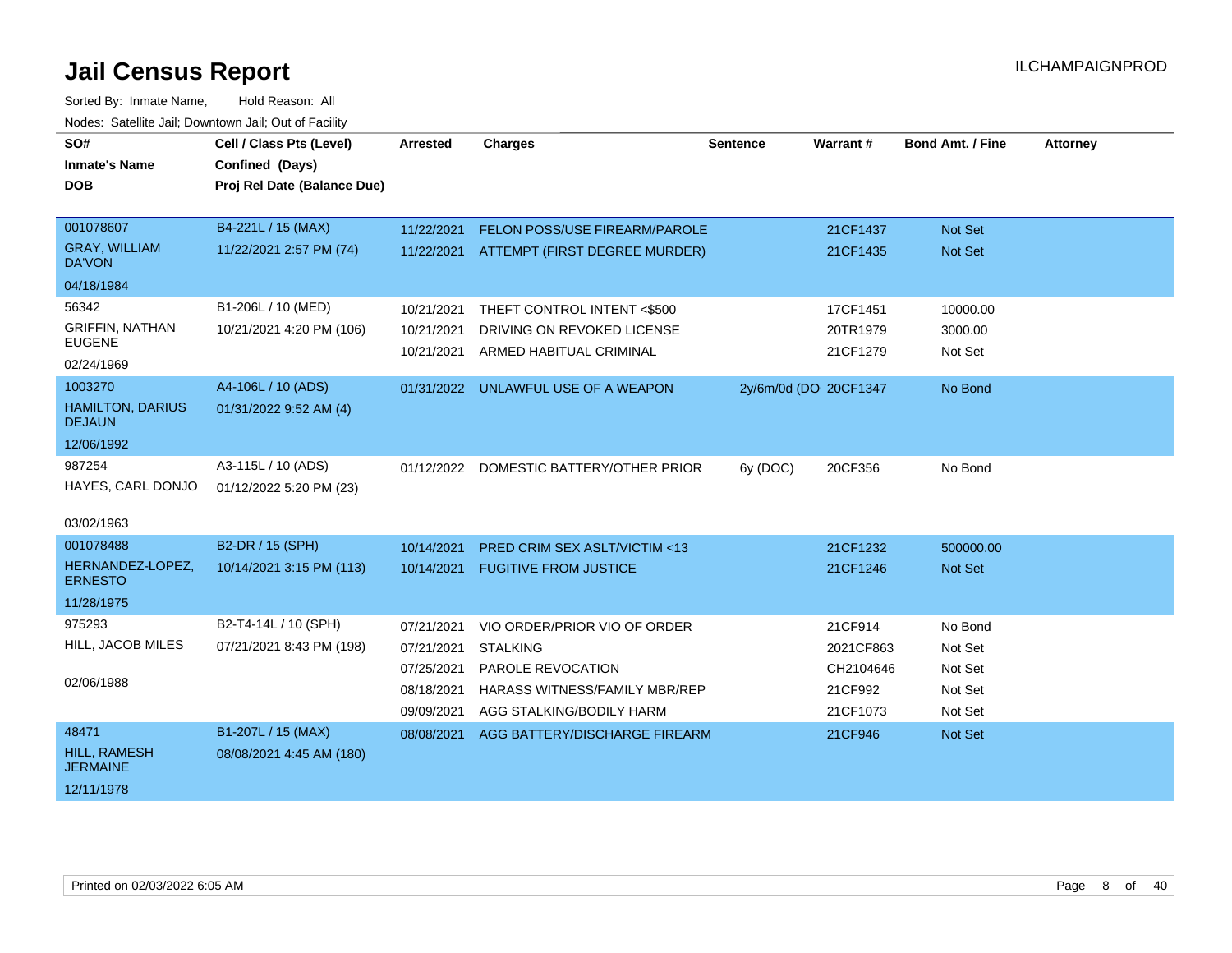| i vuuto. Talelille Jall, Dowlltowii Jall, Out of Facility |                             |                  |                                       |                 |            |                         |                 |
|-----------------------------------------------------------|-----------------------------|------------------|---------------------------------------|-----------------|------------|-------------------------|-----------------|
| SO#                                                       | Cell / Class Pts (Level)    | <b>Arrested</b>  | Charges                               | <b>Sentence</b> | Warrant#   | <b>Bond Amt. / Fine</b> | <b>Attorney</b> |
| <b>Inmate's Name</b>                                      | Confined (Days)             |                  |                                       |                 |            |                         |                 |
| <b>DOB</b>                                                | Proj Rel Date (Balance Due) |                  |                                       |                 |            |                         |                 |
|                                                           |                             |                  |                                       |                 |            |                         |                 |
| 980939                                                    | <b>BOOKH-8 / 10 (ADS)</b>   |                  | 01/30/2022 VIOLATE SEX OFFENDER REGIS |                 | 22CF129    | No Bond                 |                 |
| <b>HILL, XAVIER</b><br><b>LENSHAUN</b>                    | 01/30/2022 3:51 AM (5)      |                  |                                       |                 |            |                         |                 |
| 06/18/1988                                                |                             |                  |                                       |                 |            |                         |                 |
| 1043704                                                   | B4-223L / 15 (MAX)          | 07/13/2021       | ARMED ROBBERY/ARMED W/FIREARM         | 12y (DOC)       | 21CF815    | Not Set                 |                 |
| HOUSTON, STEVEN<br><b>CORDELL</b>                         | 07/13/2021 5:56 AM (206)    |                  |                                       |                 |            |                         |                 |
| 01/24/1989                                                |                             |                  |                                       |                 |            |                         |                 |
| 999198                                                    | B4-226L / 15 (MAX)          | 11/30/2021       | <b>FELON POSS/USE FIREARM PRIOR</b>   |                 | 21CF1377   | 500000.00               |                 |
| HOWARD, BRION LIN                                         | 11/30/2021 10:41 AM (66)    |                  |                                       |                 |            |                         |                 |
|                                                           |                             |                  |                                       |                 |            |                         |                 |
| 06/10/1992                                                |                             |                  |                                       |                 |            |                         |                 |
| 1061996                                                   | A1-225L / 5 (MIN)           | 10/30/2021       | DRVG UNDER INFLUENCE OF DRUG          |                 |            | No Bond                 |                 |
| HUBBARD, REBEKIAH                                         | 10/30/2021 1:37 PM (97)     | 10/30/2021       | RETAIL THEFT/DISP MERCH/<\$300        |                 | 2018CF1302 | 20000.00                |                 |
| <b>DIONA</b>                                              |                             | 10/31/2021       | USE FORGED CR/DEBIT CARD/<\$300       | 2y (DOC)        |            | No Bond                 |                 |
| 04/08/1998                                                | 1/26/2022 (0.00)            |                  |                                       |                 |            |                         |                 |
| 953555                                                    | B4-122L / 15 (MAX)          | 03/10/2021       | CRIM TRESPASS TO RESIDENCE            |                 | 21CF272    | Not Set                 |                 |
| HUNT, TAVARIS EARL                                        | 03/10/2021 4:58 AM (331)    | 04/14/2021       | AGG FLEEING POLICE/21 MPH OVER        | 3y (DOC)        | 2020CF94   | 10000.00                |                 |
| 12/29/1987                                                |                             |                  |                                       |                 |            |                         |                 |
|                                                           |                             |                  |                                       |                 |            |                         |                 |
| 518711                                                    | A3-217L / 5 (ADS)           | 01/30/2022       | THFT/TRANS MERCH/<\$300/PRECONV       |                 | 19CF767    | 690.00                  |                 |
| INGERSON, LUCUS<br><b>JAMES</b>                           | 01/30/2022 4:57 PM (5)      | 01/30/2022 THEFT |                                       |                 | 22CF133    | Not Set                 |                 |
| 09/16/1979                                                |                             |                  |                                       |                 |            |                         |                 |
| 38993                                                     | B4-126L / 15 (MAX)          | 02/13/2021       | ATTEMPT (FIRST DEGREE MURDER)         |                 | 21CF181    | Not Set                 |                 |
| <b>JACKSON, LAMONT</b><br><b>JEREMIE</b>                  | 02/13/2021 7:45 AM (356)    |                  |                                       |                 |            |                         |                 |
| 07/31/1973                                                |                             |                  |                                       |                 |            |                         |                 |
| 001078689                                                 | B1-201L / 15 (MAX)          | 12/17/2021       | FIREARM/FOID INVALID/NOT ELIG         |                 | 21CF1551   | No Bond                 |                 |
| JACKSON, PRENTISS                                         | 12/18/2021 12:39 AM (48)    | 12/17/2021       | POSS STOLEN VEHICLE > \$25,000        |                 | 21JD37     | Not Set                 |                 |
| <b>MANSION DEWAYNE</b>                                    |                             |                  |                                       |                 |            |                         |                 |
| 09/02/2003                                                | 1/30/2022 (0.00)            |                  |                                       |                 |            |                         |                 |
|                                                           |                             |                  |                                       |                 |            |                         |                 |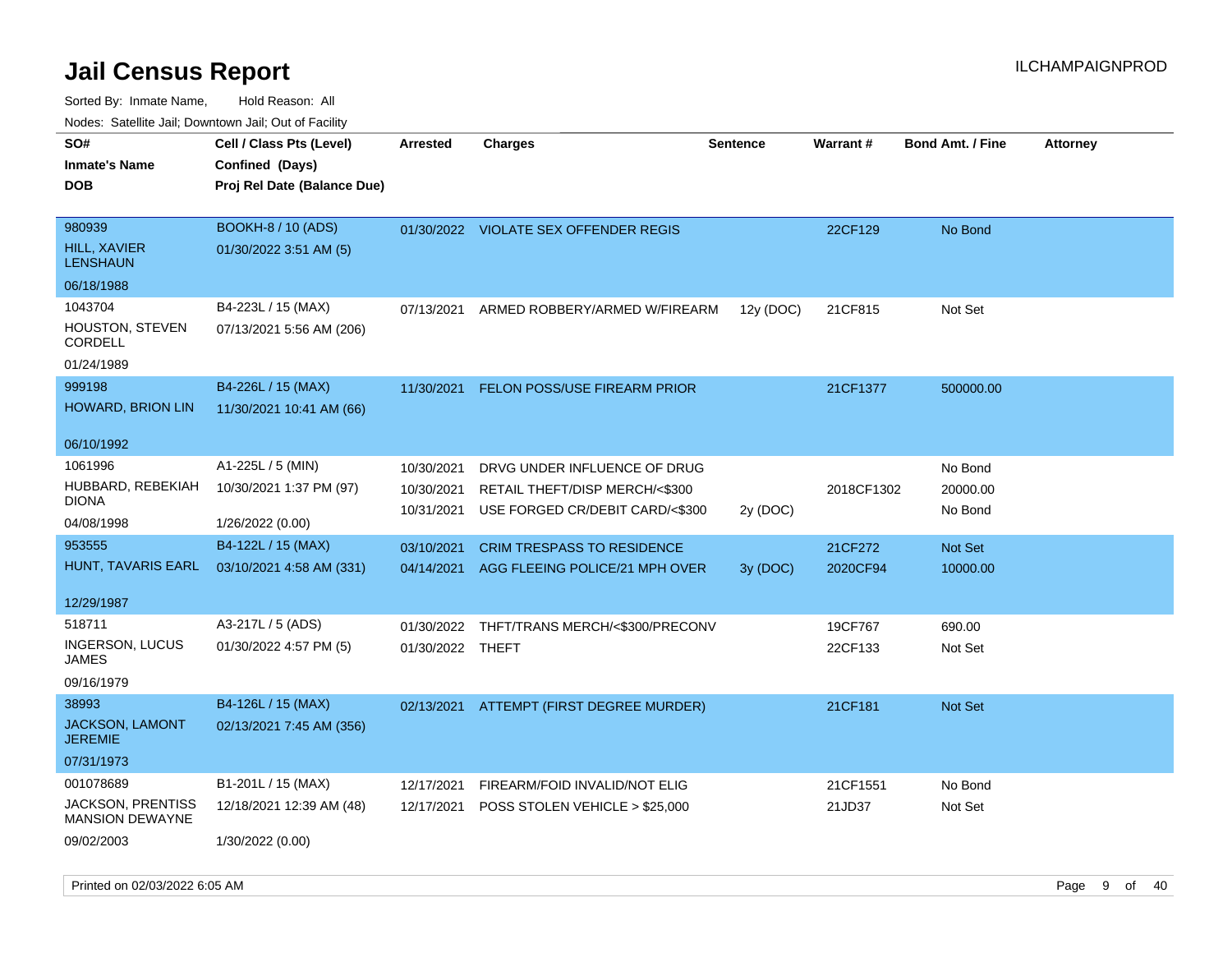| rouco. Calcillo Jali, Downtown Jali, Out of Facility |                                            |                 |                                                          |                 |              |                         |                 |
|------------------------------------------------------|--------------------------------------------|-----------------|----------------------------------------------------------|-----------------|--------------|-------------------------|-----------------|
| SO#                                                  | Cell / Class Pts (Level)                   | <b>Arrested</b> | <b>Charges</b>                                           | <b>Sentence</b> | Warrant#     | <b>Bond Amt. / Fine</b> | <b>Attorney</b> |
| <b>Inmate's Name</b>                                 | Confined (Days)                            |                 |                                                          |                 |              |                         |                 |
| <b>DOB</b>                                           | Proj Rel Date (Balance Due)                |                 |                                                          |                 |              |                         |                 |
|                                                      |                                            |                 |                                                          |                 |              |                         |                 |
| 001077487                                            | B3-W8-30L / 10 (MED)                       | 12/03/2020      | <b>FELON POSS/USE WEAPON/FIREARM</b>                     |                 | 20CF1377     | <b>Not Set</b>          |                 |
| <b>JACKSON, TERRELL</b><br><b>DANDRE</b>             | 12/03/2020 10:18 AM (428)                  | 11/09/2021      | AGG DISCHARGE FIREARM/OCC VEH                            |                 | 21CR0331401  | No Bond                 |                 |
| 08/11/1990                                           |                                            |                 |                                                          |                 |              |                         |                 |
| 001077864                                            | B1-103L / 15 (MAX)                         | 04/18/2021      | FELON POSS/USE WEAPON/FIREARM                            |                 | 21CF428      | Not Set                 |                 |
| D                                                    | JAMERSON, ANTHONY 04/18/2021 7:21 PM (292) |                 |                                                          |                 |              |                         |                 |
| 01/26/1990                                           |                                            |                 |                                                          |                 |              |                         |                 |
| 63110                                                | A3-213U / 15 (ADS)                         | 01/29/2022      | CRIM DMG TO PROP \$500-10K                               |                 | 2021CF001548 | 410.00                  |                 |
| <b>JAMES, DOMINIQUE</b><br><b>JULIUS</b>             | 01/29/2022 5:48 PM (6)                     |                 |                                                          |                 |              |                         |                 |
| 03/04/1983                                           |                                            |                 |                                                          |                 |              |                         |                 |
| 1076684                                              | BOOKH-7                                    | 02/01/2022      | THEFT                                                    |                 | 2022-CF-AWOW | Not Set                 |                 |
| JENKINS, KORON                                       | 02/01/2022 7:33 PM (3)                     | 02/01/2022      | <b>CRIMINAL TRESPASS TO LAND</b>                         |                 | 2022-CF-AWOW | Not Set                 |                 |
| SAMUEL                                               |                                            |                 | 02/01/2022 CRIM DMG TO PROP \$500-10K                    |                 | 2022-CF-AWOW | Not Set                 |                 |
| 04/28/2002                                           |                                            |                 |                                                          |                 |              |                         |                 |
| 001078703                                            | A1-227U / 15 (ADS)                         | 12/20/2021      | MURDER/INTENT TO KILL/INJURE                             |                 | 21CF1574     | <b>Not Set</b>          |                 |
| <b>JOHNS, SHANIQUH</b><br><b>THERESA</b>             | 12/22/2021 6:41 AM (44)                    |                 |                                                          |                 |              |                         |                 |
| 04/03/1992                                           |                                            |                 |                                                          |                 |              |                         |                 |
| 001078788                                            | A4-207U / 5 (ADS)                          | 01/21/2022      | AGGRAVATED BATTERY                                       |                 | 22CF93       | Not Set                 |                 |
| JOHNSON, BRENTON Z 01/21/2022 8:33 PM (14)           |                                            |                 |                                                          |                 |              |                         |                 |
| 08/07/1987                                           |                                            |                 |                                                          |                 |              |                         |                 |
| 53058                                                | A4-201L / 5 (ADS)                          |                 | 01/31/2022 DELIVERY OF OR POSSESSION OF W/IN15y/6m (DOC) |                 |              | <b>Not Set</b>          |                 |
| <b>JOHNSON, DEMARIO</b><br><b>LACONTE</b>            | 01/31/2022 11:12 AM (4)                    |                 |                                                          |                 |              |                         |                 |
| 06/14/1981                                           |                                            |                 |                                                          |                 |              |                         |                 |
| 1071536                                              | B4-127L / 15 (MED)                         | 06/17/2021      | UNLAWFUL RESTRAINT                                       | 2y (DOC)        | 21CF702      | Not Set                 |                 |
| JOHNSON, ZACHERY<br>EDWARD                           | 06/17/2021 2:00 AM (232)                   |                 |                                                          |                 |              |                         |                 |
| 10/30/1987                                           |                                            |                 |                                                          |                 |              |                         |                 |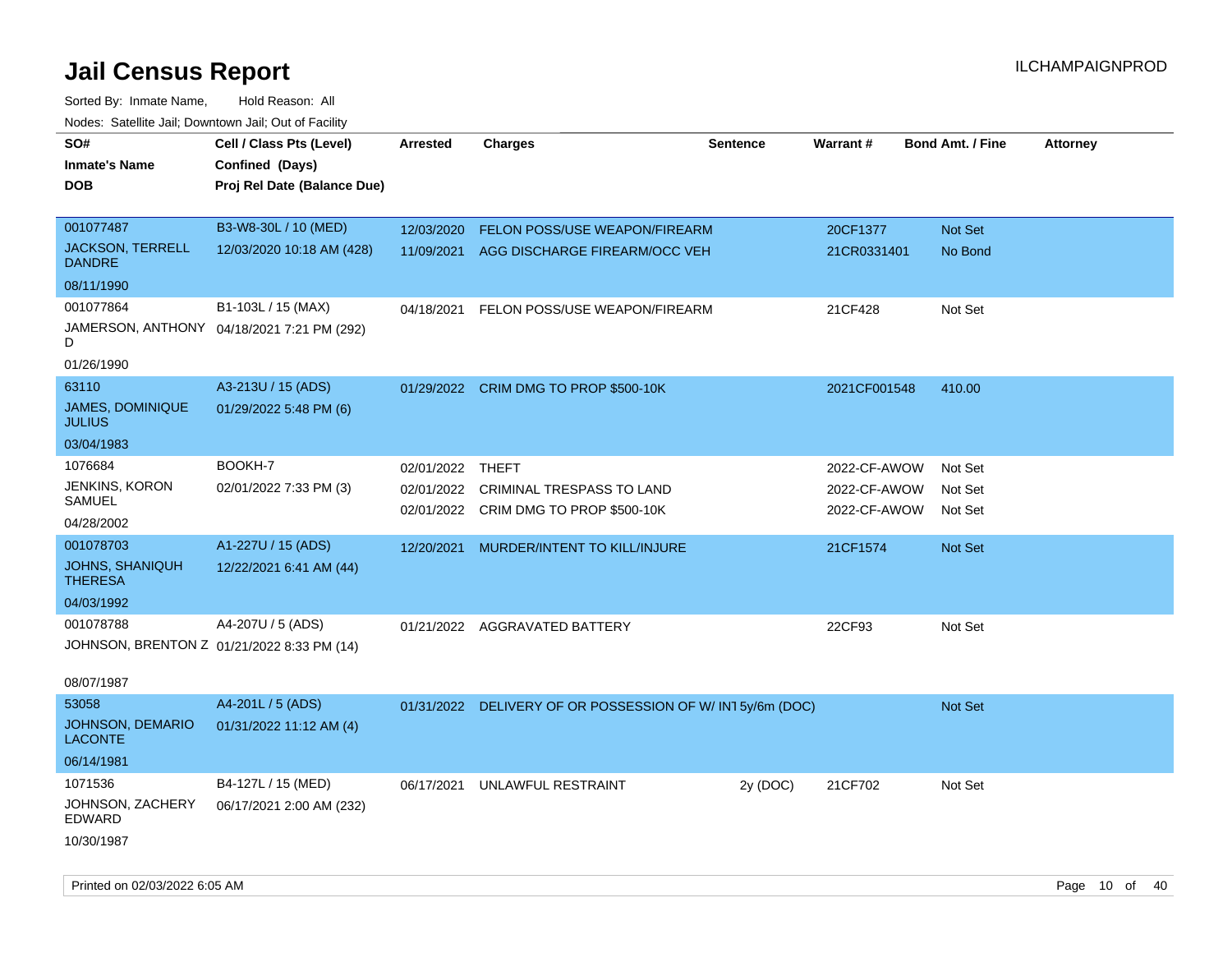Sorted By: Inmate Name, Hold Reason: All Nodes: Satellite Jail; Downtown Jail; Out of Facility

| SO#<br><b>Inmate's Name</b><br><b>DOB</b>                 | Cell / Class Pts (Level)<br>Confined (Days)<br>Proj Rel Date (Balance Due) | <b>Arrested</b>                        | <b>Charges</b>                                                                             | <b>Sentence</b> | Warrant#                             | <b>Bond Amt. / Fine</b>        | <b>Attorney</b> |
|-----------------------------------------------------------|----------------------------------------------------------------------------|----------------------------------------|--------------------------------------------------------------------------------------------|-----------------|--------------------------------------|--------------------------------|-----------------|
| 001078645<br>JONES, KELVIN<br><b>KHYRIC</b><br>02/27/2001 | B4-222U / 10 (MED)<br>12/02/2021 6:56 PM (64)                              | 12/02/2021                             | AGG DISCHARGE FIREARM                                                                      |                 | 21CF1478                             | No Bond                        |                 |
| 956822<br>JONES, MARIO<br><b>NATHANIEL</b><br>10/27/1987  | B1-205U / 15 (MAX)<br>11/25/2021 10:37 AM (71)                             | 11/25/2021<br>11/25/2021<br>11/25/2021 | AGGRAVATED DOMESTIC BATTERY<br>PAROLE REVOCATION<br>UNLAWFUL RESTRAINT                     |                 | 21CF1442<br>CH2106361<br>21CF1443    | Not Set<br>No Bond<br>Not Set  |                 |
| 1008468<br>JONES, MARTEZ<br><b>LAMONTE</b><br>06/22/1993  | B4-226U / 10 (MED)<br>12/01/2021 1:28 PM (65)                              | 12/01/2021<br>12/01/2021<br>12/02/2021 | <b>FELON POSS/USE WEAPON/FIREARM</b><br>VIO BAIL BOND/FAMILY MEMBER<br>PROBATION VIOLATION |                 | 21CF1472<br><b>22CM9</b><br>20CF1151 | Not Set<br>Not Set<br>Not Set  |                 |
| 506244<br>JOSLIN, JASON LEE<br>12/22/1985                 | B1-204L / 15 (MAX)<br>07/15/2021 4:38 AM (204)                             | 07/15/2021                             | ARMED ROBBERY/ARMED W/FIREARM                                                              |                 | 2021CF791                            | 250000.00                      |                 |
| 66662<br>KINTNER, WESLEY J                                | B3-W5-20L / 10 (MED)<br>12/05/2021 1:57 PM (61)                            | 12/05/2021                             | POSS AMT CON SUB EXCEPT(A)/(D)                                                             | 2y (DOC)        | 18CF597                              | 200000.00                      |                 |
| 04/15/1986<br>001078693<br>10/27/1985                     | B3-W4-14L / 5 (MIN)<br>LARGE, JOSHUA DALE 12/19/2021 4:54 AM (47)          | 12/19/2021<br>12/19/2021<br>12/19/2021 | RECEIVE/POSS/SELL STOLEN VEH<br><b>RETAIL THEFT</b><br><b>RETAIL THEFT</b>                 |                 | 21CF1555<br>2021CM216<br>20CF422     | Not Set<br>5000.00<br>20000.00 |                 |
| 1070011<br>LAWS, WILLIAM<br>ZARAK, Third<br>07/06/1999    | B4-124U / 15 (MAX)<br>08/03/2021 3:53 PM (185)                             | 08/03/2021                             | AGG DISCH FIREARM/1ST AID PERS                                                             |                 | 21CF929                              | Not Set                        |                 |
| 001078797<br>LEVIN, DANIEL DAVID                          | BOOKH-6 / 5 (MIN)<br>01/26/2022 3:00 PM (9)                                |                                        | 01/26/2022 VIO STALKING NO CONTACT ORDER                                                   |                 | 22CM31                               | Not Set                        |                 |

08/08/1984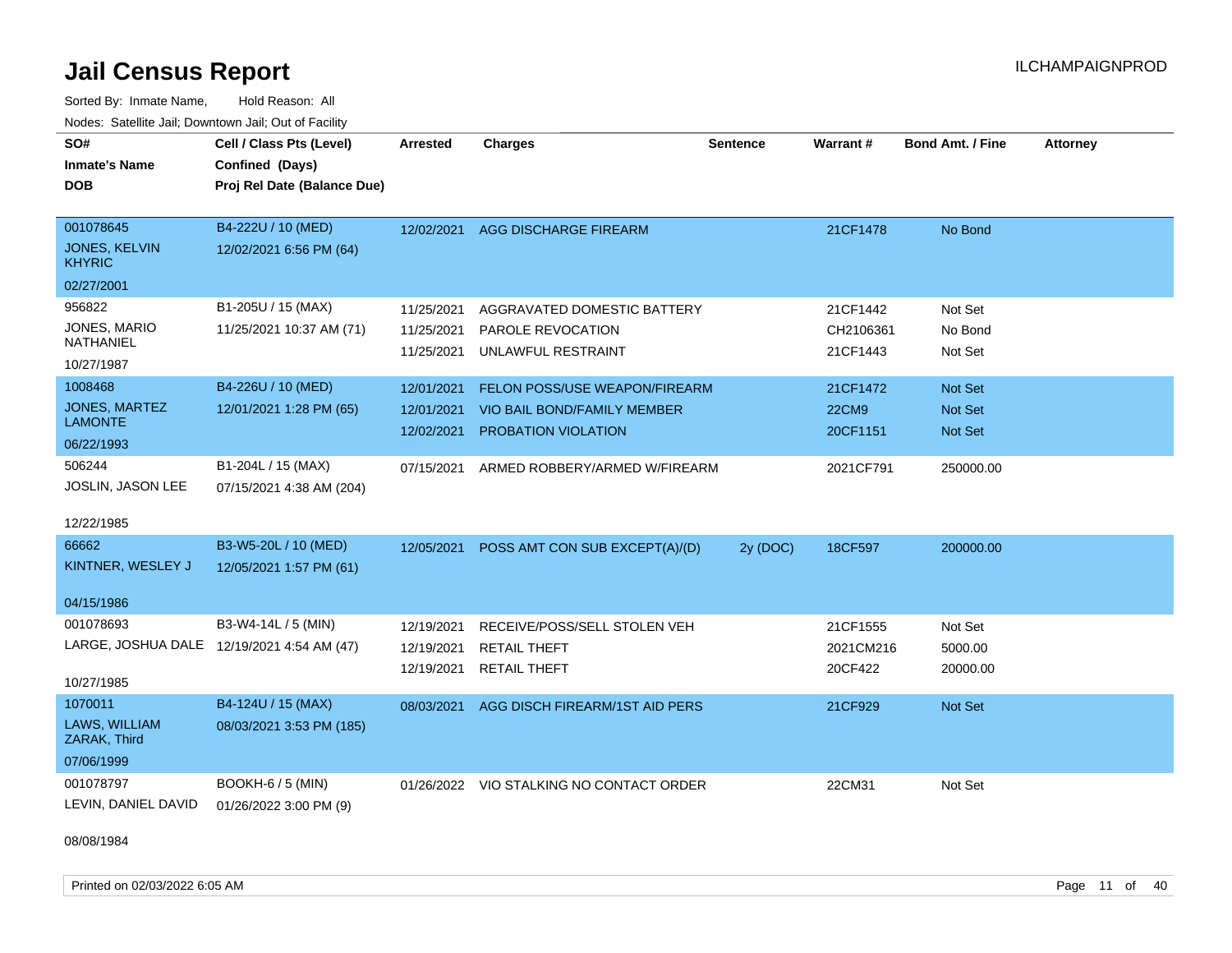Sorted By: Inmate Name, Hold Reason: All Nodes: Satellite Jail; Downtown Jail; Out of Facility

| SO#<br><b>Inmate's Name</b><br><b>DOB</b>                       | Cell / Class Pts (Level)<br>Confined (Days)<br>Proj Rel Date (Balance Due) | <b>Arrested</b>                                      | <b>Charges</b>                                                                                             | <b>Sentence</b> | Warrant#                                                     | <b>Bond Amt. / Fine</b>                       | <b>Attorney</b> |
|-----------------------------------------------------------------|----------------------------------------------------------------------------|------------------------------------------------------|------------------------------------------------------------------------------------------------------------|-----------------|--------------------------------------------------------------|-----------------------------------------------|-----------------|
| 548089<br>LEWIS, LAWRENCE<br>PAUL, Third<br>02/08/1993          | B1-204U / 15 (MAX)<br>12/04/2020 4:42 AM (427)                             | 12/04/2020<br>12/04/2020<br>12/04/2020               | ATTEMPT (FIRST DEGREE MURDER)<br>AGG DOMESTIC BATTERY/STRANGLE<br>METH DELIVERY/100<400 GRAMS              |                 | 20CF1378<br>18CF1507<br>20CF1481                             | Not Set<br>10000.00<br>Not Set                |                 |
| 001077524<br>LEWIS, TREVOR<br><b>DANIEL</b><br>06/03/2002       | B2-DR / 10 (SPH)<br>12/14/2020 5:16 PM (417)                               | 12/14/2020<br>12/14/2020<br>12/14/2020<br>12/14/2020 | AGG BATTERY/JUDGE/EMT<br><b>RESIDENTIAL ARSON</b><br>AGG BATTERY/PUBLIC PLACE<br>AGG BATTERY/PEACE OFFICER |                 | 2020-CF-1212<br>2020-CF-1388<br>2020-CF-1231<br>2020-CF-1211 | 10000.00<br>150000.00<br>50000.00<br>10000.00 |                 |
| 63639<br>LINDSEY, ANTHONY<br><b>MARTEZ</b><br>03/18/1985        | A3-212L / 5 (ADS)<br>01/28/2022 10:06 PM (7)                               | 01/28/2022                                           | <b>ESC OF FELON FROM PENAL INST</b><br>01/31/2022 FELON POSS/USE WEAPON/FIREARM                            | 5y (DOC)        | 22CF110<br>22CF110                                           | No Bond<br>No Bond                            |                 |
| 1065002<br>LOVELESS, DUSTIN<br>DEE.<br>06/17/1982               | B3-W7-26L / 10 (MED)<br>11/16/2021 11:41 AM (80)                           | 11/16/2021                                           | DOMESTIC BTRY/CONTACT/VIO O/P                                                                              |                 | 2019CF001781                                                 | 25000.00                                      |                 |
| 48792<br><b>MCCLAIN, HURCHEL</b><br><b>JOSEPH</b><br>05/01/1979 | B4-225U / 10 (MED)<br>11/20/2021 4:11 AM (76)                              |                                                      | 11/19/2021 AGG BATTERY/DISCHARGE FIREARM                                                                   |                 | 21CF1425                                                     | Not Set                                       |                 |
| 001077938<br>MCGAHA,<br>CHRISTOPHER D<br>07/27/1991             | <b>BOOKH-2 / 15 (ADS)</b><br>05/10/2021 7:02 PM (270)                      | 05/10/2021<br>05/11/2021<br>05/27/2021               | AGG KIDNAPING DISCH FIR/HARM<br><b>MURDER</b><br>ESCAPE FROM DEPT OF CORRECTION                            |                 | 21CF532<br>2021-CF-215<br>21CF600                            | Not Set<br>No Bond<br>Not Set                 |                 |
| 66710<br><b>MEEKS, CASSARIOUS</b><br><b>MONTE</b><br>06/22/1984 | A4-202L / 15 (ADS)<br>01/20/2022 11:40 AM (15)                             |                                                      | 01/19/2022 ARMED VIOLENCE/CATEGORY I                                                                       |                 | 22CF88                                                       | Not Set                                       |                 |
| 1043071<br>MERRELL-<br>SUTHERLAND, ALICIA<br>11/26/1972         | A2-120L / 10 (MED)<br>11/08/2021 2:22 AM (88)                              | 11/08/2021                                           | CRIM DMG/GOVT PROP/<\$500                                                                                  |                 | 21CF1378                                                     | Not Set                                       |                 |

Printed on 02/03/2022 6:05 AM Page 12 of 40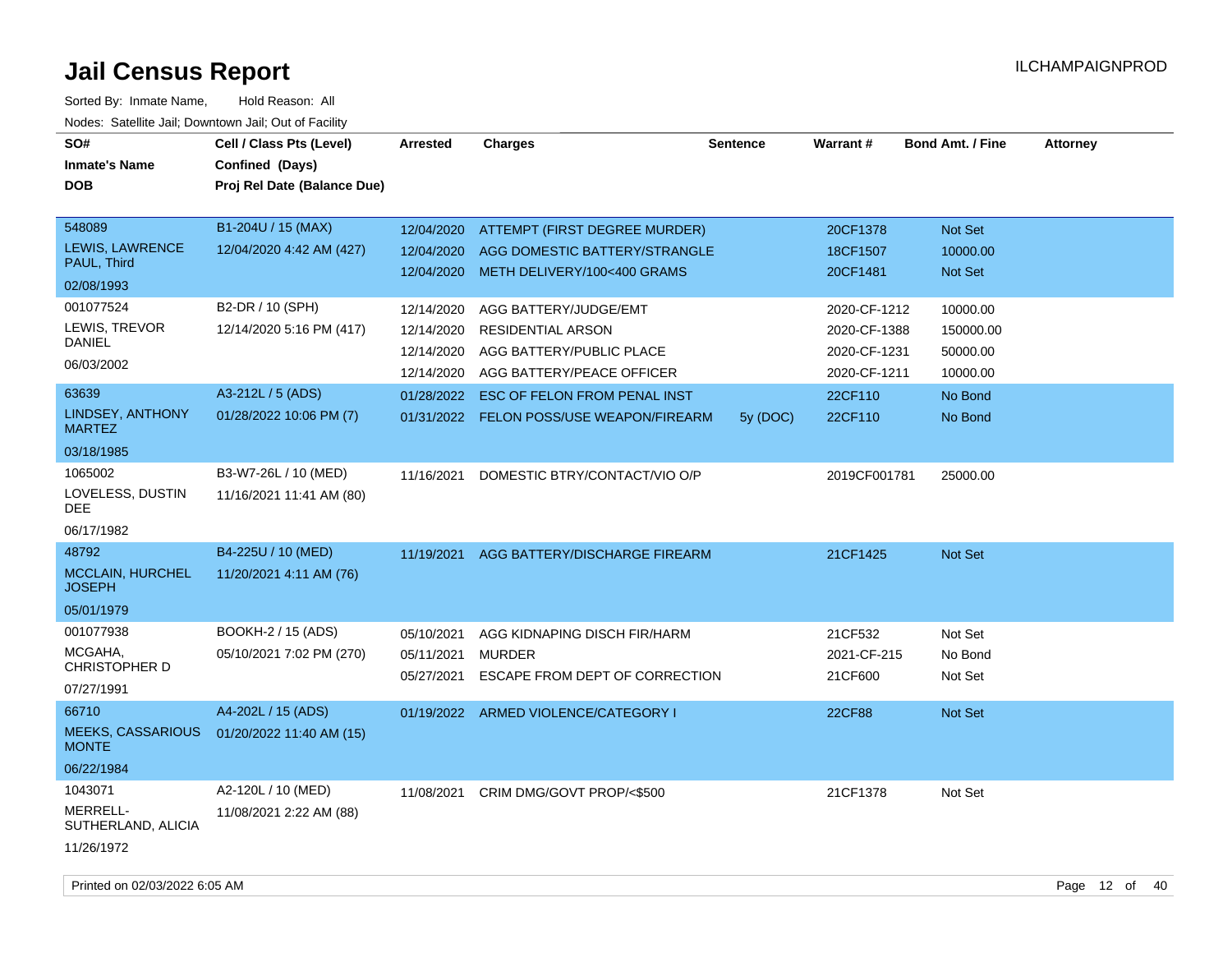| SO#                                         | Cell / Class Pts (Level)                    | Arrested   | <b>Charges</b>                           | <b>Sentence</b> | <b>Warrant#</b> | <b>Bond Amt. / Fine</b> | <b>Attorney</b> |
|---------------------------------------------|---------------------------------------------|------------|------------------------------------------|-----------------|-----------------|-------------------------|-----------------|
| <b>Inmate's Name</b>                        | Confined (Days)                             |            |                                          |                 |                 |                         |                 |
| <b>DOB</b>                                  | Proj Rel Date (Balance Due)                 |            |                                          |                 |                 |                         |                 |
|                                             |                                             |            |                                          |                 |                 |                         |                 |
| 43476                                       | A3-116L / 5 (ADS)                           | 01/25/2022 | POSSESSING A CONTROLLED SUBSTAND         |                 | 22CF109         | <b>Not Set</b>          |                 |
| <b>MERRICK, BRIAN</b><br><b>MATHEW</b>      | 01/25/2022 12:40 PM (10)                    | 01/25/2022 | <b>POSSESSION OF METH-5 GRAMS</b>        |                 | 20CF450         | 690.00                  |                 |
|                                             |                                             |            | 01/25/2022 POSSESSION OF METH< 5 GRAMS   |                 | 21CF116         | 690.00                  |                 |
| 06/01/1974                                  |                                             |            | 01/25/2022 METH DELIVERY<5 GRAMS         |                 | 21CF170         | 940.00                  |                 |
|                                             |                                             |            | 01/25/2022 DRIVING RVK/SUSP DUI/SSS 4-9  |                 | 21CF730         | 440.00                  |                 |
| 41584                                       | B4-227L / 15 (MAX)                          | 12/01/2021 | ARMED HABITUAL CRIMINAL                  |                 | 21CF1467        | Not Set                 |                 |
|                                             | MILLER, JOSE LOVELL 12/02/2021 1:04 AM (64) |            |                                          |                 |                 |                         |                 |
| 10/07/1975                                  |                                             |            |                                          |                 |                 |                         |                 |
| 001077902                                   | A2-123L / 5 (ADS)                           | 11/23/2021 | BATTERY/CAUSE BODILY HARM                |                 | 21CM187         | <b>Not Set</b>          |                 |
| MOFFETT, CAROLYN<br><b>REENE</b>            | 11/21/2021 10:31 AM (75)                    |            |                                          |                 |                 |                         |                 |
| 10/23/1988                                  |                                             |            |                                          |                 |                 |                         |                 |
| 39106                                       | B3-W3-11U / 10 (MED)                        | 10/12/2021 | DOMESTIC BATTERY/OTHER PRIOR             |                 | 21CF1217        | Not Set                 |                 |
| Junior                                      | MOORE, ANDREW LEE, 10/12/2021 1:02 AM (115) |            |                                          |                 |                 |                         |                 |
| 04/12/1973                                  | 4/10/2022 (0.00)                            |            |                                          |                 |                 |                         |                 |
| 1007239                                     | B4-127U / 10 (MED)                          | 12/29/2021 | <b>DOMESTIC BATTERY</b>                  |                 | 21CF1607        | <b>Not Set</b>          |                 |
| MOORE, ANDREW<br><b>VIRGIL</b>              | 12/29/2021 8:40 PM (37)                     |            |                                          |                 |                 |                         |                 |
| 08/20/1972                                  |                                             |            |                                          |                 |                 |                         |                 |
| 539294                                      | B1-104U / 10 (MED)                          |            | 01/11/2022 AGG DUI/NO VALID DL           |                 | 22CF49          | Not Set                 |                 |
| MOSLEY, JAMES<br><b>CALVIN</b>              | 01/11/2022 9:43 PM (24)                     |            | 01/11/2022 PAROLE REVOCATION             |                 | CH2200227       | No Bond                 |                 |
| 12/11/1985                                  |                                             |            |                                          |                 |                 |                         |                 |
| 001078814                                   | BOOKH-3                                     |            | 02/02/2022 AGG DOMESTIC BATTERY/STRANGLE |                 | 22CF77          | 25000.00                |                 |
| <b>MYLES, JENTAVIOUS</b><br><b>KENTRAIL</b> | 02/02/2022 6:58 PM (2)                      |            |                                          |                 |                 |                         |                 |
| 10/12/2001                                  |                                             |            |                                          |                 |                 |                         |                 |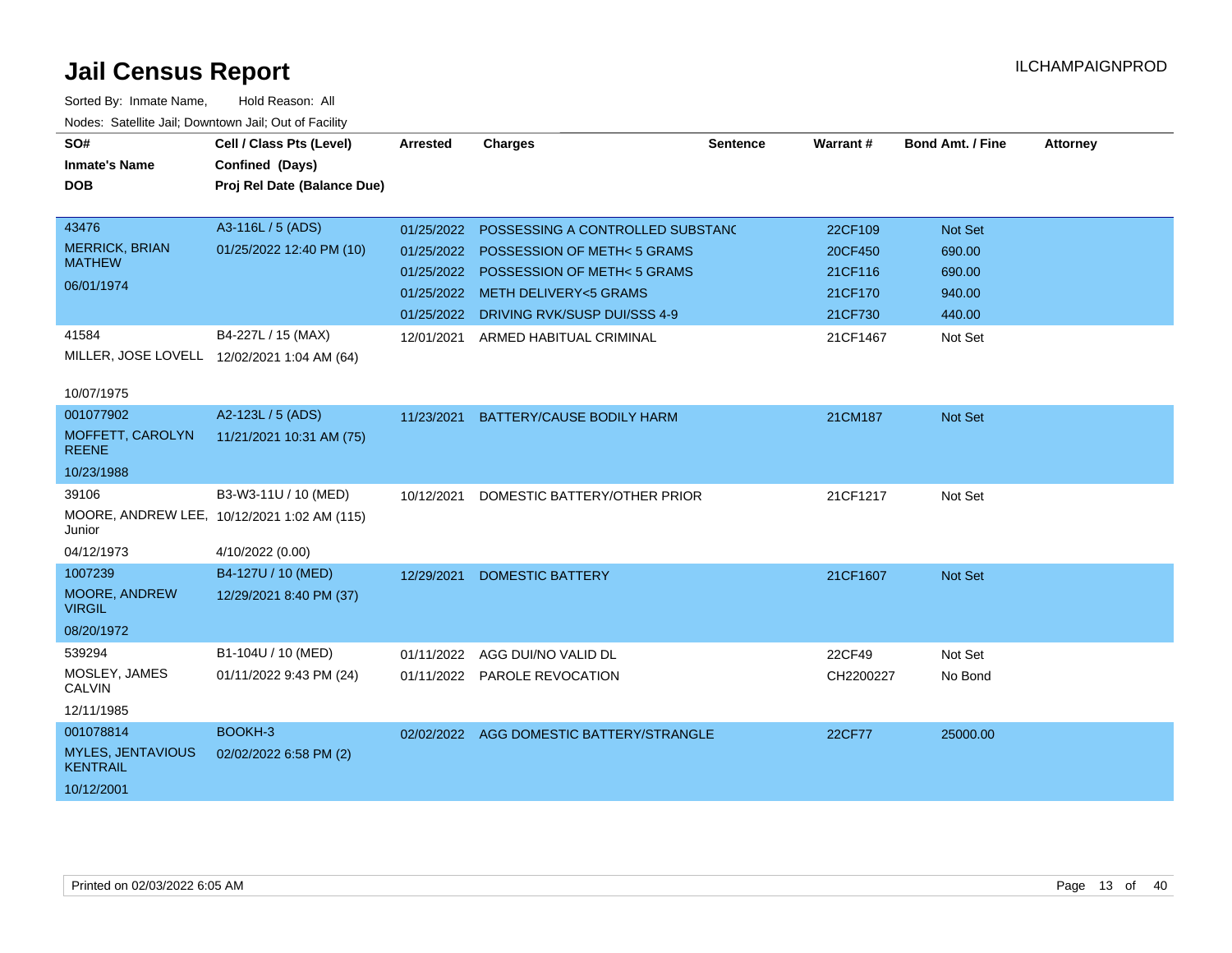| SO#<br><b>Inmate's Name</b><br><b>DOB</b>         | Cell / Class Pts (Level)<br>Confined (Days)<br>Proj Rel Date (Balance Due) | Arrested                 | <b>Charges</b>                                                 | <b>Sentence</b> | Warrant#             | <b>Bond Amt. / Fine</b> | <b>Attorney</b> |
|---------------------------------------------------|----------------------------------------------------------------------------|--------------------------|----------------------------------------------------------------|-----------------|----------------------|-------------------------|-----------------|
| 001078517<br><b>NELSON, RORY</b><br><b>DEMOND</b> | B1-102L / 15 (MAX)<br>10/19/2021 3:55 AM (108)                             |                          | 10/19/2021 ATTEMPT (FIRST DEGREE MURDER)                       |                 | 21CF1267             | Not Set                 |                 |
| 08/14/1984                                        |                                                                            |                          |                                                                |                 |                      |                         |                 |
| 001078357                                         | B2-DR / 15 (SPH)                                                           | 09/17/2021               | ARMED ROBBERY/ARMED W/FIREARM                                  |                 | 21CF1230             | Not Set                 |                 |
| PETTIGREW, CAREY<br><b>CORNITRIAS DEOBLO</b>      | 09/17/2021 9:56 AM (140)                                                   | 09/17/2021<br>09/17/2021 | ARMED ROBBERY/ARMED W/FIREARM<br>ARMED ROBBERY/ARMED W/FIREARM |                 | 21CF1128<br>21CF1129 | Not Set<br>Not Set      |                 |
| 08/31/1986                                        |                                                                            |                          |                                                                |                 |                      |                         |                 |
| 1030954                                           | A4-107U / 15 (MAX)                                                         | 01/14/2022               | ARMED VIOLENCE/CATEGORY I                                      |                 | 22CF76               | Not Set                 |                 |
| PETTIGREW,<br><b>MALCOME JAMIESON</b>             | 01/15/2022 4:35 AM (20)                                                    | 01/14/2022               | MFG/DEL CANNABIS/10-30 GRAMS                                   |                 | 2020CF9              | 15000.00                |                 |
| 02/20/1995                                        |                                                                            |                          |                                                                |                 |                      |                         |                 |
| 1008308                                           | A4-105L / 10 (ADS)                                                         | 01/30/2022               | <b>ASSAULT</b>                                                 |                 | 19CM364              | 4000.00                 |                 |
| PETTIGREW, MARIO<br><b>TRAVINIO</b>               | 01/30/2022 6:15 AM (5)                                                     |                          | 01/30/2022 AGG BTRY/GREAT BOD HARM/60+                         |                 | 22CF131              | No Bond                 |                 |
| 08/11/1992                                        |                                                                            |                          |                                                                |                 |                      |                         |                 |
| 999352                                            | B4-225L / 10 (MED)                                                         | 09/09/2021               | <b>VIOLATE OP/OTHER PRIOR</b>                                  | 2y (DOC)        |                      | Not Set                 |                 |
| PIRLOT, JUSTIN LEE                                | 09/09/2021 11:28 AM (148)                                                  | 10/23/2021               | FALSE REPORT OF OFFENSE                                        |                 | 2019CF836            | 5000.00                 |                 |
| 11/08/1982                                        |                                                                            |                          |                                                                |                 |                      |                         |                 |
| 001078799                                         | A4-101L / 10 (MED)                                                         |                          | 01/27/2022 FIREARM/FOID INVALID/NOT ELIG                       |                 | 22CF116              | Not Set                 |                 |
| PURNELL, MARKISE<br><b>MONROE</b>                 | 01/27/2022 9:50 AM (8)                                                     |                          |                                                                |                 |                      |                         |                 |
| 07/13/2002                                        |                                                                            |                          |                                                                |                 |                      |                         |                 |
| 001078669                                         | B1-107U / 10 (MED)                                                         | 12/10/2021               | AGG DISCHARGE FIREARM/BLDG/SCH                                 |                 | 21CF1507             | <b>Not Set</b>          |                 |
| RANGEL, ADRIAN                                    | 12/10/2021 12:53 AM (56)                                                   |                          |                                                                |                 |                      |                         |                 |
| 11/25/2000                                        |                                                                            |                          |                                                                |                 |                      |                         |                 |
| 1069524                                           | B4-224L / 15 (MAX)                                                         | 08/08/2021               | MFG/DEL CANNABIS/30-500 GRAMS                                  |                 | 21CF953              | Not Set                 |                 |
| RAY-DAVIS, KAMARI<br><b>DAYVON</b>                | 08/09/2021 2:44 AM (179)                                                   |                          |                                                                |                 |                      |                         |                 |
| 03/30/2000                                        |                                                                            |                          |                                                                |                 |                      |                         |                 |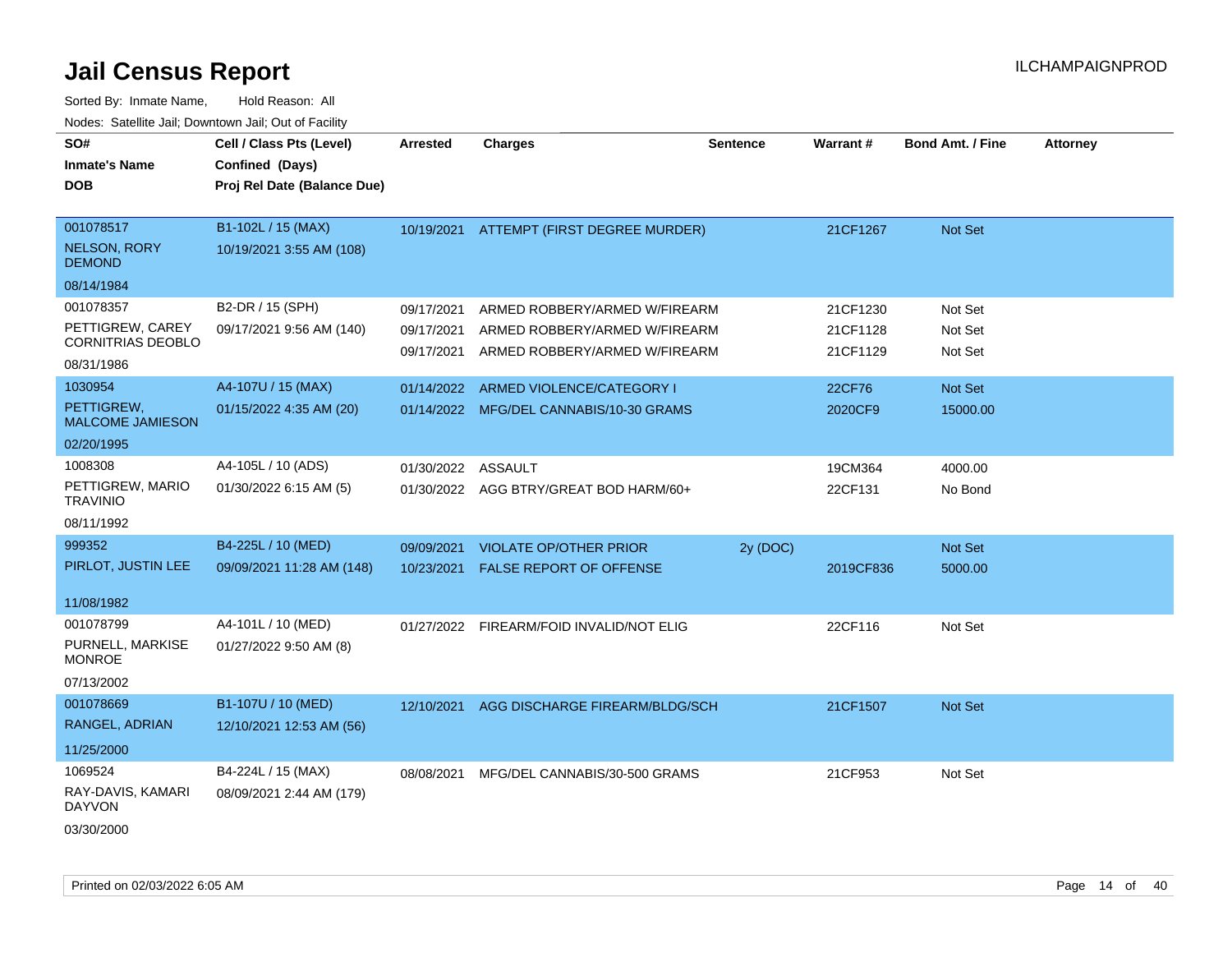| SO#<br><b>Inmate's Name</b><br><b>DOB</b>                                      | Cell / Class Pts (Level)<br>Confined (Days)<br>Proj Rel Date (Balance Due) | <b>Arrested</b>                        | <b>Charges</b>                                                                                      | <b>Sentence</b>     | Warrant#                        | <b>Bond Amt. / Fine</b>        | <b>Attorney</b> |
|--------------------------------------------------------------------------------|----------------------------------------------------------------------------|----------------------------------------|-----------------------------------------------------------------------------------------------------|---------------------|---------------------------------|--------------------------------|-----------------|
| 45473<br>REXROAD, CALVIN<br><b>ALLEN</b><br>10/04/1970                         | B2-T1-04L / 15 (SPH)<br>11/23/2021 6:27 PM (73)                            | 11/23/2021<br>11/23/2021               | CHIL SEX OFFEN/RESIDE DAY CARE<br><b>VIOLATE SEX OFFENDER REGIS</b>                                 |                     | 21CF1275<br>21CF546             | 10000.00<br>50000.00           |                 |
| 001078351<br>ROBINSON, DONTAE<br>ROY<br>06/25/2002                             | A3-114L / 10 (ADS)<br>01/14/2022 10:57 PM (21)                             | 01/14/2022<br>01/14/2022               | AGG UNLAWFUL USE OF WEAPON/VEH<br>POSSESSION OF STOLEN FIREARM                                      |                     | 22CF73<br>2021CF1609            | Not Set<br>150000.00           |                 |
| 979485<br>RODRIGUEZ, JOSHUA<br><b>ANTHONY</b><br>04/06/1990                    | B2-T4-16L / 15 (SPH)<br>03/12/2021 1:57 PM (329)                           | 03/12/2021                             | <b>PRED CRIM SEX ASLT/VICTIM &lt;13</b>                                                             |                     | 21CF282                         | <b>Not Set</b>                 |                 |
| 61330<br>RUFFIN, JONATHON<br><b>CECIL</b><br>05/10/1984                        | B4-123L / 15 (MAX)<br>12/01/2021 5:34 AM (65)                              | 12/01/2021<br>12/01/2021               | ARMED HABITUAL CRIMINAL<br>PAROLE REVOCATION                                                        |                     | 21CF1473<br>CH2107545           | Not Set<br>No Bond             |                 |
| 1071161<br><b>SANDERS, MARKELL</b><br>LAMAR<br>02/02/2000                      | B4-124L / 15 (MAX)<br>08/18/2021 6:18 PM (170)                             | 08/18/2021                             | DELIVERY OF OR POSSESSION OF W/INT                                                                  |                     | 21CF1008                        | No Bond                        |                 |
| 1047469<br>ALLEN<br>10/16/1979                                                 | B3-W5-18L / 10 (MED)<br>SCHINDLER, RICHARD 07/03/2021 10:25 PM (216)       | 07/03/2021                             | CRIMINAL SEX ASSAULT/CONSENT                                                                        | 2y/6m (DOC) 21CF773 |                                 | Not Set                        |                 |
| 1000820<br>SCHNEIDER, SONGAN<br><b>MICHAEL</b><br>08/18/1992                   | A4-206L / 15 (ADS)<br>01/24/2022 8:20 AM (11)                              | 01/24/2022<br>01/24/2022<br>01/24/2022 | <b>FELON POSS/USE WEAPON/FIREARM</b><br>AGGRAVATED DOMESTIC BATTERY<br>DRIVING ON SUSPENDED LICENSE |                     | 22CF105<br>21CF1433<br>20TR2771 | Not Set<br>25000.00<br>2500.00 |                 |
| 001078748<br>SCHROEDER, JOSHUA 01/10/2022 9:34 AM (25)<br>CURTIS<br>09/04/1980 | B3-W4-13U / 10 (MED)<br>3/8/2022 (0.00)                                    |                                        | 01/10/2022 AGGRAVATED BATTERY                                                                       |                     | 21CF151                         | No Bond                        |                 |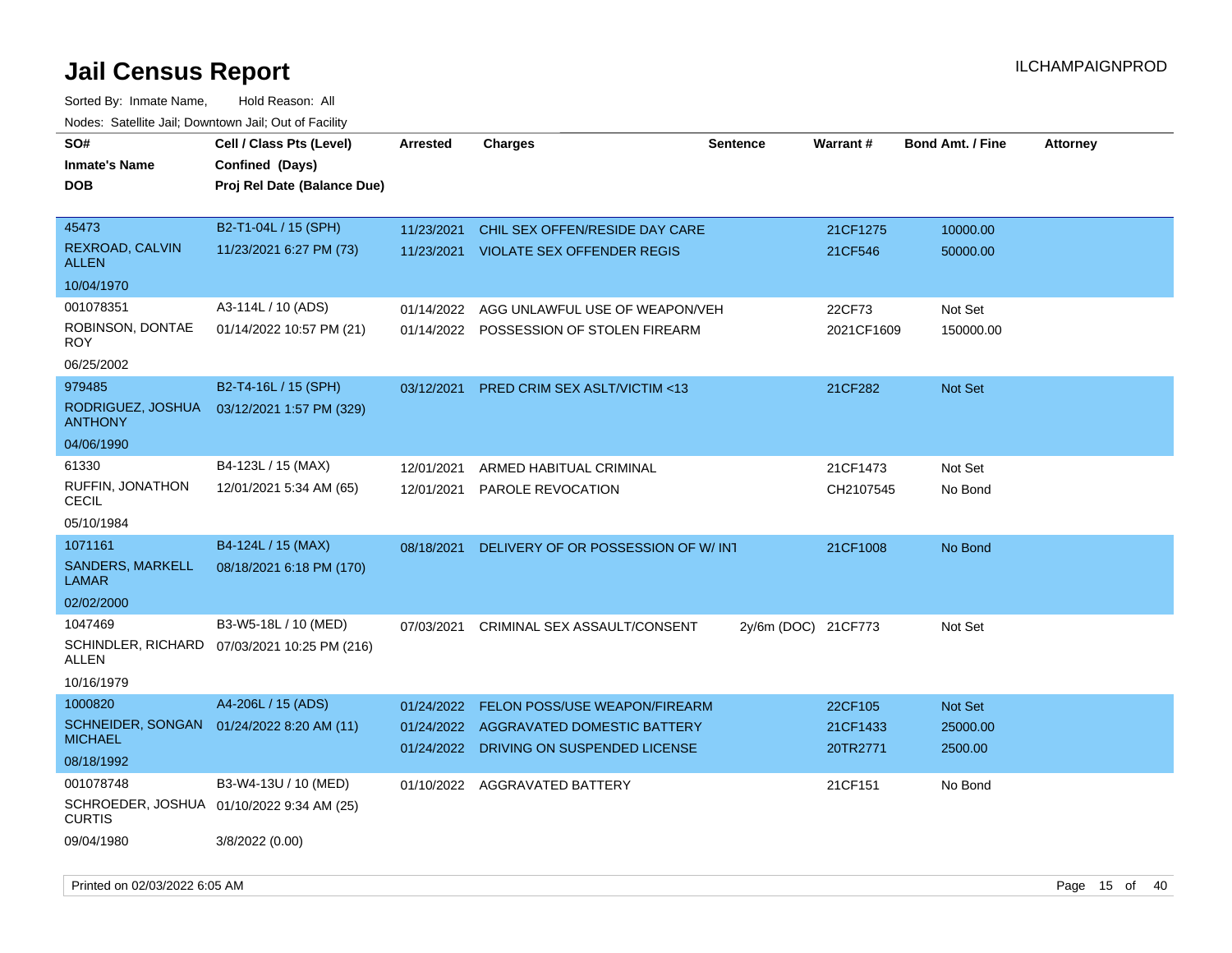Sorted By: Inmate Name, Hold Reason: All Nodes: Satellite Jail; Downtown Jail; Out of Facility

| SO#                                         | Cell / Class Pts (Level)    | <b>Arrested</b> | <b>Charges</b>                        | <b>Sentence</b> | Warrant#   | <b>Bond Amt. / Fine</b> | <b>Attorney</b> |
|---------------------------------------------|-----------------------------|-----------------|---------------------------------------|-----------------|------------|-------------------------|-----------------|
| <b>Inmate's Name</b>                        | Confined (Days)             |                 |                                       |                 |            |                         |                 |
| <b>DOB</b>                                  | Proj Rel Date (Balance Due) |                 |                                       |                 |            |                         |                 |
|                                             |                             |                 |                                       |                 |            |                         |                 |
| 001078698                                   | B3-W1-04L / 5 (ADS)         | 12/20/2021      | DIRECT CRIMINAL CONTEMPT              |                 | 2019F44    | No Bond                 |                 |
| SIDES, BRIAN KEITH                          | 12/20/2021 4:23 PM (46)     |                 |                                       |                 |            |                         |                 |
| 12/08/1969                                  |                             |                 |                                       |                 |            |                         |                 |
| 001078441                                   | BOOKF-1 / 15 (ADS)          | 10/01/2021      | ARMED HABITUAL CRIMINAL               |                 | 21CF1182   | Not Set                 |                 |
| SINGLETON, CORRIE<br><b>DERRELL</b>         | 10/01/2021 12:36 PM (126)   | 12/20/2021      | SPEEDING 26-34 MPH OVER LIMIT         |                 | 2021TR2701 | 1000.00                 |                 |
| 05/07/1983                                  |                             |                 |                                       |                 |            |                         |                 |
| 001078765                                   | A4-107L / 10 (ADS)          | 01/13/2022      | <b>FELON POSS/USE WEAPON/FIREARM</b>  |                 | 22CF66     | Not Set                 |                 |
| SMITH, COREY ADRIAN 01/13/2022 7:32 PM (22) |                             | 01/13/2022      | DRVG UNDER INFLUENCE OF DRUG          |                 | 2018DT262  | 190.00                  |                 |
| 09/01/1987                                  |                             |                 | 01/13/2022 DRIVING ON REVOKED LICENSE |                 | 20TR3078   | 190.00                  |                 |
| 951986                                      | B3-W3-10L / 10 (MED)        |                 | 01/11/2022 WILFUL FAILURE TO REGISTER |                 | 21 CF 1016 | No Bond                 |                 |
| STARKS, LAWRENCE<br><b>DAVID</b>            | 01/11/2022 3:06 PM (24)     |                 |                                       |                 |            |                         |                 |
| 09/28/1955                                  | 2/7/2022 (0.00)             |                 |                                       |                 |            |                         |                 |
| 001077770                                   | A1-226L / 5 (MIN)           | 01/06/2022      | <b>RESIDENTIAL BURGLARY</b>           |                 | 21CF319    | Not Set                 |                 |
| STOFFLE, KELLY ANNE 01/06/2022 3:14 PM (29) |                             |                 |                                       |                 |            |                         |                 |
| 04/12/1989                                  |                             |                 |                                       |                 |            |                         |                 |
| 38305                                       | B2-T2-06L / 10 (SPH)        |                 | <b>CRIMINAL SEXUAL ABUSE</b>          |                 | 20CF-343   |                         |                 |
| STOVER, JOSH                                | 03/18/2020 10:24 AM (688)   | 03/18/2020      |                                       |                 |            | 500000.00               |                 |
| ANDREW                                      |                             |                 |                                       |                 |            |                         |                 |
| 08/18/1973                                  |                             |                 |                                       |                 |            |                         |                 |
| 001078182                                   | B3-W2-06L / 5 (MIN)         | 12/20/2021      | DRIVING ON REVOKED LICENSE            |                 | 2021CF800  | No Bond                 |                 |
| <b>STRONG, KEVIN</b><br><b>GARDNER</b>      | 12/20/2021 4:34 PM (46)     |                 |                                       |                 |            |                         |                 |
| 02/12/1963                                  | 3/19/2022 (0.00)            |                 |                                       |                 |            |                         |                 |
| 1062701                                     | A4-202U / 15 (ADS)          |                 | 01/20/2022 UNLAWFUL USE OF A WEAPON   | 10y (DOC)       | 2021CF114  | No Bond                 |                 |
| TAYLOR, CODY EARL                           | 01/20/2022 11:31 AM (15)    |                 |                                       |                 |            |                         |                 |

10/22/1997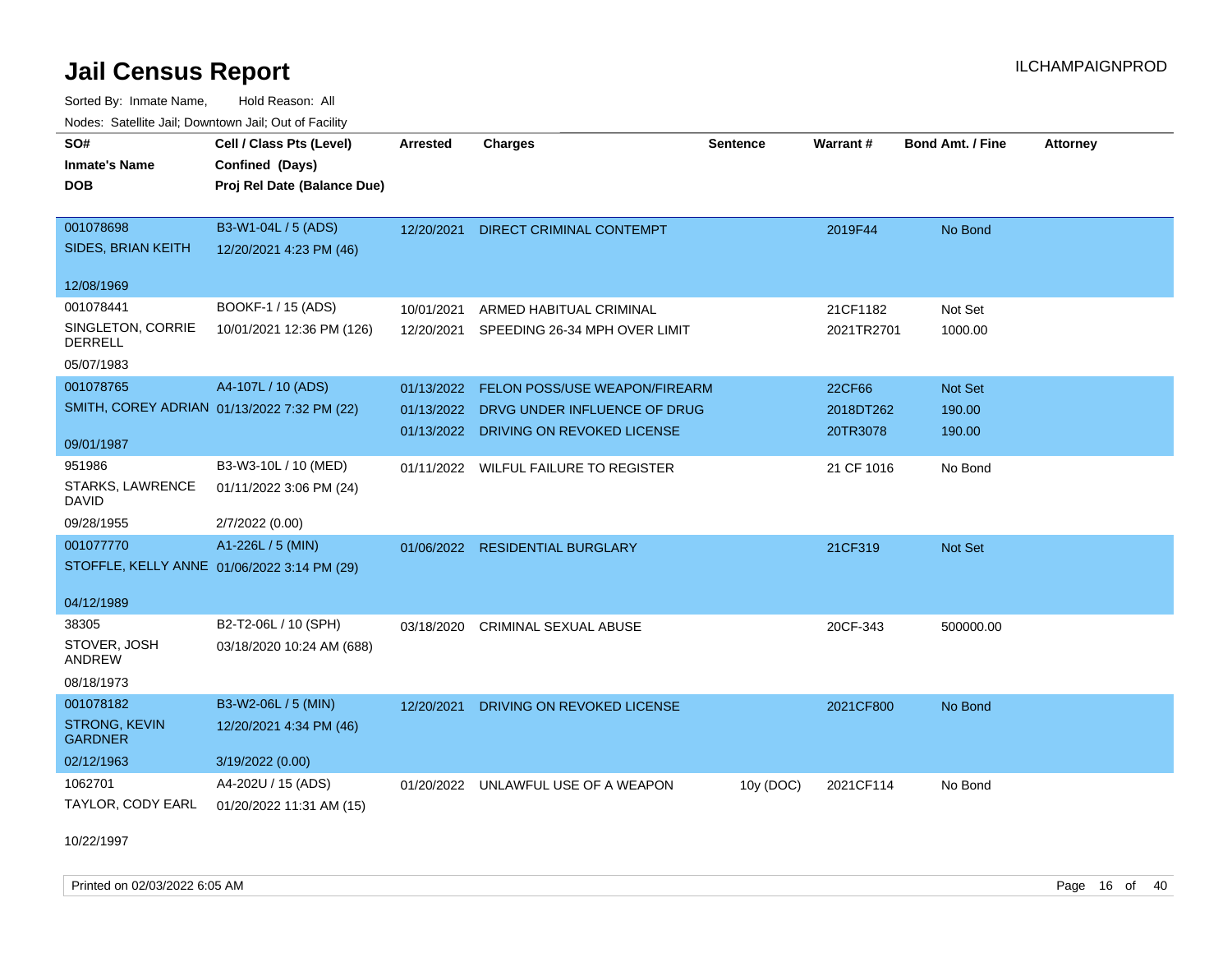Sorted By: Inmate Name, Hold Reason: All

|  |  |  | Nodes: Satellite Jail; Downtown Jail; Out of Facility |  |
|--|--|--|-------------------------------------------------------|--|
|--|--|--|-------------------------------------------------------|--|

| roaco. Calcinio dan, Downtown dan, Cal or Fability<br>SO# | Cell / Class Pts (Level)    |                 | <b>Charges</b>                        | <b>Sentence</b> | Warrant#   | <b>Bond Amt. / Fine</b> |                 |
|-----------------------------------------------------------|-----------------------------|-----------------|---------------------------------------|-----------------|------------|-------------------------|-----------------|
|                                                           |                             | <b>Arrested</b> |                                       |                 |            |                         | <b>Attorney</b> |
| <b>Inmate's Name</b>                                      | Confined (Days)             |                 |                                       |                 |            |                         |                 |
| <b>DOB</b>                                                | Proj Rel Date (Balance Due) |                 |                                       |                 |            |                         |                 |
| 1000614                                                   | A3-211U / 15 (SPH)          |                 |                                       |                 |            |                         |                 |
| <b>TESTER, TIMOTHY</b>                                    |                             |                 | 01/12/2022 AGGRAVATED BATTERY         | 3y (DOC)        | 2018CF376  | No Bond                 |                 |
| <b>RAY</b>                                                | 01/12/2022 3:38 PM (23)     |                 |                                       |                 |            |                         |                 |
| 06/08/1992                                                |                             |                 |                                       |                 |            |                         |                 |
| 001078471                                                 | B4-221U / 10 (MED)          | 10/11/2021      | AGG UUW/VEHICLE/<21                   |                 | 21CF1210   | 100.00                  |                 |
| THATCH, OMARION<br><b>DIAMONTE</b>                        | 10/11/2021 1:26 AM (116)    |                 |                                       |                 |            |                         |                 |
| 09/05/2003                                                |                             |                 |                                       |                 |            |                         |                 |
| 32058                                                     | B4-123U / 15 (MAX)          |                 | 06/14/2021 AGG DISCH FIREARM          |                 | 21CF690    | Not Set                 |                 |
| THOMPSON, STEVEN<br><b>ONEAL</b>                          | 06/14/2021 6:44 AM (235)    |                 |                                       |                 |            |                         |                 |
| 03/14/1969                                                |                             |                 |                                       |                 |            |                         |                 |
| 001078792                                                 | A4-203L / 15 (ADS)          | 01/24/2022      | <b>FUGITIVE FROM JUSTICE</b>          |                 | 22CF99     | Not Set                 |                 |
| TRAMBLE, TOM                                              | 01/24/2022 10:24 AM (11)    |                 | 01/24/2022 FUGITIVE FROM JUSTICE      |                 | 22CF100    | Not Set                 |                 |
| <b>MARCUS</b>                                             |                             |                 | 01/24/2022 ARMED VIOLENCE/CATEGORY I  |                 | 22CF101    | Not Set                 |                 |
| 02/28/1985                                                |                             |                 |                                       |                 |            |                         |                 |
| 32910                                                     | B3-W1-01U / 10 (MED)        | 10/04/2021      | DOM BTRY/HARM/1-2 PRECONV             |                 | 21CF1189   | Not Set                 |                 |
| TULL, CHRISTOPHER<br><b>MICHAEL</b>                       | 10/04/2021 10:53 PM (123)   |                 |                                       |                 |            |                         |                 |
| 04/02/1971                                                |                             |                 |                                       |                 |            |                         |                 |
| 1070904                                                   | A3-113L / 5 (MIN)           | 10/28/2021      | <b>BURGLARY</b>                       | 3y (DOC)        | 2021CF321  | 15000.00                |                 |
| WANKEL, JONAH<br><b>JAMES</b>                             | 10/28/2021 3:42 AM (99)     |                 |                                       |                 |            |                         |                 |
| 12/15/1993                                                |                             |                 |                                       |                 |            |                         |                 |
| 961786                                                    | A4-206U / 15 (ADS)          |                 | 01/24/2022 ARMED HABITUAL CRIMINAL    |                 | 22CF104    | Not Set                 |                 |
| <b>WARREN, DESIE</b><br><b>ARNEZ</b>                      | 01/24/2022 7:23 AM (11)     |                 |                                       |                 |            |                         |                 |
| 04/28/1988                                                |                             |                 |                                       |                 |            |                         |                 |
| 1073448                                                   | A3-216U / 10 (ADS)          | 01/29/2022      | AGG BATTERY/PEACE OFFICER             |                 | 22CF130    | Not Set                 |                 |
| WASHINGTON,<br><b>CLIFTON MYKEL</b>                       | 01/29/2022 2:14 AM (6)      |                 | 01/29/2022 DRIVING ON REVOKED LICENSE |                 | 2020TR2874 | 5000.00                 |                 |
| 10/15/1998                                                |                             |                 |                                       |                 |            |                         |                 |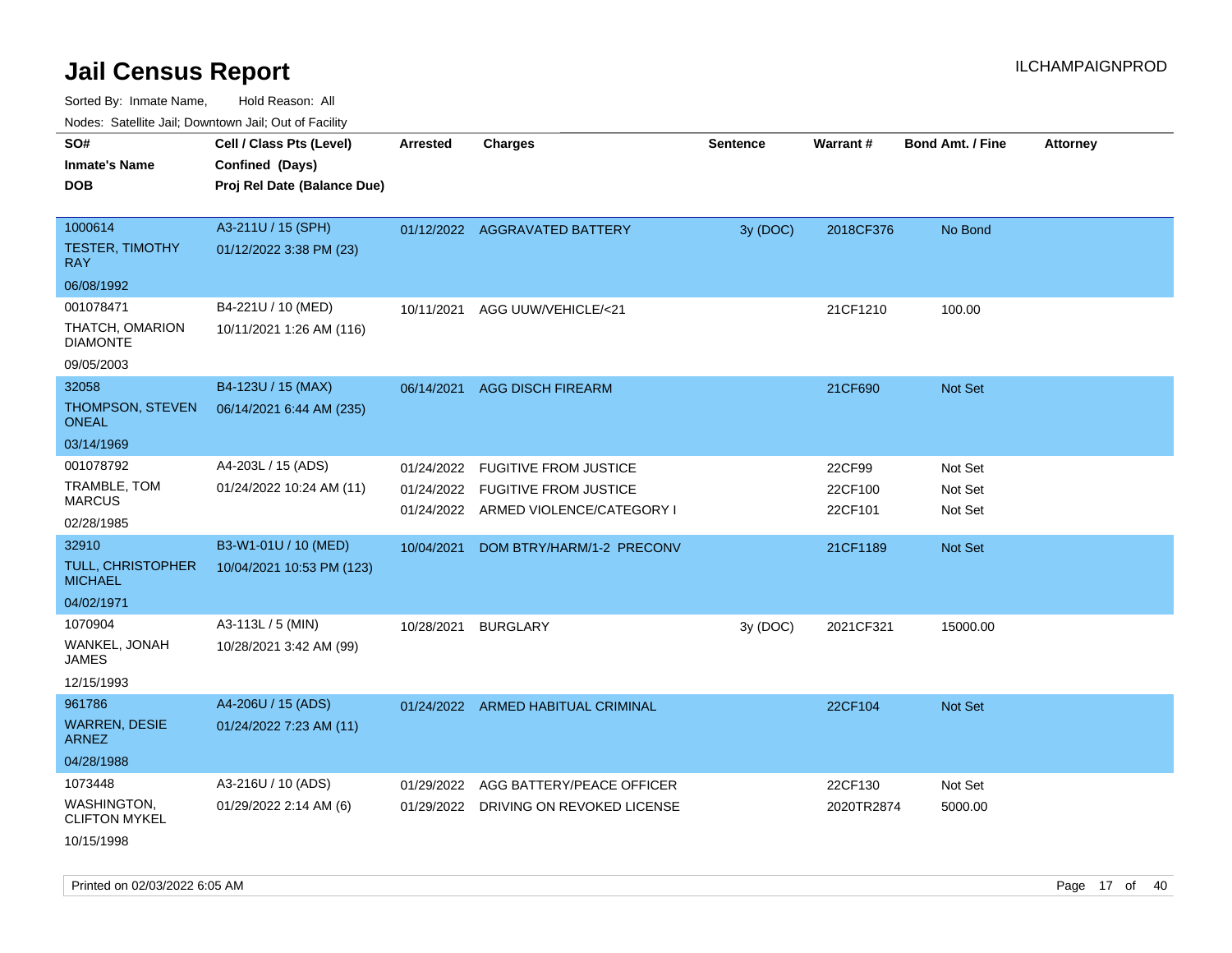Sorted By: Inmate Name, Hold Reason: All

| Nodes: Satellite Jail; Downtown Jail; Out of Facility                      |                                                                            |                                        |                                                                                                                                        |                 |                                                      |                                                               |                 |
|----------------------------------------------------------------------------|----------------------------------------------------------------------------|----------------------------------------|----------------------------------------------------------------------------------------------------------------------------------------|-----------------|------------------------------------------------------|---------------------------------------------------------------|-----------------|
| SO#<br><b>Inmate's Name</b><br><b>DOB</b>                                  | Cell / Class Pts (Level)<br>Confined (Days)<br>Proj Rel Date (Balance Due) | <b>Arrested</b>                        | Charges                                                                                                                                | <b>Sentence</b> | Warrant#                                             | <b>Bond Amt. / Fine</b>                                       | <b>Attorney</b> |
| 1070737<br><b>WASHINGTON,</b><br><b>JASTINA VIRGINIA</b><br>04/11/2000     | A1-126L / 15 (MAX)<br>10/14/2021 12:02 PM (113)                            |                                        | 10/14/2021 AGG KIDNAPG/<13/INTEL DISABL                                                                                                |                 | 2020CF418                                            | 250000.00                                                     |                 |
| 977140<br><b>WEBSTER, DERRIAL</b><br><b>DEVON</b><br>01/14/1990            | B1-203L / 10 (MED)<br>10/24/2021 2:46 AM (103)                             | 10/24/2021                             | ARMED HABITUAL CRIMINAL                                                                                                                |                 | 21CF1289                                             | Not Set                                                       |                 |
| 001078811<br><b>WELLS, BRENDAN M</b><br>01/22/1999                         | BOOKH-7<br>02/01/2022 3:42 PM (3)                                          | 02/01/2022<br>02/01/2022<br>02/01/2022 | UNLAWFUL USE OF A WEAPON<br>DEFACE FIREARM ID MARKINGS<br>POSSESSING A CONTROLLED SUBSTANC<br>02/01/2022 MFG/DEL CANNABIS/30-500 GRAMS |                 | 2022CFAWOW<br>2022CFAWOW<br>2022CFAWOW<br>2022CFAWOW | <b>Not Set</b><br><b>Not Set</b><br><b>Not Set</b><br>Not Set |                 |
| 001078328<br>WHITE, JUSTIN<br><b>STEVEN</b><br>10/25/1995                  | B1-207U / 15 (MAX)<br>08/30/2021 10:48 AM (158)                            | 08/30/2021                             | FELON POSS/USE WEAPON/FIREARM                                                                                                          |                 | 21CF1045                                             | Not Set                                                       |                 |
| 1075313<br><b>WILLIAMS, EARDIS</b><br><b>ANTONIO, Junior</b><br>01/21/1999 | A3-216L / 15 (ADS)<br>01/29/2022 1:23 AM (6)                               | 01/29/2022<br>01/29/2022<br>01/29/2022 | POSSESSION OF STOLEN FIREARM<br>MFG/DEL CANNABIS/30-500 GRAMS<br>POSSESSION OF STOLEN FIREARM                                          |                 | 22CF132<br>20CF51<br>20CF1048                        | <b>Not Set</b><br>5000.00<br>500000.00                        |                 |
| 1049234<br>WILLIAMS, KHAMRON<br><b>MARCELL</b><br>08/15/1995               | A3-111U<br>01/22/2022 9:30 AM (13)                                         | 01/22/2022                             | AGGRAVATED DOMESTIC BATTERY                                                                                                            |                 | 22CF94                                               | Not Set                                                       |                 |
| 1019420<br><b>WILLIAMS,</b><br><b>MARSHAWN ANTONIO</b><br>06/02/1994       | B1-105L / 10 (MED)<br>12/14/2021 1:56 PM (52)                              | 12/14/2021                             | METH MANUFACTURING/15<100 GR                                                                                                           | 8y (DOC)        | 21CF205                                              | No Bond                                                       |                 |
| 638552<br><b>WILLIAMS, MICHAEL</b><br><b>JAMES</b><br>03/29/1964           | B2-T2-08L / 5 (SPH)<br>10/07/2021 12:20 PM (120)                           | 10/07/2021                             | CHILD PORNOGRAPHY/PHOTOGRAPH                                                                                                           |                 | 2021CF1207                                           | No Bond                                                       |                 |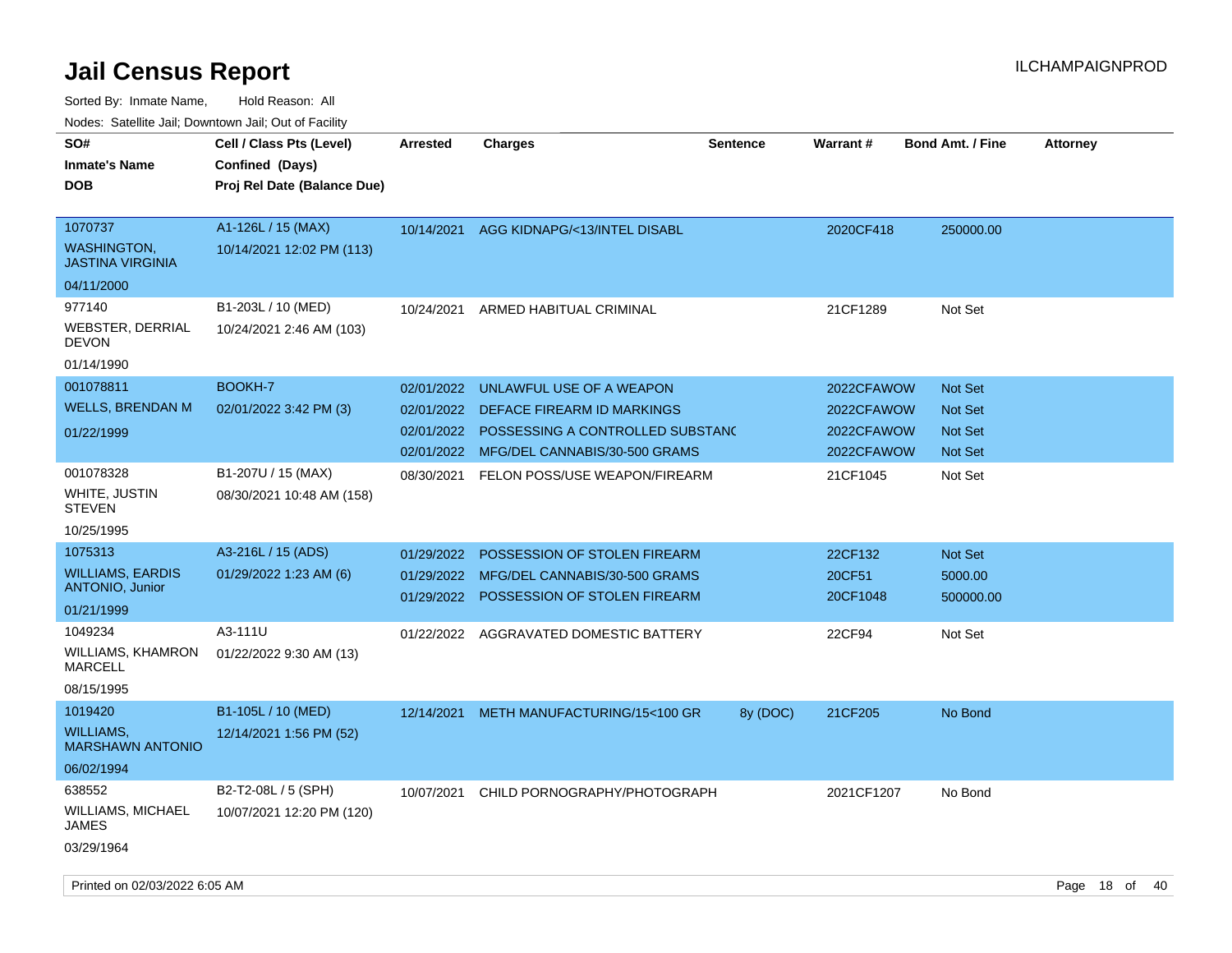| SO#                                     | Cell / Class Pts (Level)    | Arrested   | Charges                                  | <b>Sentence</b> | Warrant #   | <b>Bond Amt. / Fine</b> | <b>Attorney</b> |
|-----------------------------------------|-----------------------------|------------|------------------------------------------|-----------------|-------------|-------------------------|-----------------|
| <b>Inmate's Name</b>                    | Confined (Days)             |            |                                          |                 |             |                         |                 |
| <b>DOB</b>                              | Proj Rel Date (Balance Due) |            |                                          |                 |             |                         |                 |
|                                         |                             |            |                                          |                 |             |                         |                 |
| 1066370                                 | B1-101L / 15 (MAX)          | 07/28/2021 | ARMED VIOLENCE/CATEGORY III              |                 | 2021 CF 882 | Not Set                 |                 |
| <b>WILLIAMS, REONTE</b><br><b>REMIR</b> | 07/28/2021 5:40 AM (191)    |            |                                          |                 |             |                         |                 |
| 05/14/1999                              |                             |            |                                          |                 |             |                         |                 |
| 1051953                                 | BOOKF-2                     | 02/02/2022 | AGGRAVATED DOMESTIC BATTERY              |                 | 2022CFAWOW  | Not Set                 |                 |
| WINSTON, ALYSSIA                        | 02/02/2022 4:29 AM (2)      | 02/02/2022 | UNLAWFUL RESTRAINT                       |                 | 2022CFAWOW  | Not Set                 |                 |
| <b>LETEECE</b>                          |                             | 02/02/2022 | AGG BATTERY/PEACE OFFICER                |                 | 2022CFAWOW  | Not Set                 |                 |
| 03/17/1996                              |                             | 02/02/2022 | RESIST/OBSTRUCTING A PEACE OFFICEI       |                 | 2022CFAWOW  | Not Set                 |                 |
|                                         |                             | 02/02/2022 | CRIM DMG/GOVT PROP/<\$500                |                 | 2022CFAWOW  | Not Set                 |                 |
| 972160                                  | B1-206U / 10 (MED)          |            | 01/11/2022 AGG DOMESTIC BATTERY/STRANGLE | 3y (DOC)        | 21-CF-917   | Not Set                 |                 |
| WOOD, ANTONIO                           | 01/11/2022 5:14 PM (24)     |            |                                          |                 |             |                         |                 |
| 10/16/1981                              |                             |            |                                          |                 |             |                         |                 |
| <b>Total Satellite Jail: 143</b>        |                             | Males: 125 | Females: 18<br>Unknown: 0                |                 |             |                         |                 |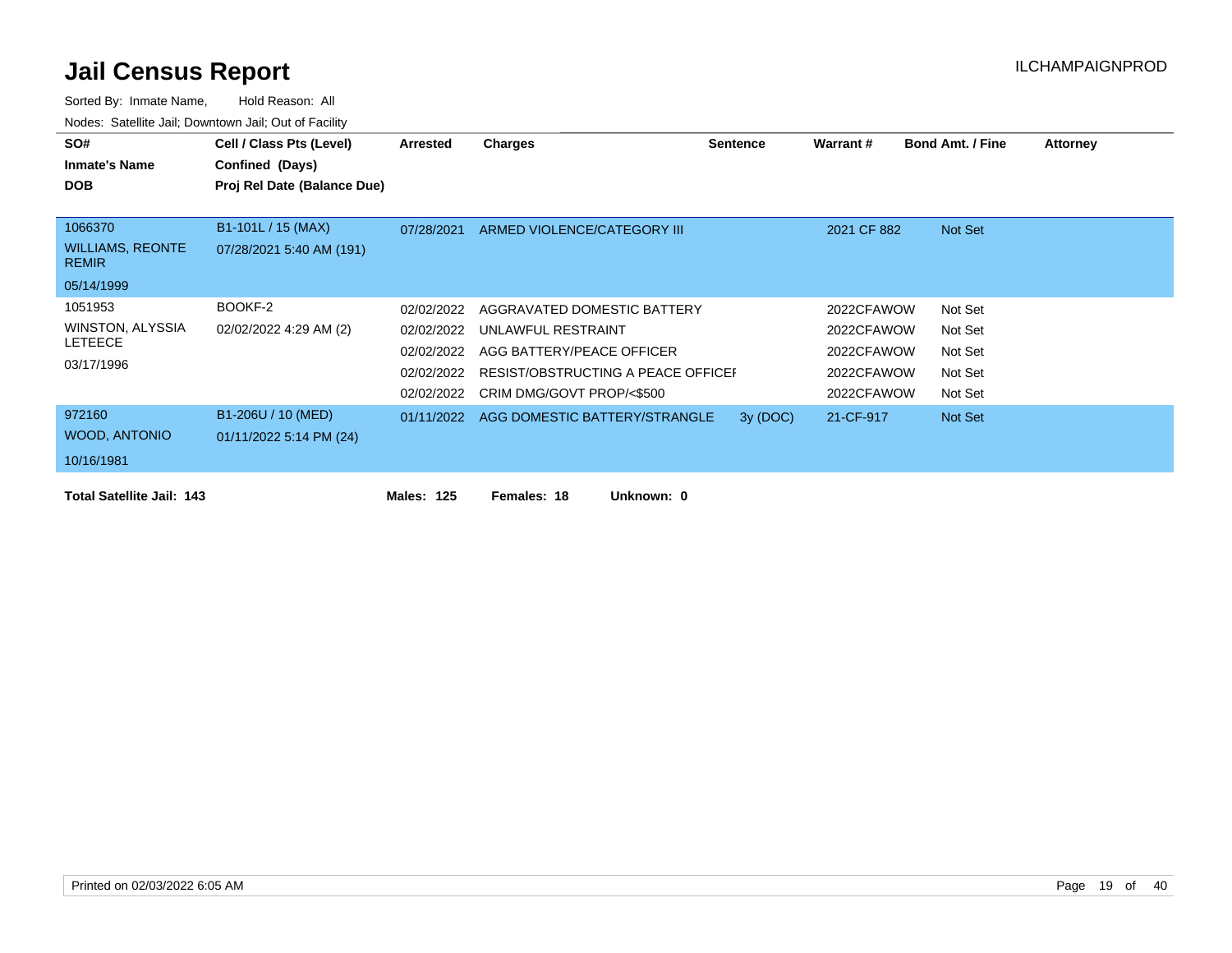Sorted By: Inmate Name, Hold Reason: All Nodes: Satellite Jail; Downtown Jail; Out of Facility

| <b>Downtown Jail</b><br>SO#<br><b>Inmate's Name</b><br><b>DOB</b>  | Cell / Class Pts (Level)<br>Confined (Days)<br>Proj Rel Date (Balance Due) | <b>Arrested</b>                        | <b>Charges</b>                                                                      | <b>Sentence</b> | Warrant#                        | <b>Bond Amt. / Fine</b>                | <b>Attorney</b> |
|--------------------------------------------------------------------|----------------------------------------------------------------------------|----------------------------------------|-------------------------------------------------------------------------------------|-----------------|---------------------------------|----------------------------------------|-----------------|
| 1073165<br>ACKERMAN, CODY<br><b>JAMES</b><br>02/01/1989            | G4L / 5 (MIN)<br>04/30/2021 4:48 PM (280)                                  | 04/30/2021<br>04/30/2021<br>05/03/2021 | <b>BURGLARY</b><br>FORGERY/ISSUE/DELIVER DOCUMENT<br>FORGERY/ISSUE/DELIVER DOCUMENT |                 | 21CF516<br>19CF143<br>2018CF689 | Not Set<br>75000.00<br>2500.00 / 75.00 |                 |
| 001078621<br>05/09/1999                                            | F5U / 10 (MED)<br>BAILEY, DANIEL SCOTT 12/23/2021 9:44 AM (43)             | 12/23/2021<br>01/14/2022               | <b>RESIDENTIAL BURGLARY</b><br>PROBATION VIOLATION                                  |                 | 21CF1582<br>21CF1445            | Not Set<br>Not Set                     |                 |
| 969121<br><b>BECKLEY, ANTHONY</b><br><b>PATRICK</b><br>06/30/1989  | I3 / 15 (SPH)<br>11/25/2021 7:16 PM (71)                                   | 11/25/2021                             | <b>CRIM TRESPASS TO RESIDENCE</b>                                                   |                 | 21CF1444                        | Not Set                                |                 |
| 001078535<br>BERRY, DAVID ISAAC<br>09/23/2000                      | C7L / 15 (SPH)<br>10/26/2021 10:52 AM (101)                                | 10/26/2021                             | <b>CRIM SEX ASSAULT/FORCE</b>                                                       |                 | 21CF1305                        | Not Set                                |                 |
| 517915<br><b>BOXLEY, CHARLES</b><br><b>OMAR</b><br>01/10/1985      | C1L / 5 (MIN)<br>08/03/2021 2:18 PM (185)                                  | 08/03/2021<br>08/03/2021<br>08/03/2021 | <b>BURGLARY</b><br><b>BURGLARY</b><br>FORGERY/ISSUE/DELIVER DOCUMENT                |                 | 21CF289<br>21CF679              | 20000.00<br>20000.00<br>No Bond        |                 |
| 1027929<br><b>BROUGHTON, MARK</b><br>ANTHONY, Junior<br>02/15/1990 | F6L / 15 (MAX)<br>12/18/2021 2:55 AM (48)                                  | 12/18/2021                             | HOME INVASION/CAUSE INJURY                                                          |                 | 21CF1560                        | No Bond                                |                 |
| 1067476<br><b>BROWN, JAMES</b><br><b>BRONELL</b>                   | F5L / 10 (MED)<br>11/13/2021 2:35 AM (83)                                  | 11/13/2021<br>11/13/2021               | AGG DOMESTIC BATTERY/STRANGLE<br><b>RESIDENTIAL BURGLARY</b>                        |                 | 20CF575<br>21CF385              | 5000.00<br>25000.00                    |                 |

01/08/1996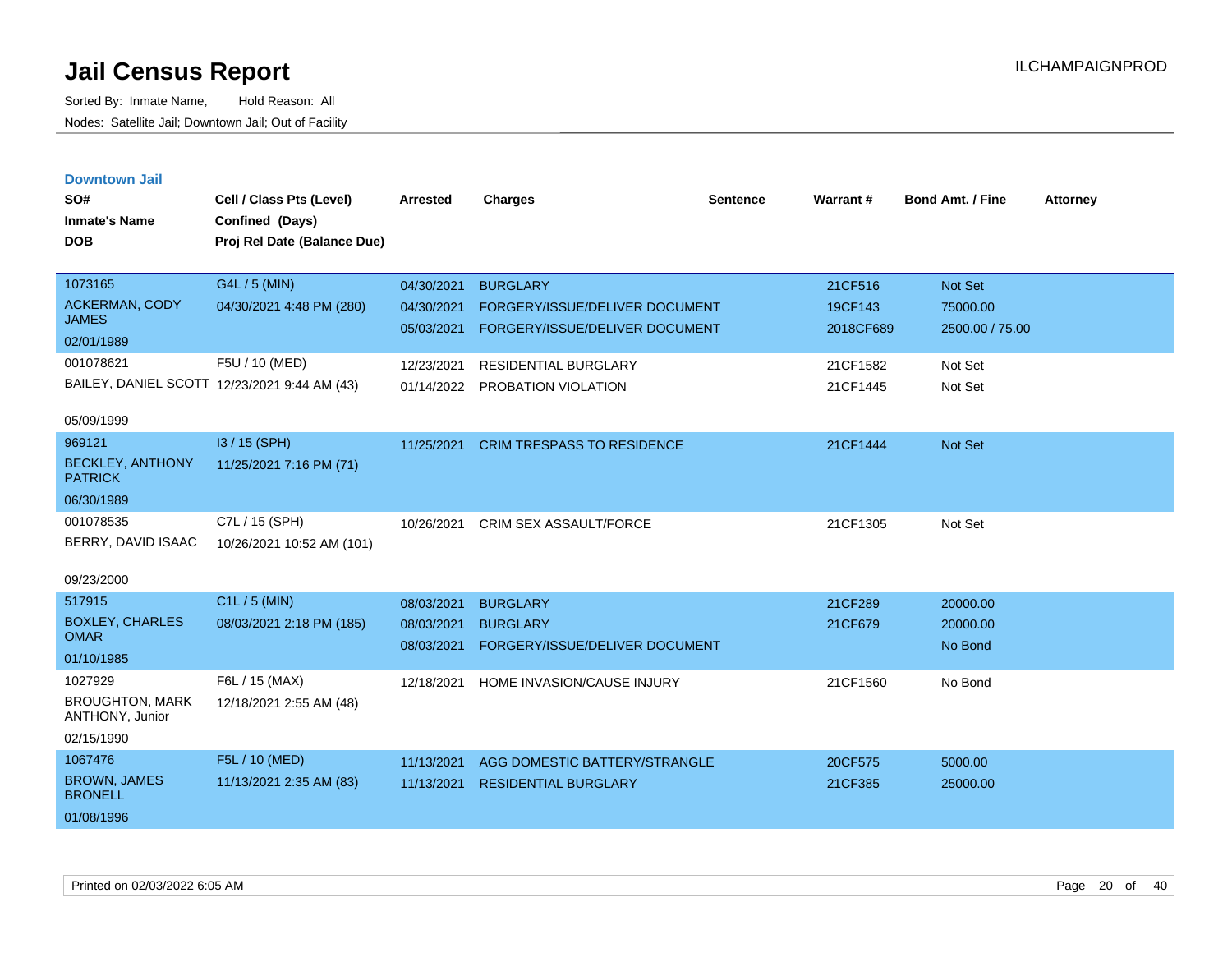Sorted By: Inmate Name, Hold Reason: All

| Nodes: Satellite Jail; Downtown Jail; Out of Facility |                                            |                 |                                         |                 |            |                  |                 |  |  |  |
|-------------------------------------------------------|--------------------------------------------|-----------------|-----------------------------------------|-----------------|------------|------------------|-----------------|--|--|--|
| SO#                                                   | Cell / Class Pts (Level)                   | <b>Arrested</b> | <b>Charges</b>                          | <b>Sentence</b> | Warrant#   | Bond Amt. / Fine | <b>Attorney</b> |  |  |  |
| <b>Inmate's Name</b>                                  | Confined (Days)                            |                 |                                         |                 |            |                  |                 |  |  |  |
| <b>DOB</b>                                            | Proj Rel Date (Balance Due)                |                 |                                         |                 |            |                  |                 |  |  |  |
|                                                       |                                            |                 |                                         |                 |            |                  |                 |  |  |  |
| 995432                                                | <b>H5L / 10 (ADS)</b>                      | 12/20/2021      | FAIL TO RPT WKLY/NO FIXED ADDR          |                 | 21CF1559   | Not Set          |                 |  |  |  |
| <b>BROWN, JAVON</b><br><b>SHANTEZ</b>                 | 12/20/2021 2:06 AM (46)                    |                 |                                         |                 |            |                  |                 |  |  |  |
| 10/14/1991                                            |                                            |                 |                                         |                 |            |                  |                 |  |  |  |
| 1075941                                               | G2L / 5 (MIN)                              | 10/08/2021      | HARASS WITNESS/FAMILY MBR/REP           |                 | 2021CF1188 | 500000.00        |                 |  |  |  |
| <b>BROWN, LIONEL</b><br><b>TERRELL</b>                | 10/08/2021 5:16 PM (119)                   |                 |                                         |                 |            |                  |                 |  |  |  |
| 10/19/1981                                            |                                            |                 |                                         |                 |            |                  |                 |  |  |  |
| 1068812                                               | F1L / 15 (MAX)                             | 12/21/2021      | FELON POSS/USE FIREARM PRIOR            |                 | 21CF1568   | Not Set          |                 |  |  |  |
| BRYANT, DANNY<br><b>EUGENE</b>                        | 12/21/2021 1:50 PM (45)                    | 12/21/2021      | AGG DISCHARGE FIREARM/OCC VEH           |                 | 21CF741    | Not Set          |                 |  |  |  |
| 11/22/1989                                            |                                            |                 |                                         |                 |            |                  |                 |  |  |  |
| 56936                                                 | C4U / 10 (ADS)                             | 11/01/2021      | PUBLIC INDECENCY/EXPOSURE/3+            | 3y/0m/0d (DO    |            | Not Set          |                 |  |  |  |
| CALDWELL, STEVEN<br>ANDRE                             | 11/01/2021 1:09 PM (95)                    |                 |                                         |                 |            |                  |                 |  |  |  |
| 04/19/1982                                            |                                            |                 |                                         |                 |            |                  |                 |  |  |  |
| 001078092                                             | H2U / 10 (ADS)                             | 12/27/2021      | AGG BATTERY/PUBLIC PLACE                |                 | 2021CF1042 | 5000.00          |                 |  |  |  |
| <b>WILLIAM</b>                                        | CHOUNARD, STANLEY 12/27/2021 10:47 PM (39) |                 |                                         |                 |            |                  |                 |  |  |  |
| 06/25/1986                                            |                                            |                 |                                         |                 |            |                  |                 |  |  |  |
| 56241                                                 | E1L / 5 (MIN)                              |                 | 01/13/2022 VIOLATE ORDER/PRIOR DOM BTRY |                 | 22CF59     | Not Set          |                 |  |  |  |
| CLARK, DAMON<br><b>GILLMORE</b>                       | 01/13/2022 4:36 AM (22)                    |                 |                                         |                 |            |                  |                 |  |  |  |
| 12/21/1976                                            |                                            |                 |                                         |                 |            |                  |                 |  |  |  |
| 1075361                                               | J6L / 5 (ADS)                              | 04/16/2021      | <b>BURGLARY</b>                         |                 | 21CF414    | Not Set          |                 |  |  |  |
| <b>COWART, TORREY</b><br><b>BENJAMEN, Junior</b>      | 04/16/2021 9:17 PM (294)                   |                 |                                         |                 |            |                  |                 |  |  |  |
| 11/22/1987                                            |                                            |                 |                                         |                 |            |                  |                 |  |  |  |
| 1076276                                               | G1L / 5 (MIN)                              | 12/20/2021      | THEFT/CONTROL <\$500/PRIOR              | 2y/6m (DOC)     |            | Not Set          |                 |  |  |  |
| COX, SEAN MICHAEL                                     | 12/20/2021 12:45 PM (46)                   | 12/20/2021      | WARRANT OUT OF COUNTY                   |                 | 21CM99     | 3000.00          |                 |  |  |  |

02/06/1985

Printed on 02/03/2022 6:05 AM Page 21 of 40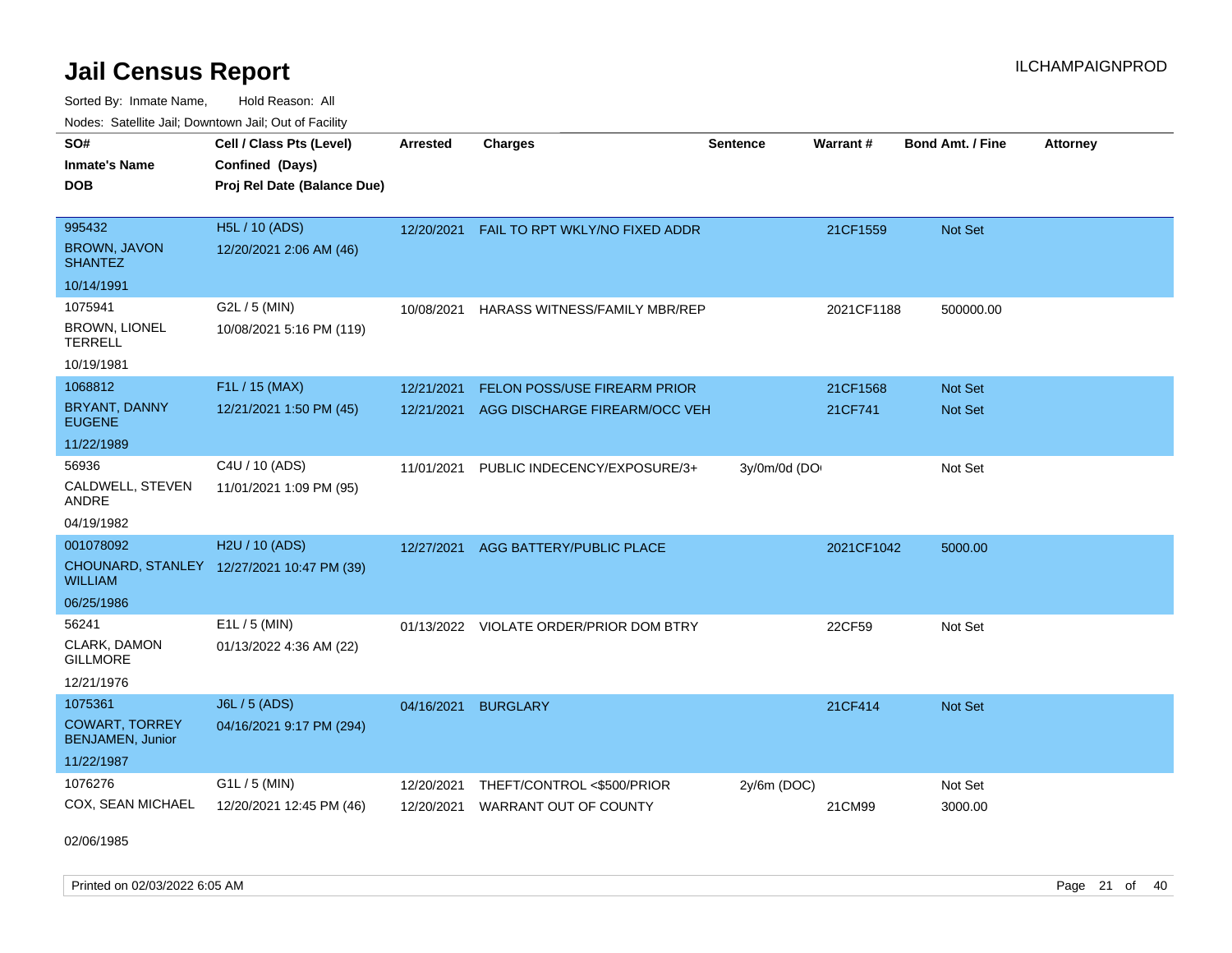Sorted By: Inmate Name, Hold Reason: All Nodes: Satellite Jail; Downtown Jail; Out of Facility

| <u>Houcs.</u> Outchne July, Downtown July, Out of Facility |                                              |                 |                                |                 |            |                         |                 |
|------------------------------------------------------------|----------------------------------------------|-----------------|--------------------------------|-----------------|------------|-------------------------|-----------------|
| SO#                                                        | Cell / Class Pts (Level)                     | <b>Arrested</b> | <b>Charges</b>                 | <b>Sentence</b> | Warrant#   | <b>Bond Amt. / Fine</b> | <b>Attorney</b> |
| <b>Inmate's Name</b>                                       | Confined (Days)                              |                 |                                |                 |            |                         |                 |
| <b>DOB</b>                                                 | Proj Rel Date (Balance Due)                  |                 |                                |                 |            |                         |                 |
|                                                            |                                              |                 |                                |                 |            |                         |                 |
| 1067370                                                    | E6L / 15 (ADS)                               | 11/05/2021      | FIREARM/FOID INVALID/NOT ELIG  |                 | 21CF1370   | Not Set                 |                 |
| DAVIS, AUSTIN<br><b>CHRISTOPHER</b>                        | 11/06/2021 12:23 AM (90)                     |                 |                                |                 |            |                         |                 |
| 08/11/1997                                                 |                                              |                 |                                |                 |            |                         |                 |
| 001077214                                                  | F9U / 15 (MAX)                               | 12/20/2021      | <b>MURDER</b>                  |                 | 21CF1572   | Not Set                 |                 |
| DAVIS-MURDOCK,<br>ERION VASSHAD                            | 12/21/2021 10:13 AM (45)                     | 12/22/2021      | PAROLE REVOCATION              |                 | CH2107977  | Not Set                 |                 |
| 06/22/1998                                                 |                                              |                 |                                |                 |            |                         |                 |
| 001078223                                                  | G6L / 5 (MIN)                                | 11/09/2021      | AGG DUI/NO VALID DL            |                 | 21CF1382   | Not Set                 |                 |
| DIEGO-MATEO,<br><b>JOAQUIN</b>                             | 11/09/2021 10:52 PM (87)                     |                 |                                |                 |            |                         |                 |
| 01/23/2002                                                 |                                              |                 |                                |                 |            |                         |                 |
| 571307                                                     | J3L / 15 (ADS)                               | 09/14/2020      | CRIM SEXUAL ABUSE/CONSENT      |                 | 2020CF1026 | Not Set                 |                 |
| DOMINGO-<br>CASTANEDA,                                     | 09/14/2020 11:19 PM (508)                    | 09/14/2020      | PRED CRIM SEX ASLT/VICTIM <13  |                 | 2020CF1025 | Not Set                 |                 |
| 09/29/1989                                                 |                                              |                 |                                |                 |            |                         |                 |
| 527379                                                     | D6 / 15 (ADS)                                | 10/25/2021      | <b>ARMED HABITUAL CRIMINAL</b> |                 | 21CF1297   | <b>Not Set</b>          |                 |
| DRAKE, MARCELL<br><b>DEON</b>                              | 10/25/2021 5:05 PM (102)                     | 10/27/2021      | AGG DOMESTIC BATTERY/STRANGLE  |                 | 21CF1245   | <b>Not Set</b>          |                 |
| 04/20/1987                                                 |                                              |                 |                                |                 |            |                         |                 |
| 959292                                                     | K1 / 15 (ADS)                                | 04/01/2021      | ATTEMPT (FIRST DEGREE MURDER)  |                 | 2020CF565  | 2000000.00              |                 |
| DUNCAN, COREYON<br><b>ANTHONY</b>                          | 04/01/2021 8:46 PM (309)                     | 12/17/2021      | <b>MURDER</b>                  |                 | 21CF1542   | Not Set                 |                 |
| 01/17/1989                                                 |                                              |                 |                                |                 |            |                         |                 |
| 1053207                                                    | K3 / 15 (SPH)                                | 06/06/2019      | MURDER/INTENT TO KILL/INJURE   |                 | 2019-CF849 | 2000000.00              |                 |
| FAUST, JAQUAVEON<br><b>LAVELL</b>                          | 06/06/2019 2:24 PM (974)                     |                 |                                |                 |            |                         |                 |
| 07/25/1996                                                 |                                              |                 |                                |                 |            |                         |                 |
| 962759                                                     | J1L / 5 (ADS)                                | 07/16/2021      | METH DELIVERY<5 GRAMS          |                 | 21CF833    | Not Set                 |                 |
|                                                            | FINLEY, KEVIN DANTE 07/16/2021 9:44 PM (203) | 07/29/2021      | AGG CRIM SEX ASSAULT/FELONY    |                 | 21CF891    | No Bond                 |                 |

12/28/1988

Printed on 02/03/2022 6:05 AM Page 22 of 40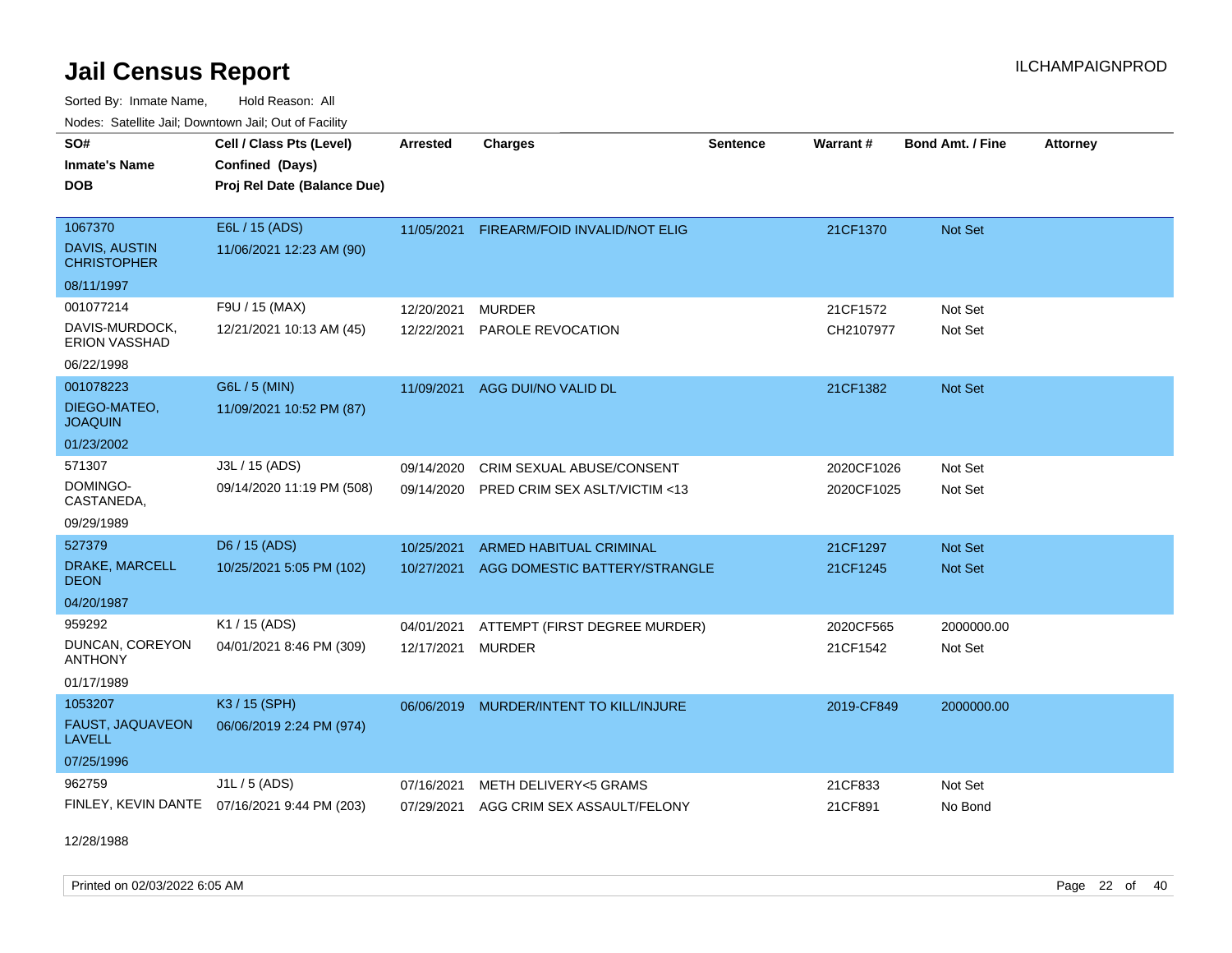| rouco. Calcinic Jan, Downtown Jan, Out of Facility |                                                                            |                 |                                         |                       |                 |                         |                 |
|----------------------------------------------------|----------------------------------------------------------------------------|-----------------|-----------------------------------------|-----------------------|-----------------|-------------------------|-----------------|
| SO#<br>Inmate's Name<br><b>DOB</b>                 | Cell / Class Pts (Level)<br>Confined (Days)<br>Proj Rel Date (Balance Due) | <b>Arrested</b> | <b>Charges</b>                          | <b>Sentence</b>       | <b>Warrant#</b> | <b>Bond Amt. / Fine</b> | <b>Attorney</b> |
| 524764<br><b>FISCUS, ROBERT</b><br><b>LOWELL</b>   | G3L / 5 (MIN)<br>09/18/2021 10:50 AM (139)                                 |                 | 09/18/2021 METH DELIVERY/15<100 GRAMS   |                       | 21CF627         | 50000.00                |                 |
| 02/17/1986                                         |                                                                            |                 |                                         |                       |                 |                         |                 |
| 1063104                                            | G9U / 5 (ADS)                                                              | 01/10/2022      | VIOLATE ORDER PROTECTION                |                       | 21CF1258        | 25000.00                |                 |
| FUSON, KEITH<br>EDWARD                             | 01/10/2022 9:14 PM (25)                                                    |                 | 01/10/2022 VIOLATE ORDER PROTECTION     |                       | 21CF1259        | 25000.00                |                 |
| 05/07/1987                                         |                                                                            |                 |                                         |                       |                 |                         |                 |
| 32913                                              | I1 / 15 (ADS)                                                              | 12/03/2021      | <b>PRED CRIM SEX ASLT/VICTIM &lt;13</b> |                       | 21CF1481        | <b>Not Set</b>          |                 |
| <b>GROB, WARREN A,</b><br>Junior                   | 12/03/2021 4:24 PM (63)                                                    |                 |                                         |                       |                 |                         |                 |
| 12/07/1950                                         |                                                                            |                 |                                         |                       |                 |                         |                 |
| 1073611                                            | G3U / 5 (MIN)                                                              | 02/09/2021      | DELIVERY OF OR POSSESSION OF W/INT      |                       | 21CF160         | Not Set                 |                 |
| HAYES, CAMERON<br>TAYLOR MALEEK                    | 02/09/2021 3:10 PM (360)                                                   | 02/09/2021      | MFG 15>100 GR ECSTASY/ANALOG            |                       | 21CF121         | 500000.00               |                 |
| 08/10/1998                                         |                                                                            |                 |                                         |                       |                 |                         |                 |
| 544770                                             | D3 / 10 (MED)                                                              | 08/14/2021      | AGG DOMESTIC BATTERY/STRANGLE           |                       | 2021CF514       | 25000.00                |                 |
| <b>HAYES, DEVON</b><br>JERMAINE                    | 08/14/2021 2:56 AM (174)                                                   | 08/14/2021      | AGGRAVATED DOMESTIC BATTERY             |                       | 21CF977         | No Bond                 |                 |
| 11/07/1987                                         |                                                                            |                 |                                         |                       |                 |                         |                 |
| 972300                                             | F6U / 10 (MED)                                                             | 12/22/2021      | RESIDENTIAL BURGLARY                    |                       | 18CF1691        | 25000.00                |                 |
| HOLT, MICHAEL<br>TERRELL                           | 12/22/2021 8:36 AM (44)                                                    | 12/22/2021      | AGG CRIM SEX ABUSE/VICTIM <9            |                       | 19CF1277        | 250000.00               |                 |
| 12/25/1989                                         |                                                                            |                 |                                         |                       |                 |                         |                 |
| 1063119                                            | J5L / 10 (MED)                                                             | 11/05/2021      | <b>BURGLARY</b>                         | 2y/6m (DOC) 2018CF877 |                 | 10000.00                |                 |
| HUNT, KHALLEEL<br>MALIK                            | 11/05/2021 7:47 AM (91)                                                    |                 |                                         |                       |                 |                         |                 |
| 03/28/1999                                         |                                                                            |                 |                                         |                       |                 |                         |                 |
| 24308                                              | D <sub>2</sub> / 15 (MAX)                                                  | 06/03/2021      | <b>ROBBERY</b>                          |                       | 21CF625         | No Bond                 |                 |
| KWIATKOWSKI,<br>ROBERT JOHN                        | 06/03/2021 10:40 PM (246)                                                  |                 |                                         |                       |                 |                         |                 |
| 08/08/1963                                         |                                                                            |                 |                                         |                       |                 |                         |                 |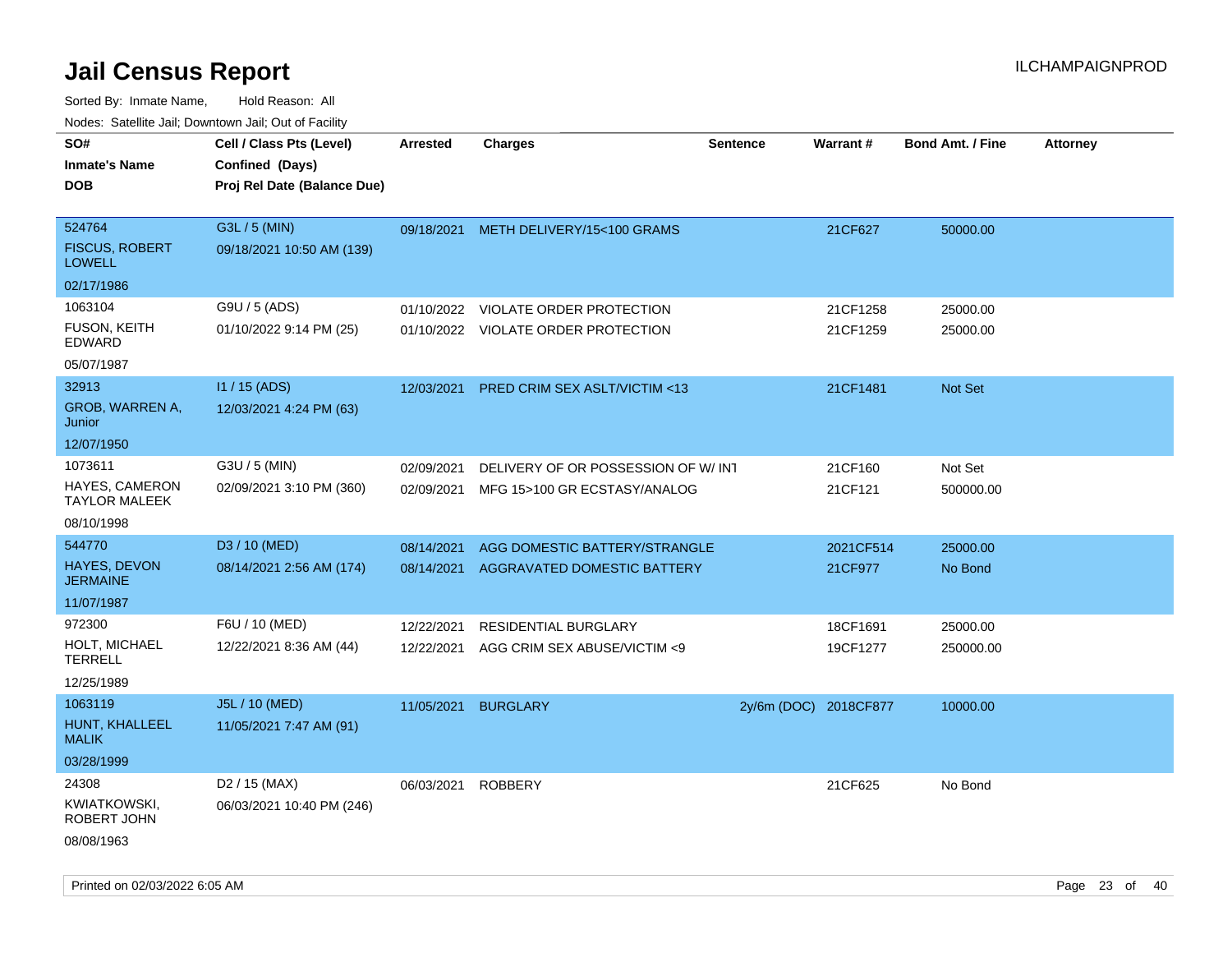| roaco. Catolino dall, Downtown dall, Out of Fability |                                            |                 |                                    |                 |                 |                         |                 |
|------------------------------------------------------|--------------------------------------------|-----------------|------------------------------------|-----------------|-----------------|-------------------------|-----------------|
| SO#                                                  | Cell / Class Pts (Level)                   | <b>Arrested</b> | Charges                            | <b>Sentence</b> | <b>Warrant#</b> | <b>Bond Amt. / Fine</b> | <b>Attorney</b> |
| <b>Inmate's Name</b>                                 | Confined (Days)                            |                 |                                    |                 |                 |                         |                 |
| <b>DOB</b>                                           | Proj Rel Date (Balance Due)                |                 |                                    |                 |                 |                         |                 |
|                                                      |                                            |                 |                                    |                 |                 |                         |                 |
| 1041648                                              | C8L / 15 (MAX)                             |                 | 01/11/2022 ARMED HABITUAL CRIMINAL |                 | 22CF41          | <b>Not Set</b>          |                 |
| LANE, DEMETRIUS<br><b>LAQUAN</b>                     | 01/11/2022 5:27 AM (24)                    |                 | 01/11/2022 PAROLE REVOCATION       |                 | CH2200221       | Not Set                 |                 |
| 07/04/1996                                           |                                            |                 |                                    |                 |                 |                         |                 |
| 29681                                                | J2L / 15 (ADS)                             | 07/14/2020      | PREDATORY CRIMINAL SEX ASSLT/CHILD |                 | 20CF-781        | 250000.00               |                 |
| LENOIR, JOHN<br><b>CHRISTOPHER</b>                   | 07/14/2020 12:51 PM (570)                  |                 |                                    |                 |                 |                         |                 |
| 04/20/1966                                           |                                            |                 |                                    |                 |                 |                         |                 |
| 45113                                                | E2L / 15 (MAX)                             | 11/20/2021      | ARMED HABITUAL CRIMINAL            |                 | 21CF1424        | No Bond                 |                 |
| MARTIN, JEREMIAH<br><b>FRANCIS</b>                   | 11/20/2021 1:18 AM (76)                    |                 |                                    |                 |                 |                         |                 |
| 01/18/1977                                           |                                            |                 |                                    |                 |                 |                         |                 |
| 1000869                                              | C9L / 15 (MAX)                             | 09/11/2021      | FELON POSS/USE WEAPON/FIREARM      |                 | 21CF1102        | Not Set                 |                 |
| MARTIN, MANNIX<br><b>TILMOND</b>                     | 09/12/2021 12:40 AM (145)                  |                 |                                    |                 |                 |                         |                 |
| 07/19/1991                                           |                                            |                 |                                    |                 |                 |                         |                 |
| 1063030                                              | <b>H4L / 15 (ADS)</b>                      | 12/20/2021      | <b>MURDER</b>                      |                 | 21CF1571        | <b>Not Set</b>          |                 |
|                                                      | MASON, RYAN ONEIAL 12/21/2021 9:30 AM (45) | 12/22/2021      | <b>PAROLE REVOCATION</b>           |                 | CH2107979       | <b>Not Set</b>          |                 |
|                                                      |                                            |                 |                                    |                 |                 |                         |                 |
| 02/22/1991                                           |                                            |                 |                                    |                 |                 |                         |                 |
| 1066623                                              | G6U / 5 (MIN)                              | 11/17/2021      | MFG/DEL 15<100 GR COCA/ANALOG      |                 | 17CF1093        | 75000.00                |                 |
| MATA-OROZCO.<br>OLEGARIO                             | 11/17/2021 5:08 PM (79)                    |                 |                                    |                 |                 |                         |                 |
| 03/06/1995                                           |                                            |                 |                                    |                 |                 |                         |                 |
| 001078249                                            | B3 / 10 (MED)                              |                 |                                    |                 |                 |                         |                 |
| MCCLENDON, CALVIN                                    | 08/07/2021 8:56 AM (181)                   | 08/07/2021      | FELON POSS/USE WEAPON/FIREARM      |                 | 21CF947         | <b>Not Set</b>          |                 |
| М                                                    |                                            |                 |                                    |                 |                 |                         |                 |
| 04/29/1990                                           |                                            |                 |                                    |                 |                 |                         |                 |
| 40235                                                | G9L / 5 (MIN)                              | 10/04/2021      | AGG DUI/4                          |                 | 2021CF1145      | 35000.00                |                 |
| MERRIWEATHER,<br><b>MARCUS TODD</b>                  | 10/04/2021 4:41 PM (123)                   |                 |                                    |                 |                 |                         |                 |
| 11/28/1967                                           |                                            |                 |                                    |                 |                 |                         |                 |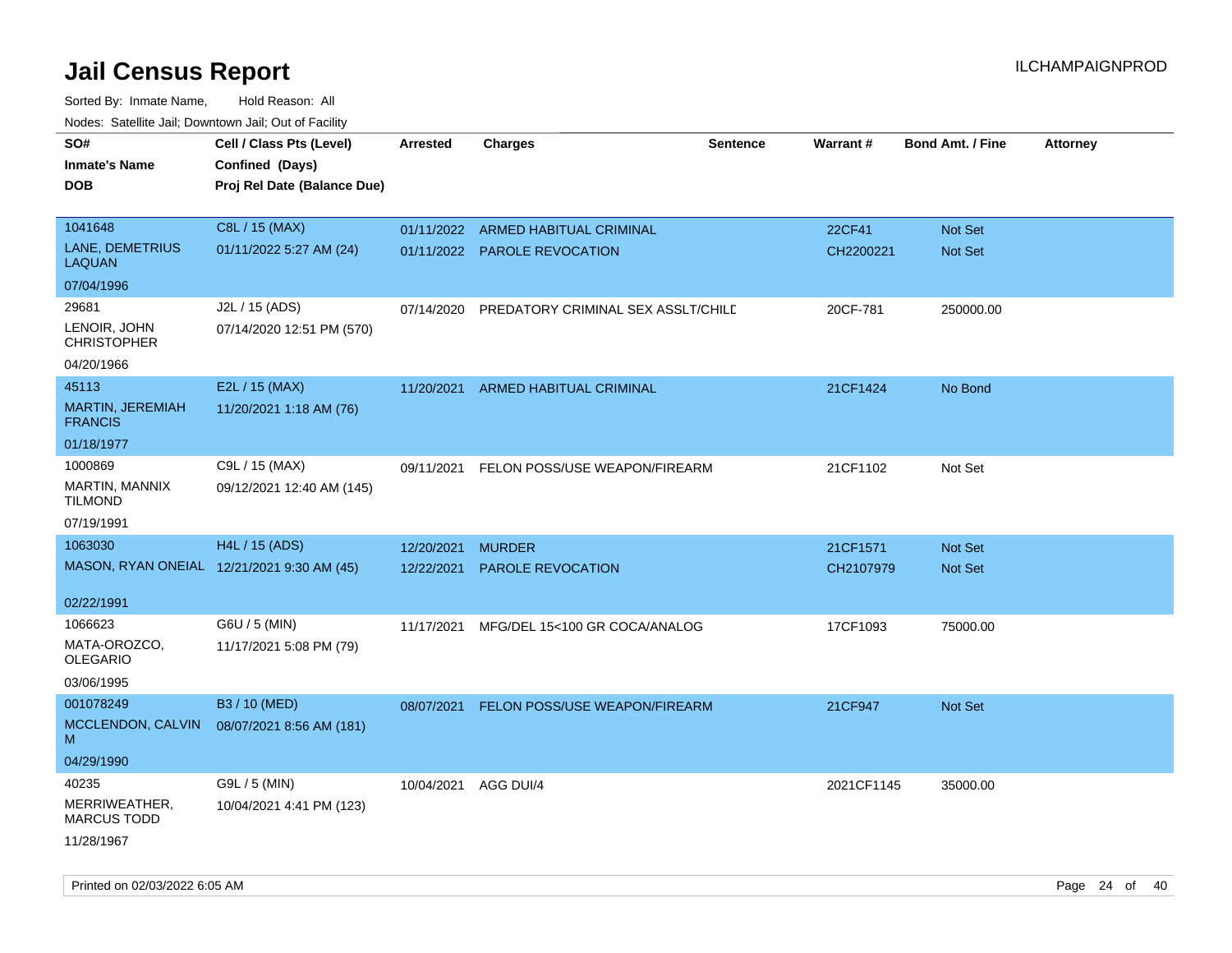Sorted By: Inmate Name, Hold Reason: All Nodes: Satellite Jail; Downtown Jail; Out of Facility

| ivoues. Salellite Jali, Downtown Jali, Out of Facility |                                             |                 |                                          |                 |              |                         |                 |
|--------------------------------------------------------|---------------------------------------------|-----------------|------------------------------------------|-----------------|--------------|-------------------------|-----------------|
| SO#                                                    | Cell / Class Pts (Level)                    | <b>Arrested</b> | <b>Charges</b>                           | <b>Sentence</b> | Warrant#     | <b>Bond Amt. / Fine</b> | <b>Attorney</b> |
| <b>Inmate's Name</b>                                   | Confined (Days)                             |                 |                                          |                 |              |                         |                 |
| <b>DOB</b>                                             | Proj Rel Date (Balance Due)                 |                 |                                          |                 |              |                         |                 |
|                                                        |                                             |                 |                                          |                 |              |                         |                 |
| 1040273                                                | E5U / 15 (ADS)                              | 09/30/2021      | PRED CRIM SEX ASLT/VICTIM <13            |                 | 21CF329      | 500000.00               |                 |
| METCALFE, LANELL<br><b>JARON</b>                       | 09/30/2021 11:32 PM (127)                   |                 |                                          |                 |              |                         |                 |
| 09/22/1988                                             |                                             |                 |                                          |                 |              |                         |                 |
| 1075635                                                | B2 / 10 (ADS)                               | 05/11/2021      | AGG DISCHARGE FIREARM/OCC VEH            |                 | 21CF538      | Not Set                 |                 |
| MILES, DEVLON VON,<br>Junior                           | 05/11/2021 10:39 PM (269)                   | 05/11/2021      | MFG/DEL CANNABIS/30-500 GRAMS            |                 | 20CF1402     | 100000.00               |                 |
| 11/04/2000                                             |                                             |                 |                                          |                 |              |                         |                 |
| 001078721                                              | C3L / 5 (ADS)                               | 12/29/2021      | <b>VIOLATE ORDER PROTECTION</b>          |                 | 21CF1600     | Not Set                 |                 |
| <b>MIRAMONTES, RAUL</b>                                | 12/29/2021 4:02 AM (37)                     |                 |                                          |                 |              |                         |                 |
|                                                        |                                             |                 |                                          |                 |              |                         |                 |
| 05/11/1989                                             |                                             |                 |                                          |                 |              |                         |                 |
| 48033                                                  | G7L / 5 (MIN)                               | 12/04/2021      | DOMESTIC BATTERY/OTHER PRIOR             | 4y (DOC)        | 21CF1482     | Not Set                 |                 |
| MOORE.<br><b>CHRISTOPHER ALLEN</b>                     | 12/04/2021 4:38 PM (62)                     |                 |                                          |                 |              |                         |                 |
| 07/02/1976                                             |                                             |                 |                                          |                 |              |                         |                 |
| 1069209                                                | H <sub>1</sub> L / 10 (ADS)                 |                 | 04/07/2021 AGG BATTERY/GREAT BODILY HARM |                 | 21CF376      | Not Set                 |                 |
| MOORE, DEVONTE<br><b>JAMAL</b>                         | 04/07/2021 6:25 PM (303)                    |                 |                                          |                 |              |                         |                 |
| 09/24/1995                                             |                                             |                 |                                          |                 |              |                         |                 |
| 1074169                                                | C2L / 10 (MED)                              | 12/21/2021      | AGGRAVATED DOMESTIC BATTERY              |                 | 21CF1567     | Not Set                 |                 |
|                                                        | PANZER, IAN RICHARD 12/21/2021 2:24 PM (45) |                 |                                          |                 |              |                         |                 |
| 07/04/1988                                             |                                             |                 |                                          |                 |              |                         |                 |
| 61251                                                  | E4L / 15 (ADS)                              | 12/27/2021      | <b>PRED CRIM SEX ASLT/VICTIM &lt;13</b>  |                 | 21CF651      | No Bond                 |                 |
| PETMECKY, JOHN<br><b>ROBERT</b>                        | 12/27/2021 1:52 PM (39)                     |                 |                                          |                 |              |                         |                 |
| 03/09/1983                                             |                                             |                 |                                          |                 |              |                         |                 |
| 1022441                                                | H6L / 10 (ADS)                              | 10/27/2021      | AGG BATTERY/PEACE OFFICER                |                 | 2021 CF 12   | No Bond                 |                 |
| PICKENS, DONTRELL<br><b>DEMAR</b>                      | 10/27/2021 1:39 PM (100)                    | 10/27/2021      | AGG BATTERY/PEACE OFFICER                |                 | 2020 CF 1488 | No Bond                 |                 |
| 12/10/1993                                             |                                             |                 |                                          |                 |              |                         |                 |

Printed on 02/03/2022 6:05 AM Page 25 of 40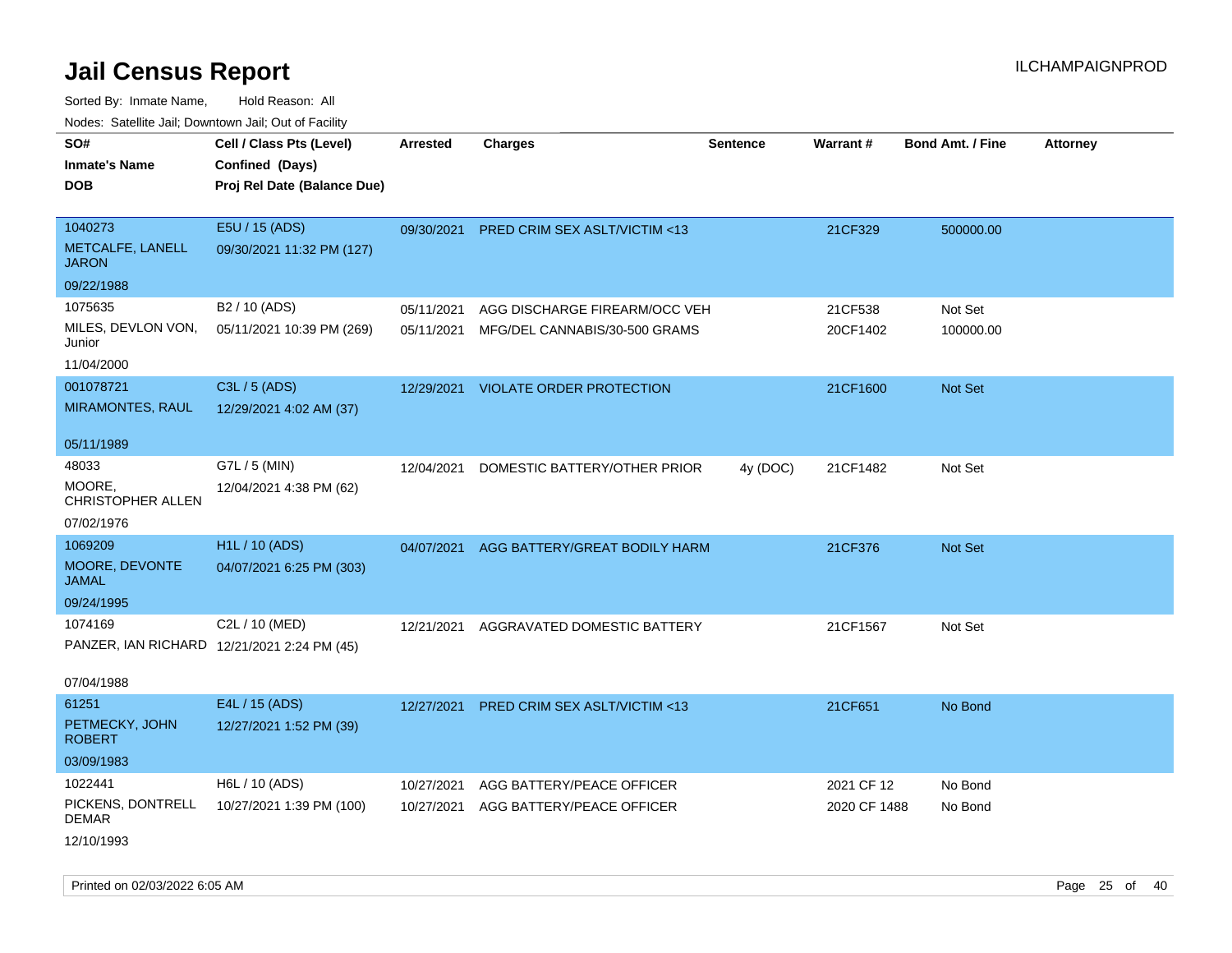Sorted By: Inmate Name, Hold Reason: All Nodes: Satellite Jail; Downtown Jail; Out of Facility

| Noues. Salemie Jan, Downtown Jan, Out of Facility |                             |                          |                                                |                 |            |                         |                 |
|---------------------------------------------------|-----------------------------|--------------------------|------------------------------------------------|-----------------|------------|-------------------------|-----------------|
| SO#                                               | Cell / Class Pts (Level)    | <b>Arrested</b>          | <b>Charges</b>                                 | <b>Sentence</b> | Warrant#   | <b>Bond Amt. / Fine</b> | <b>Attorney</b> |
| <b>Inmate's Name</b>                              | Confined (Days)             |                          |                                                |                 |            |                         |                 |
| <b>DOB</b>                                        | Proj Rel Date (Balance Due) |                          |                                                |                 |            |                         |                 |
|                                                   |                             |                          |                                                |                 |            |                         |                 |
| 1063325                                           | C6L / 10 (MED)              |                          | 01/13/2022 VIO BAIL BOND/CLASS A OFFENSE       |                 | 22CM17     | Not Set                 |                 |
| PICKENS, JOSEPH<br><b>PARNELL</b>                 | 01/14/2022 12:28 AM (21)    |                          |                                                |                 |            |                         |                 |
| 04/27/1978                                        |                             |                          |                                                |                 |            |                         |                 |
| 001078602                                         | F4U / 10 (MED)              | 11/21/2021               | AGGRAVATED DOMESTIC BATTERY                    |                 | 21CF1428   | Not Set                 |                 |
| RICHARDSON,<br><b>JOHNNY LINDAL</b>               | 11/21/2021 10:00 AM (75)    |                          |                                                |                 |            |                         |                 |
| 06/27/2000                                        |                             |                          |                                                |                 |            |                         |                 |
| 001077783                                         | I5 / 10 (ADS)               |                          | 01/05/2022 AGGRAVATED BATTERY                  |                 | 21CF325    | Not Set                 |                 |
| RIVERA, DARYL<br><b>ANTONIO</b>                   | 01/05/2022 4:20 PM (30)     |                          |                                                |                 |            |                         |                 |
| 11/14/1981                                        |                             |                          |                                                |                 |            |                         |                 |
| 1072114                                           | C5L / 15 (SPH)              | 01/17/2021               | ATTEMPT (FIRST DEGREE MURDER)                  |                 | 2021CF65   | Not Set                 |                 |
| ROBINSON, DONNELL<br><b>LEVON</b>                 | 01/17/2021 2:40 PM (383)    | 01/17/2021<br>02/17/2021 | ARMED ROBBERY/NO FIREARM<br>AGGRAVATED BATTERY | 4y (DOC)        | 2020CF824  | 75000.00<br>250000.00   |                 |
| 10/23/2000                                        |                             |                          |                                                |                 |            |                         |                 |
| 1068592                                           | J7L / 15 (ADS)              | 11/12/2021               | <b>BURGLARY</b>                                | 2y (DOC)        | 21CF1393   | Not Set                 |                 |
| ROSS, TEVONTAE<br><b>TERRANCE</b>                 | 11/12/2021 8:41 AM (84)     |                          |                                                |                 |            |                         |                 |
| 12/15/1998                                        |                             |                          |                                                |                 |            |                         |                 |
| 59178                                             | F8L / 15 (MAX)              | 12/13/2021               | AGG DISCHARGE FIREARM/OCC VEH                  |                 | 21CF1274   | 1500000.00              |                 |
| SANDERS, MICHAEL<br>JEAN                          | 12/13/2021 4:17 PM (53)     |                          |                                                |                 |            |                         |                 |
| 12/22/1967                                        |                             |                          |                                                |                 |            |                         |                 |
| 001078704                                         | F7U / 15 (MAX)              | 12/21/2021               | MURDER/INTENT TO KILL/INJURE                   |                 | 21CF1575   | Not Set                 |                 |
| SHORTER, JAQUAN<br><b>MAURICE</b>                 | 12/23/2021 1:23 AM (43)     |                          |                                                |                 |            |                         |                 |
| 10/08/1998                                        |                             |                          |                                                |                 |            |                         |                 |
| 47195                                             | G8L / 5 (MIN)               | 12/27/2021               | RESIDENTIAL BURGLARY                           |                 | 2020CF1222 | 10000.00                |                 |
| SIMMONS, JAMES<br><b>ROBERT</b>                   | 12/27/2021 8:42 AM (39)     | 12/28/2021               | <b>RESIDENTIAL BURGLARY</b>                    |                 | 2021CF1596 | Not Set                 |                 |
| 03/13/1975                                        |                             |                          |                                                |                 |            |                         |                 |

Printed on 02/03/2022 6:05 AM Page 26 of 40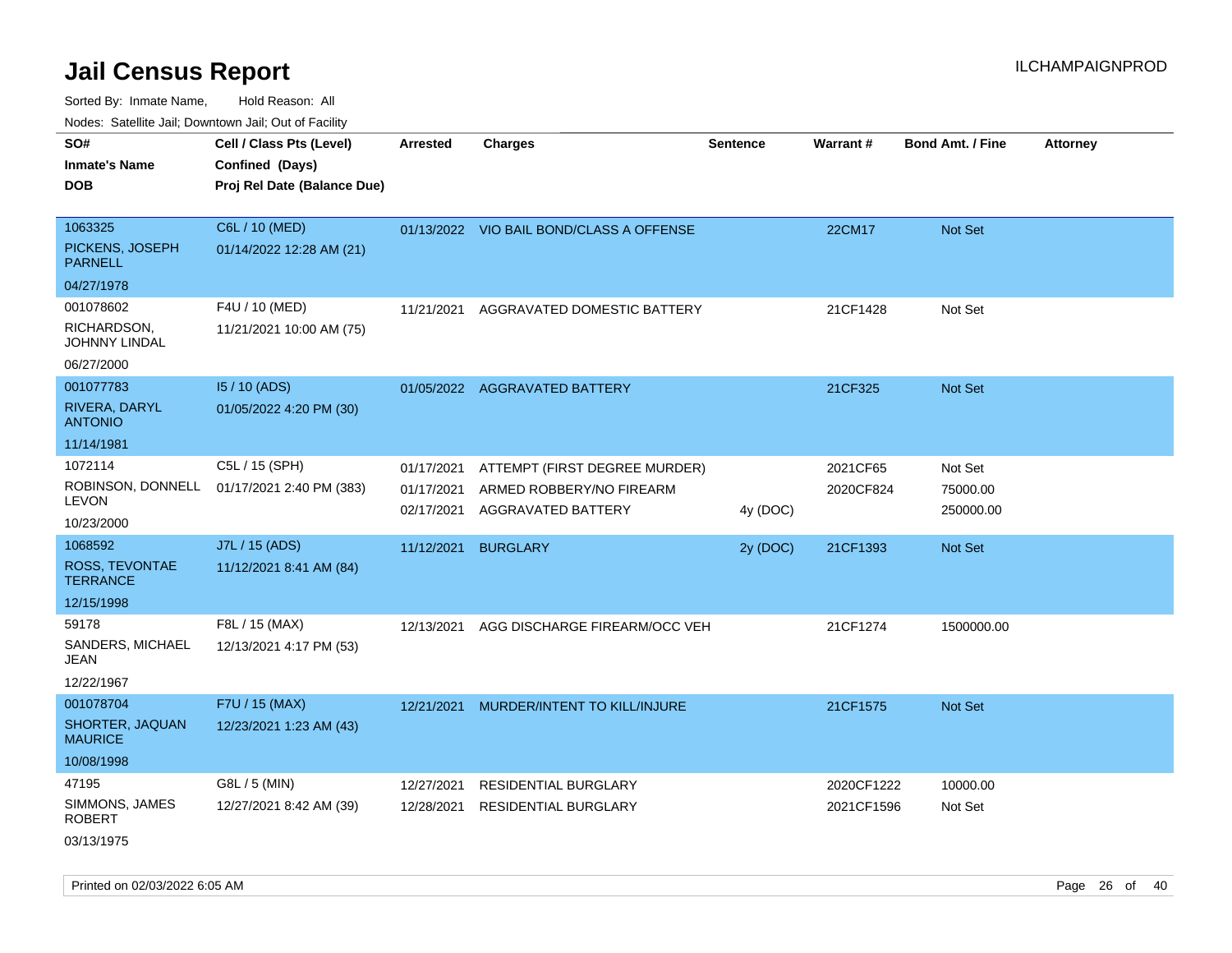| indues. Salenne Jan, Downlown Jan, Out of Facility |                             |            |                                         |                 |            |                  |                 |
|----------------------------------------------------|-----------------------------|------------|-----------------------------------------|-----------------|------------|------------------|-----------------|
| SO#                                                | Cell / Class Pts (Level)    | Arrested   | <b>Charges</b>                          | <b>Sentence</b> | Warrant#   | Bond Amt. / Fine | <b>Attorney</b> |
| <b>Inmate's Name</b>                               | Confined (Days)             |            |                                         |                 |            |                  |                 |
| <b>DOB</b>                                         | Proj Rel Date (Balance Due) |            |                                         |                 |            |                  |                 |
|                                                    |                             |            |                                         |                 |            |                  |                 |
| 1057312                                            | G5U / 5 (MIN)               | 11/10/2021 | <b>HOME INVASION/FIREARM</b>            | 7y (DOC)        | 21CF1388   | Not Set          |                 |
| <b>STARKS, RAMEON</b><br><b>TAHZIER</b>            | 11/10/2021 9:51 PM (86)     |            |                                         |                 |            |                  |                 |
| 12/18/1996                                         |                             |            |                                         |                 |            |                  |                 |
| 1064798                                            | 14 / 15 (ADS)               | 01/17/2022 | MURDER                                  |                 | 2021CF695  | 1500000.00       |                 |
| STENNIS, BRUCE<br><b>DEONTAY</b>                   | 01/17/2022 1:29 PM (18)     |            | 01/17/2022 MFG/DEL 1<15 GR COCAINE/ANLG |                 | 21CF520    | 50000.00         |                 |
| 08/12/1998                                         |                             |            |                                         |                 |            |                  |                 |
| 1051104                                            | G8U / 5 (MIN)               | 05/26/2021 | METH DELIVERY/5<15 GRAMS                |                 | 21CF598    | Not Set          |                 |
| STOVER, ANDREW<br><b>WADE</b>                      | 05/27/2021 12:59 AM (253)   | 05/26/2021 | <b>BURGLARY</b>                         |                 | 21CF667    | Not Set          |                 |
| 07/20/1994                                         |                             |            |                                         |                 |            |                  |                 |
| 65920                                              | F3L / 15 (MAX)              | 12/21/2021 | ARMED ROBBERY/ARMED W/FIREARM           |                 | 2021CF1543 | 100000.00        |                 |
| TAPSCOTT,<br><b>CORNELIUS</b>                      | 12/21/2021 10:57 PM (45)    |            |                                         |                 |            |                  |                 |
| 07/14/1985                                         |                             |            |                                         |                 |            |                  |                 |
| 1068839                                            | F4L / 15 (MAX)              | 08/07/2020 | <b>HOMICIDE</b>                         |                 | 2020-CF851 | 1000000.00       |                 |
| <b>TAYLOR, LONDON</b><br><b>JAVON</b>              | 08/07/2020 10:30 AM (546)   |            |                                         |                 |            |                  |                 |
| 08/16/1999                                         |                             |            |                                         |                 |            |                  |                 |
| 1004142                                            | F2U / 15 (MAX)              | 10/27/2021 | POSSESSION OF METH/15<100GRAMS          |                 | 2021CF1298 | 1500000.00       |                 |
| TOY, KAYON LARENZ                                  | 10/22/2021 1:01 PM (105)    |            |                                         |                 |            |                  |                 |
| 09/12/1991                                         |                             |            |                                         |                 |            |                  |                 |
| 1056971                                            | D4 / 10 (ADS)               | 08/07/2021 | FELON POSS/USE WEAPON/FIREARM           |                 | 21CF948    | No Bond          |                 |
| TRAVIS, DENZEL<br><b>DANTRELL</b>                  | 08/07/2021 7:36 AM (181)    | 08/08/2021 | AGG BATTERY/PUBLIC PLACE                |                 | 2020CF647  | 25000.00         |                 |
| 03/21/1993                                         |                             |            |                                         |                 |            |                  |                 |
| 001078250                                          | F2L / 10 (MED)              | 08/07/2021 | FELON POSS WEAPON/BODY ARMOR            |                 | 21CF950    | Not Set          |                 |
| TRAVIS, JORDAN<br><b>TESHAUN</b>                   | 08/07/2021 10:27 AM (181)   |            |                                         |                 |            |                  |                 |
| 03/03/1996                                         |                             |            |                                         |                 |            |                  |                 |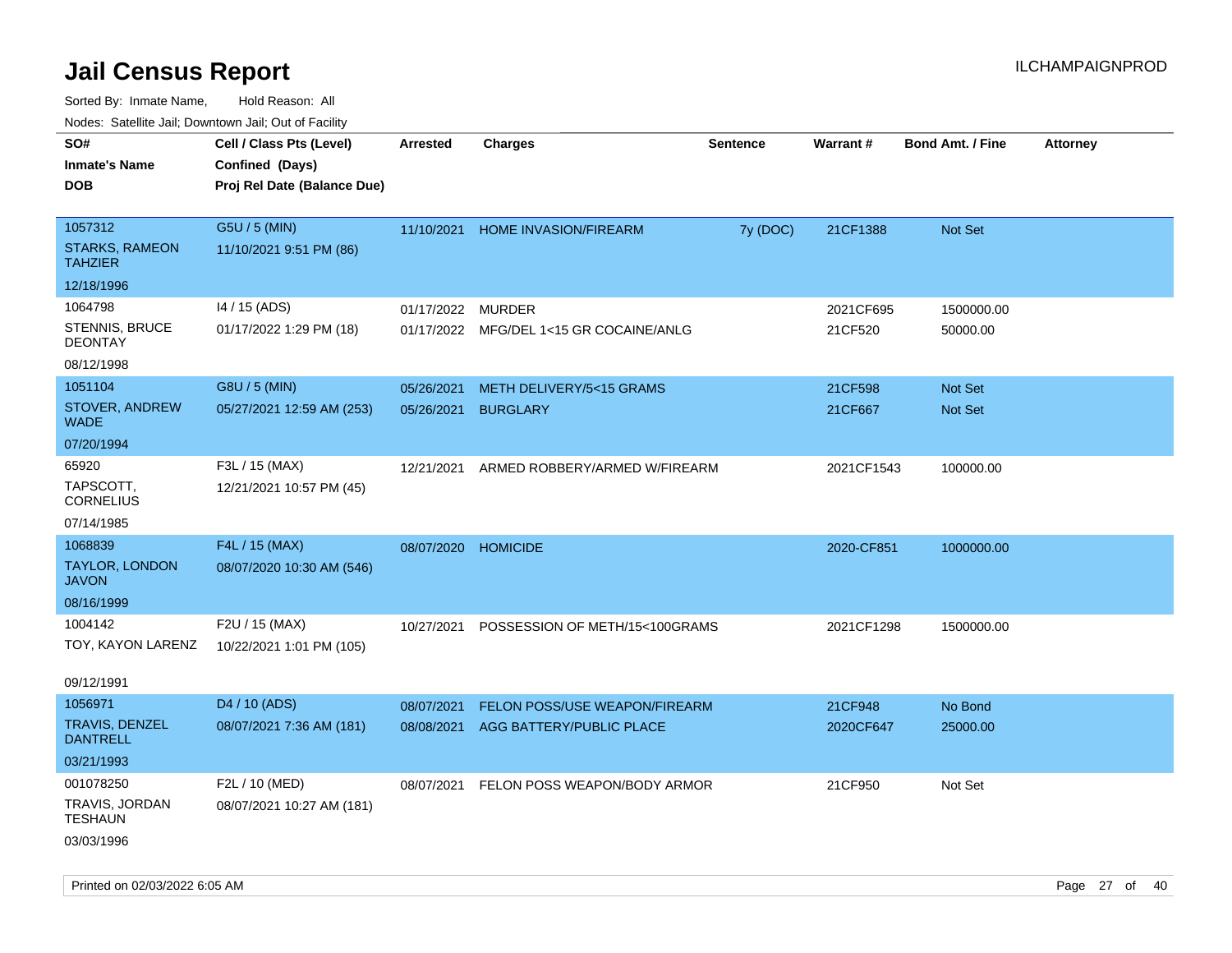| rougs. Calcing Jan, Downtown Jan, Out of Facinty |                             |                 |                                         |                 |           |                         |                 |
|--------------------------------------------------|-----------------------------|-----------------|-----------------------------------------|-----------------|-----------|-------------------------|-----------------|
| SO#                                              | Cell / Class Pts (Level)    | <b>Arrested</b> | <b>Charges</b>                          | <b>Sentence</b> | Warrant#  | <b>Bond Amt. / Fine</b> | <b>Attorney</b> |
| <b>Inmate's Name</b>                             | Confined (Days)             |                 |                                         |                 |           |                         |                 |
| <b>DOB</b>                                       | Proj Rel Date (Balance Due) |                 |                                         |                 |           |                         |                 |
|                                                  |                             |                 |                                         |                 |           |                         |                 |
| 56994                                            | A1L / 15 (SPH)              | 12/09/2021      | STALKING/CAUSE FEAR FOR SAFETY          |                 | 21CF1514  | Not Set                 |                 |
| <b>TURNER, ROBERT</b><br>EARL, Senior            | 12/09/2021 9:23 PM (57)     | 12/13/2021      | <b>PAROLE REVOCATION</b>                |                 | CH2107735 | <b>Not Set</b>          |                 |
| 09/07/1982                                       |                             |                 |                                         |                 |           |                         |                 |
| 30108                                            | J4L / 15 (ADS)              | 07/30/2021      | <b>MURDER</b>                           |                 | 21CF902   | 2000000.00              |                 |
| VANDYKE, DARYL<br><b>ANTHONY</b>                 | 07/30/2021 8:29 PM (189)    |                 |                                         |                 |           |                         |                 |
| 10/04/1965                                       |                             |                 |                                         |                 |           |                         |                 |
| 968681                                           | D5 / 15 (ADS)               | 08/27/2021      | AGG CRIM SX AB/VIC 13<18/TRUST          |                 | 2020CF499 | 250000.00               |                 |
| <b>WADE, DEMETRIUS</b><br><b>DARYL</b>           | 08/27/2021 2:25 AM (161)    | 08/27/2021      | <b>INDIRECT CRIMINAL CONTEMPT</b>       | 3y (DOC)        | 2021CC16  | No Bond                 |                 |
| 01/07/1987                                       |                             |                 |                                         |                 |           |                         |                 |
| 1070971                                          | H3L / 5 (ADS)               | 12/07/2021      | IDENTITY THEFT/<\$300                   |                 | 20CF922   | Not Set                 |                 |
| <b>WEIR, CLINTON</b><br><b>HOWARD</b>            | 12/08/2021 3:45 AM (58)     | 12/07/2021      | <b>RECKLESS DRIVING</b>                 |                 | 19TR2348  | Not Set                 |                 |
| 03/15/1983                                       |                             |                 |                                         |                 |           |                         |                 |
| 54212                                            | E3U / 10 (ADS)              | 12/21/2021      | ARMED VIOLENCE/CATEGORY I               |                 | 21CF1576  | Not Set                 |                 |
| <b>WHITLOCK, GEORGE</b>                          | 12/21/2021 1:20 PM (45)     | 12/21/2021      | RECEIVE/POSS/SELL STOLEN VEH            |                 | 2021CF669 | 10000.00                |                 |
| <b>ABRAM</b>                                     |                             | 12/21/2021      | <b>VIOLATE ORDER PROTECTION</b>         |                 | 2021CM391 | 1000.00                 |                 |
| 11/10/1978                                       |                             |                 |                                         |                 |           |                         |                 |
| 001078709                                        | F3U / 15 (MAX)              | 12/22/2021      | ARMED VIOLENCE/CATEGORY I               |                 | 21CF1586  | Not Set                 |                 |
| WILLIAMS, DAVID LEE                              | 12/22/2021 11:00 AM (44)    |                 |                                         |                 |           |                         |                 |
| 12/18/1989                                       |                             |                 |                                         |                 |           |                         |                 |
| 1058072                                          | A2U / 15 (SPH)              | 02/25/2021      | ARMED HABITUAL CRIMINAL                 |                 |           | <b>Not Set</b>          |                 |
| <b>WILLIAMS, KENNETH</b><br><b>BERNARD</b>       | 02/25/2021 3:24 PM (344)    |                 |                                         |                 |           |                         |                 |
| 10/04/1985                                       |                             |                 |                                         |                 |           |                         |                 |
| 996311                                           | F7L / 10 (MED)              |                 | 01/12/2022 RECEIVE/POSS/SELL STOLEN VEH | 3y (DOC)        | 2021CF524 | No Bond                 |                 |
| WILLIAMS,<br><b>TRAYSHAUN DEVONTA</b>            | 01/12/2022 5:31 PM (23)     |                 |                                         |                 |           |                         |                 |
| 02/18/1992                                       |                             |                 |                                         |                 |           |                         |                 |
|                                                  |                             |                 |                                         |                 |           |                         |                 |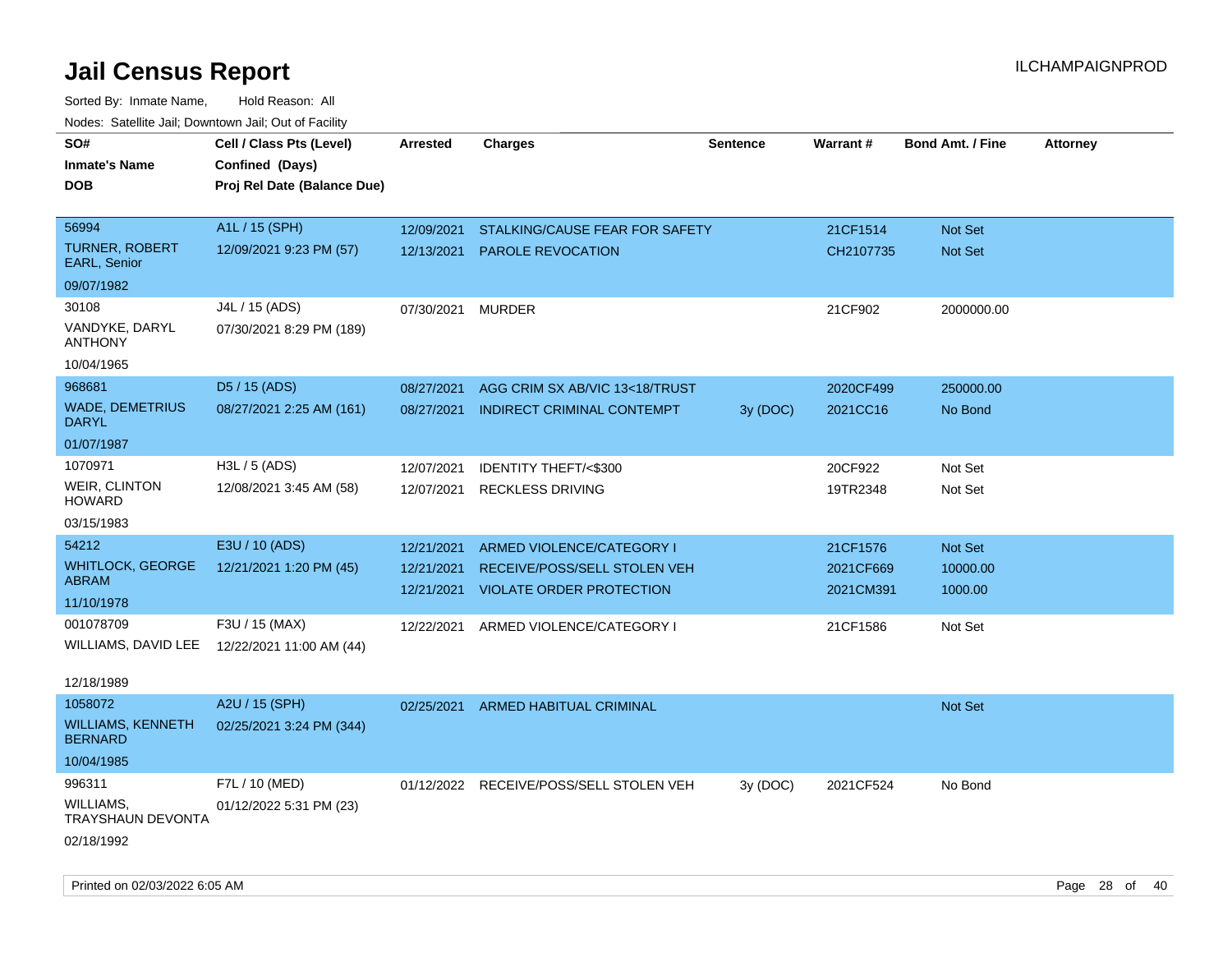| SO#<br><b>Inmate's Name</b><br><b>DOB</b> | Cell / Class Pts (Level)<br>Confined (Days)<br>Proj Rel Date (Balance Due) | Arrested   | <b>Charges</b>                 | <b>Sentence</b> | Warrant#    | <b>Bond Amt. / Fine</b> | <b>Attorney</b> |
|-------------------------------------------|----------------------------------------------------------------------------|------------|--------------------------------|-----------------|-------------|-------------------------|-----------------|
| 001078711                                 | F9L / 10 (MED)                                                             | 12/22/2021 | AGG DISCHARGE FIREARM/OCC BLDG |                 | 21CF1585    | Not Set                 |                 |
| <b>WILLIS, RANDY</b><br><b>RAMEEL</b>     | 12/22/2021 4:15 PM (44)                                                    |            |                                |                 |             |                         |                 |
| 09/10/2003                                |                                                                            |            |                                |                 |             |                         |                 |
| 9326                                      | $12/5$ (ADS)                                                               | 06/14/2021 | <b>BURGLARY</b>                |                 | 2020-CF-625 | Not Set                 |                 |
| YOUNG, ANTHONY<br>PAUL                    | 06/14/2021 12:07 PM (235)                                                  |            |                                |                 |             |                         |                 |
| 03/13/1954                                |                                                                            |            |                                |                 |             |                         |                 |
| <b>Total Downtown Jail: 73</b>            |                                                                            | Males: 73  | Unknown: 0<br>Females: 0       |                 |             |                         |                 |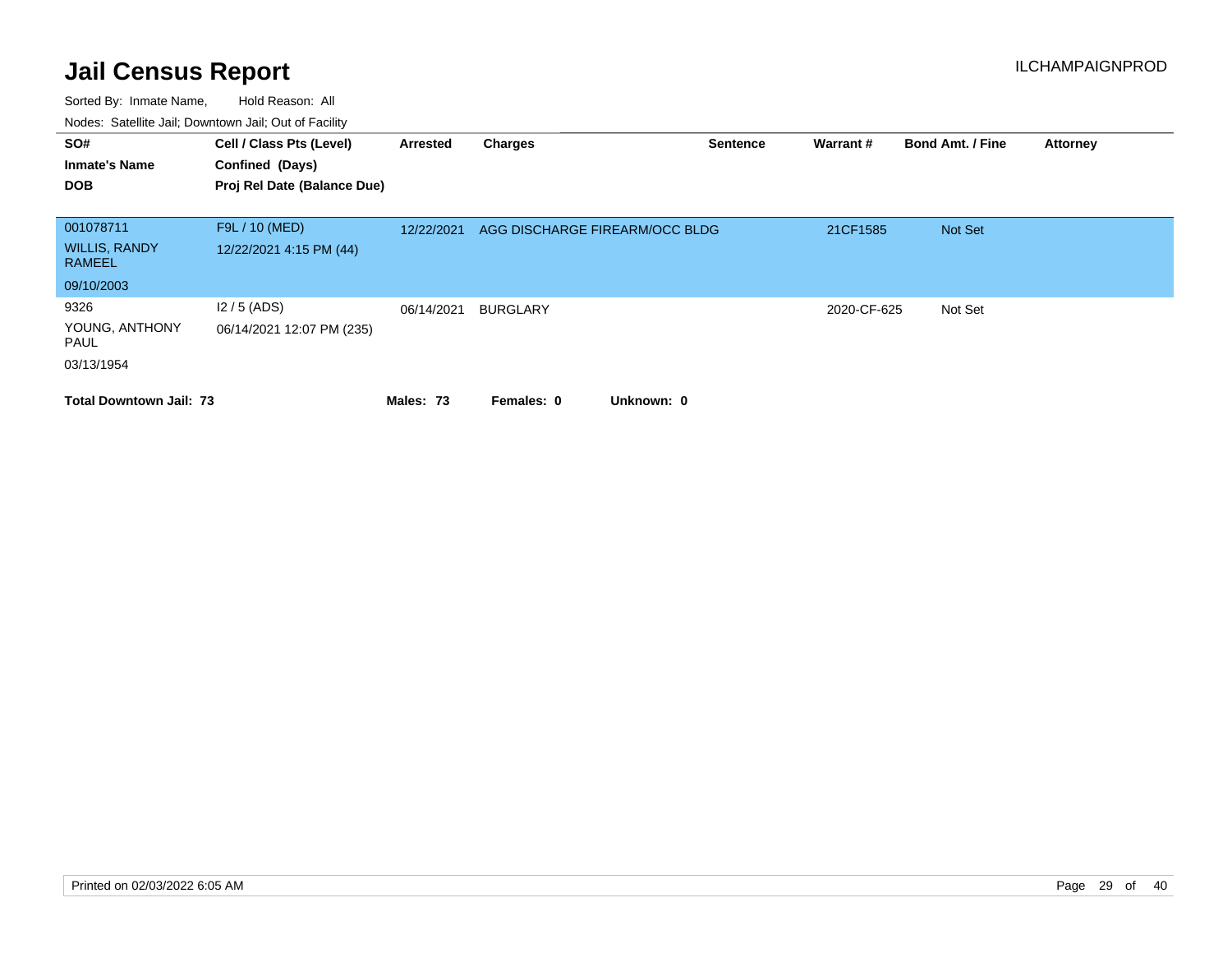|  | <b>Out of Facility</b> |
|--|------------------------|
|--|------------------------|

| SO#                                      | Cell / Class Pts (Level)    | <b>Arrested</b> | <b>Charges</b>                     | <b>Sentence</b> | Warrant#  | <b>Bond Amt. / Fine</b> | <b>Attorney</b> |
|------------------------------------------|-----------------------------|-----------------|------------------------------------|-----------------|-----------|-------------------------|-----------------|
| <b>Inmate's Name</b>                     | Confined (Days)             |                 |                                    |                 |           |                         |                 |
| <b>DOB</b>                               | Proj Rel Date (Balance Due) |                 |                                    |                 |           |                         |                 |
|                                          |                             |                 |                                    |                 |           |                         |                 |
| 61095                                    | <b>KAN / 10 (ADS)</b>       | 05/02/2021      | HOME INVASION/CAUSE INJURY         |                 | 2021CF323 | 100000.00               |                 |
| <b>AMOS, DERRICK</b><br><b>JAMES</b>     | 05/02/2021 9:02 PM (278)    |                 |                                    |                 |           |                         |                 |
| 06/12/1985                               |                             |                 |                                    |                 |           |                         |                 |
| 19971                                    | <b>EHD</b>                  | 11/09/2021      | DRIVING RVK/SUSP DUI/SSS 4-9       |                 | 2021CF968 | Not Set                 |                 |
| BARNESKE, RAYMOND<br><b>LYNN</b>         | 11/09/2021 9:32 AM (87)     |                 |                                    |                 |           |                         |                 |
| 08/17/1961                               | 5/6/2022 (0.00)             |                 |                                    |                 |           |                         |                 |
| 516062                                   | <b>KAN / 15 (MAX)</b>       | 02/22/2021      | PHONE HARASSMENT/2+                |                 | 20CF194   | 5000.00                 |                 |
| <b>BENNETT, JOHN</b><br><b>MICHAEL</b>   | 02/22/2021 10:47 AM (347)   | 02/22/2021      | AGG DISCH FIR/VEH/PC OFF/FRMAN     |                 | 21CF210   | No Bond                 |                 |
| 04/30/1986                               |                             |                 |                                    |                 |           |                         |                 |
| 33993                                    | KAN / 10 (MED)              | 06/14/2021      | AGGRAVATED DOMESTIC BATTERY        |                 | 21CF688   | Not Set                 |                 |
| <b>BOOKER, STEPHON</b>                   | 06/14/2021 7:42 PM (235)    | 06/14/2021      | POSSESSING A CONTROLLED SUBSTAND   |                 | 21CF657   | Not Set                 |                 |
| <b>MONTELL</b>                           |                             | 06/14/2021      | PAROLE REVOCATION                  |                 | CH2103612 | No Bond                 |                 |
| 06/11/1971                               |                             |                 |                                    |                 |           |                         |                 |
| 1074315                                  | <b>KAN / 15 (MAX)</b>       | 07/27/2021      | AGG DISCHARGE FIREARM/VEH/SCH      |                 | 21CF927   | Not Set                 |                 |
| <b>BRIGGS, PATRICK</b><br><b>MONTAY</b>  | 08/03/2021 4:56 PM (185)    |                 |                                    |                 |           |                         |                 |
| 08/05/2001                               |                             |                 |                                    |                 |           |                         |                 |
| 001078065                                | KAN / 10 (ADS)              | 06/17/2021      | AGG BATTERY/DISCHARGE FIREARM      |                 | 21CF704   | 1000000.00              |                 |
| BROWN, CHARMAN<br>LAKEEF                 | 06/17/2021 12:32 PM (232)   |                 |                                    |                 |           |                         |                 |
| 11/30/2002                               |                             |                 |                                    |                 |           |                         |                 |
| 1038554                                  | <b>KAN / 15 (MAX)</b>       | 08/18/2021      | DELIVERY OF OR POSSESSION OF W/INT |                 | 21CF1009  | No Bond                 |                 |
| <b>BROWN, CORRION</b><br><b>DEVONTAE</b> | 08/18/2021 5:40 PM (170)    | 08/18/2021      | <b>ARMED HABITUAL CRIMINAL</b>     |                 | 21CF1162  | <b>Not Set</b>          |                 |
| 04/19/1995                               |                             |                 |                                    |                 |           |                         |                 |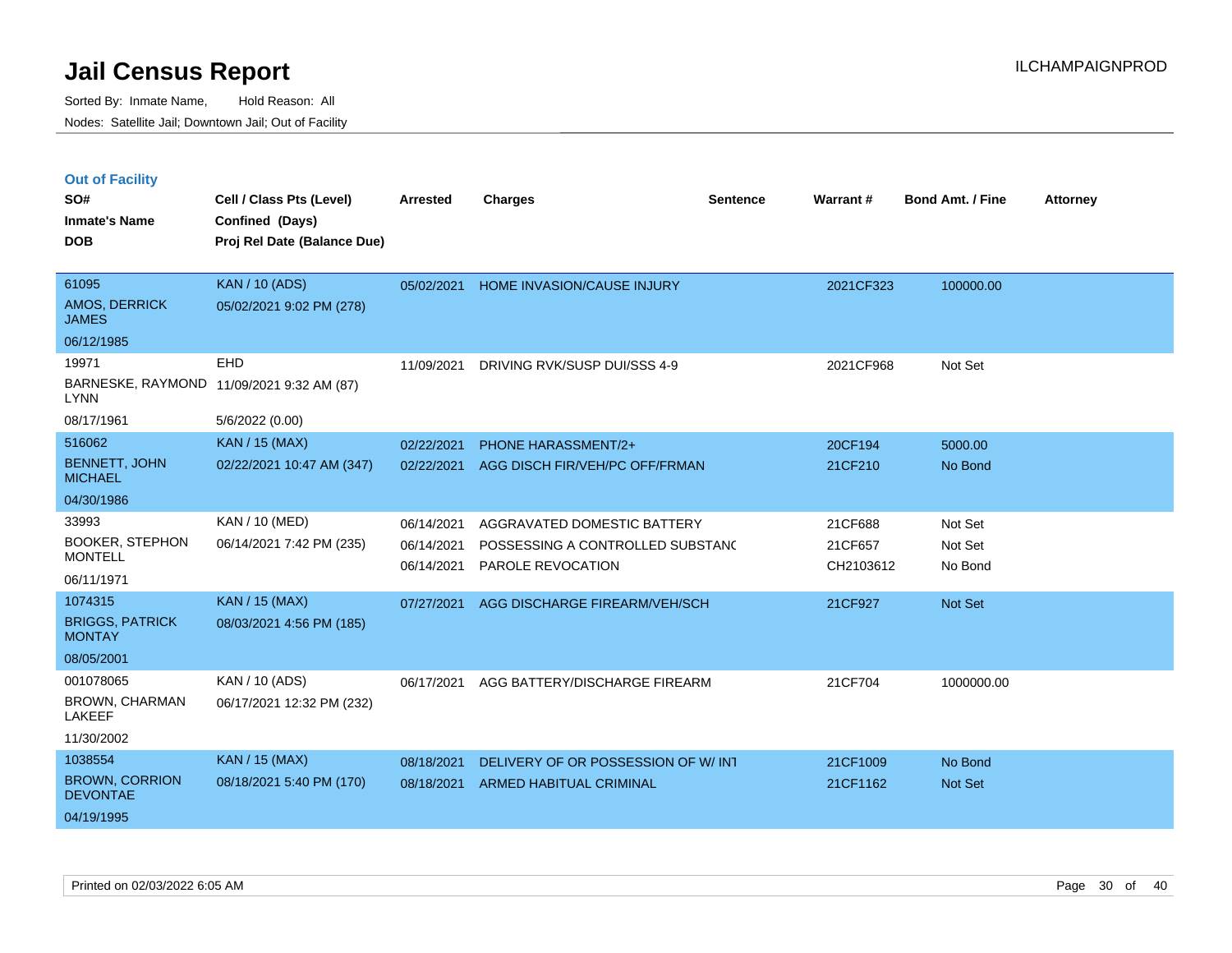| ivouss. Saleline Jali, Downtown Jali, Out of Facility |                                             |                 |                                          |                 |                 |                         |                 |
|-------------------------------------------------------|---------------------------------------------|-----------------|------------------------------------------|-----------------|-----------------|-------------------------|-----------------|
| SO#                                                   | Cell / Class Pts (Level)                    | <b>Arrested</b> | <b>Charges</b>                           | <b>Sentence</b> | <b>Warrant#</b> | <b>Bond Amt. / Fine</b> | <b>Attorney</b> |
| Inmate's Name                                         | Confined (Days)                             |                 |                                          |                 |                 |                         |                 |
| DOB                                                   | Proj Rel Date (Balance Due)                 |                 |                                          |                 |                 |                         |                 |
|                                                       |                                             |                 |                                          |                 |                 |                         |                 |
| 1038579                                               | <b>KAN / 15 (MAX)</b>                       | 08/18/2021      | FELON POSS/USE WEAPON/FIREARM            |                 | 21CF1010        | Not Set                 |                 |
| <b>BROWN, MARKEL</b><br>RIKKI                         | 08/18/2021 2:05 PM (170)                    |                 |                                          |                 |                 |                         |                 |
| 01/06/1995                                            |                                             |                 |                                          |                 |                 |                         |                 |
| 1003006                                               | KAN / 15 (MAX)                              | 08/19/2021      | FELON POSS/USE MACHINE GUN               |                 | 21CF1011        | No Bond                 |                 |
| <b>BROWN, ROCKEITH</b><br><b>JAVONTE</b>              | 08/19/2021 12:55 AM (169)                   |                 |                                          |                 |                 |                         |                 |
| 07/23/1991                                            |                                             |                 |                                          |                 |                 |                         |                 |
| 995894                                                | <b>KAN / 10 (ADS)</b>                       | 12/28/2021      | FELON POSSESS WEAPON/2ND+                | 5y (DOC)        | 2020CF709       | No Bond                 |                 |
|                                                       | BUTLER, JAMES LYNN 12/28/2021 11:05 AM (38) |                 |                                          |                 |                 |                         |                 |
| 12/04/1991                                            |                                             |                 |                                          |                 |                 |                         |                 |
| 987334                                                | KAN / 15 (MAX)                              |                 | 03/10/2021 ATTEMPT (FIRST DEGREE MURDER) |                 | 19CF689         | Not Set                 |                 |
| CAIN, ISAIAH<br>DEPRIEST                              | 03/10/2021 2:22 PM (331)                    |                 |                                          |                 |                 |                         |                 |
| 12/23/1990                                            |                                             |                 |                                          |                 |                 |                         |                 |
| 001078638                                             | <b>EHD</b>                                  | 12/15/2021      | DRIVING ON SUSPENDED LICENSE             |                 | 2021TR1120      | <b>Not Set</b>          |                 |
| <b>CAMPBELL, CARLA</b><br><b>GISSELLE</b>             | 12/15/2021 11:03 AM (51)                    |                 |                                          |                 |                 |                         |                 |
| 08/12/1980                                            | 2/12/2022 (0.00)                            |                 |                                          |                 |                 |                         |                 |
| 992962                                                | KAN / 15 (ADS)                              | 05/25/2021      | MURDER/INTENT TO KILL/INJURE             |                 | 2018CF1045      | 1000000.00              |                 |
| CAMPBELL, KEITH<br>KNAQEEB                            | 05/25/2021 1:19 PM (255)                    |                 |                                          |                 |                 |                         |                 |
| 07/22/1991                                            |                                             |                 |                                          |                 |                 |                         |                 |
| 001078576                                             | <b>KAN / 15 (MAX)</b>                       | 11/09/2021      | UNLAWFUL USE OF A WEAPON                 |                 | 21CF1383        | <b>Not Set</b>          |                 |
| CARTER, DEMONDRE<br>DAVON                             | 11/09/2021 6:01 PM (87)                     |                 |                                          |                 |                 |                         |                 |
| 05/27/2001                                            |                                             |                 |                                          |                 |                 |                         |                 |
| 1064992                                               | KAN / 15 (MAX)                              | 09/20/2021      | ARMED VIOLENCE/CATEGORY I                |                 | 21CF1137        | Not Set                 |                 |
| CARTER, KEJUAN<br>JAVONTE                             | 09/20/2021 11:42 PM (137)                   |                 |                                          |                 |                 |                         |                 |
| 06/27/1998                                            |                                             |                 |                                          |                 |                 |                         |                 |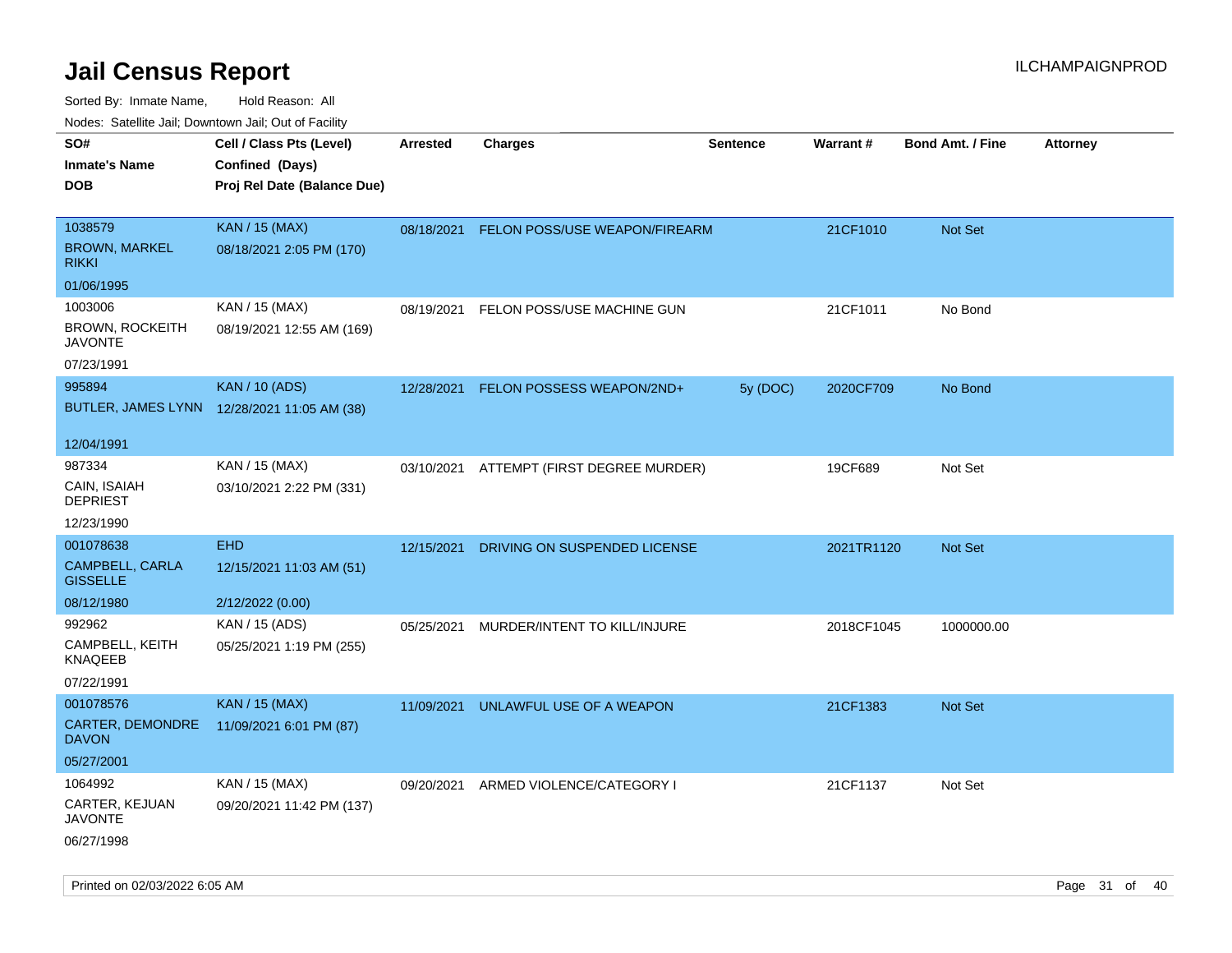| SO#<br><b>Inmate's Name</b><br><b>DOB</b>        | Cell / Class Pts (Level)<br>Confined (Days)<br>Proj Rel Date (Balance Due) | <b>Arrested</b>                        | <b>Charges</b>                                                                     | <b>Sentence</b> | Warrant#                         | <b>Bond Amt. / Fine</b>       | <b>Attorney</b> |
|--------------------------------------------------|----------------------------------------------------------------------------|----------------------------------------|------------------------------------------------------------------------------------|-----------------|----------------------------------|-------------------------------|-----------------|
| 001078729<br><b>CARTER, TROY</b><br><b>DEMON</b> | <b>KAN / 15 (ADS)</b><br>01/02/2022 10:29 AM (33)                          |                                        | 01/02/2022 MURDER/INTENT TO KILL/INJURE                                            |                 | 20CF396                          | 1000000.00                    |                 |
| 01/02/2004<br>001078461                          | KAN / 10 (MED)                                                             |                                        |                                                                                    |                 |                                  |                               |                 |
| COLE, ERIC JOSE                                  | 10/08/2021 12:25 AM (119)                                                  | 10/07/2021<br>10/07/2021               | AGG UNLAWFUL USE WEAPON/PERSON<br>AGG DOMESTIC BATTERY/STRANGLE                    |                 | 2021CF1209<br>2021CF1208         | No Bond<br>Not Set            |                 |
| 01/24/2002                                       |                                                                            | 10/08/2021                             | HARASS WITNESS/FAMILY MBR/REP                                                      |                 | 21CF1218                         | Not Set                       |                 |
| 1048488<br>COLSON, WAYNE<br><b>ARTHUR, Third</b> | <b>KAN / 10 (ADS)</b><br>12/30/2021 8:27 AM (36)                           | 12/30/2021                             | ARMED VIOLENCE/CATEGORY I                                                          |                 | 2022CF4                          | Not Set                       |                 |
| 10/14/1995                                       |                                                                            |                                        |                                                                                    |                 |                                  |                               |                 |
| 57733<br>CRAIG, ANTOINE<br>DARRELL               | KAN / 15 (SPH)<br>02/25/2020 4:08 PM (710)                                 | 02/25/2020<br>02/25/2020               | <b>HOMICIDE</b><br>FELON POSS/USE WEAPON/FIREARM                                   |                 | 2020-CF250<br>19CF-1827          | 2000000.00<br>80000.00        |                 |
| 10/09/1982                                       |                                                                            |                                        |                                                                                    |                 |                                  |                               |                 |
| 001077939                                        | <b>KAN / 10 (MED)</b>                                                      | 05/10/2021                             | FIREARM/FOID INVALID/NOT ELIG                                                      |                 | 21CF526                          | No Bond                       |                 |
| <b>CROSS, PATRICK</b><br><b>DONTRELLE</b>        | 05/10/2021 7:31 PM (270)                                                   | 06/02/2021                             | POSS STOLEN VEHICLE > \$25,000                                                     |                 | 21CF612                          | Not Set                       |                 |
| 11/07/2001                                       |                                                                            |                                        |                                                                                    |                 |                                  |                               |                 |
| 49972<br>DICKERSON,<br>RAYMOND COLLIER           | KAN / 10 (ADS)<br>01/03/2022 11:10 AM (32)                                 | 01/03/2022                             | FELON POSS/USE WEAPON/FIREARM                                                      | 2y (DOC)        | 20CF1476                         | No Bond                       |                 |
| 08/16/1978<br>1061304                            | <b>KAN / 15 (MAX)</b>                                                      |                                        |                                                                                    |                 |                                  |                               |                 |
| <b>DORRIS, KEMION</b><br><b>DAETOCE</b>          | 10/11/2021 7:30 PM (116)                                                   | 10/11/2021<br>10/11/2021<br>10/11/2021 | <b>ARMED HABITUAL CRIMINAL</b><br>ARMED HABITUAL CRIMINAL<br>HOME INVASION/FIREARM |                 | 21CF1226<br>21CF1227<br>21CF1228 | No Bond<br>No Bond<br>No Bond |                 |
| 11/19/1997                                       |                                                                            |                                        |                                                                                    |                 |                                  |                               |                 |
| 1048528<br>FREEMAN, TAMISHA<br><b>NICOLE</b>     | EHD<br>01/11/2022 9:20 AM (24)                                             | 01/11/2022                             | DRIVING RVK/SUSP DUI/SSS 3RD                                                       |                 | 2021CF828                        | Not Set                       |                 |
| 04/24/1985                                       | 2/9/2022 (0.00)                                                            |                                        |                                                                                    |                 |                                  |                               |                 |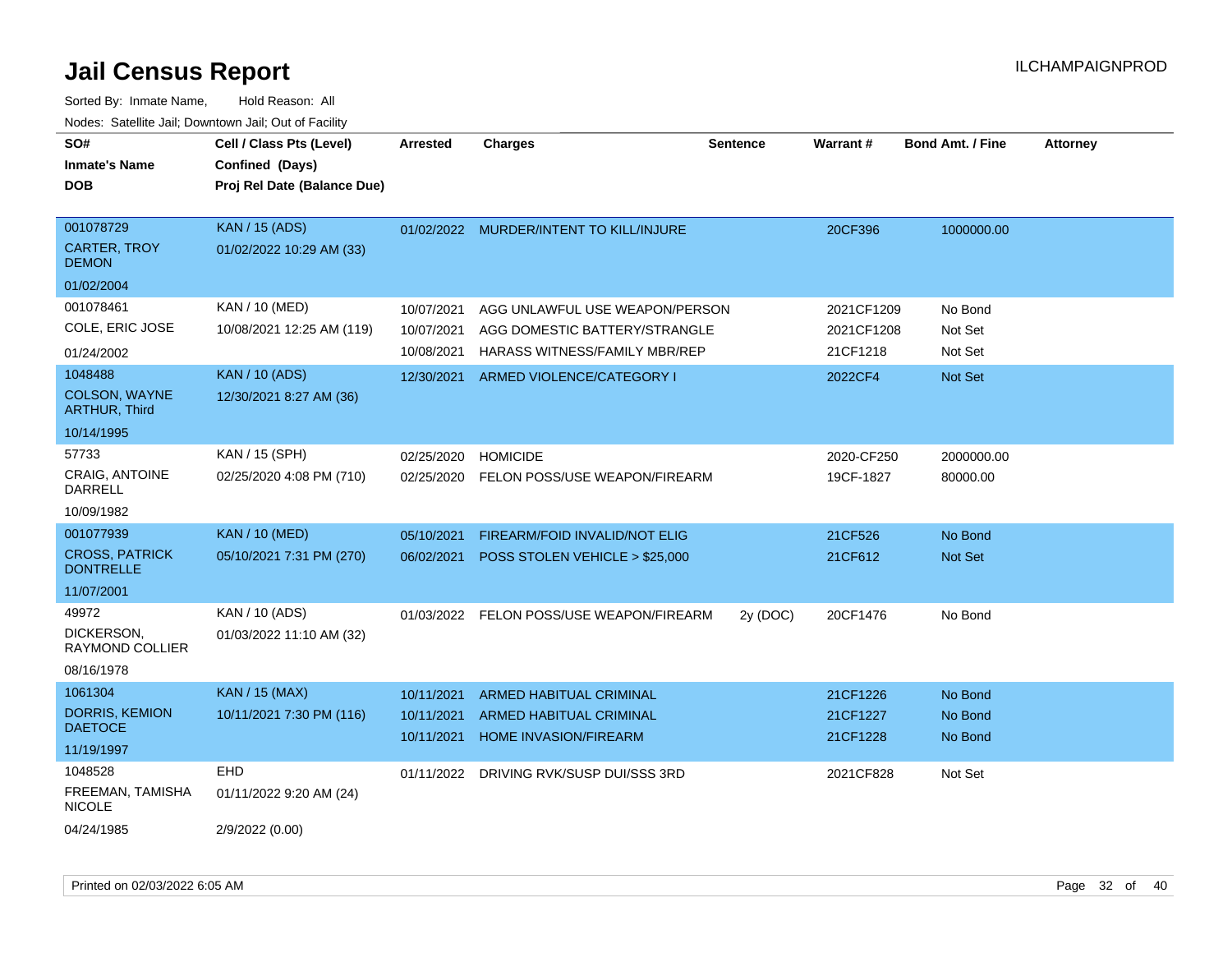| Nuuts. Saltiille Jall, Downlown Jall, Oul of Facility |                                               |                 |                                        |                 |                 |                         |                 |
|-------------------------------------------------------|-----------------------------------------------|-----------------|----------------------------------------|-----------------|-----------------|-------------------------|-----------------|
| SO#                                                   | Cell / Class Pts (Level)                      | <b>Arrested</b> | <b>Charges</b>                         | <b>Sentence</b> | <b>Warrant#</b> | <b>Bond Amt. / Fine</b> | <b>Attorney</b> |
| <b>Inmate's Name</b>                                  | Confined (Days)                               |                 |                                        |                 |                 |                         |                 |
| <b>DOB</b>                                            | Proj Rel Date (Balance Due)                   |                 |                                        |                 |                 |                         |                 |
|                                                       |                                               |                 |                                        |                 |                 |                         |                 |
| 001077363                                             | <b>KAN / 25 (SPH)</b>                         | 10/30/2020      | <b>HOME INVASION/FIREARM</b>           | 10y (DOC)       | 20CF1202        | 500000.00               |                 |
| <b>GARY, DAKOTA</b><br><b>TREVON</b>                  | 10/30/2020 10:41 AM (462)                     |                 |                                        |                 |                 |                         |                 |
| 12/31/2001                                            |                                               |                 |                                        |                 |                 |                         |                 |
| 1013012                                               | KAN / 15 (MAX)                                | 07/08/2021      | ATTEMPT (FIRST DEGREE MURDER)          |                 | 2021CF790       | 1000000.00              |                 |
| GARY, XAVIER LAMAR                                    | 07/08/2021 9:24 AM (211)                      | 07/08/2021      | FELON POSS/USE FIREARM PRIOR           |                 | 2020CF650       | 25000.00                |                 |
|                                                       |                                               | 07/08/2021      | FELON POSS/USE FIREARM PRIOR           |                 | 21CF798         | Not Set                 |                 |
| 12/14/1991                                            |                                               |                 |                                        |                 |                 |                         |                 |
| 952666                                                | <b>EHD</b>                                    | 01/25/2022      | DRIVING ON REVOKED LICENSE             |                 | 2021TR175       | Not Set                 |                 |
| Junior                                                | GILL, MICHAEL LAMAR, 01/25/2022 10:05 AM (10) |                 |                                        |                 |                 |                         |                 |
| 12/07/1986                                            | 3/10/2022 (0.00)                              |                 |                                        |                 |                 |                         |                 |
| 1065946                                               | KAN / 10 (MED)                                | 09/04/2021      | AGG BATTERY/DISCHARGE FIREARM          |                 | 21CF1057        | 750000.00               |                 |
| GODBOLT, DESMOND<br><b>DEVONTAE</b>                   | 09/04/2021 1:17 AM (153)                      | 09/04/2021      | RESIST/OBSTRUCTING A PEACE OFFICEI     |                 | 21CM407         | Not Set                 |                 |
| 11/15/1997                                            |                                               |                 |                                        |                 |                 |                         |                 |
| 1070118                                               | <b>KAN / 15 (MAX)</b>                         | 08/31/2021      | <b>AGGRAVATED DOMESTIC BATTERY</b>     |                 | 21CF1049        | No Bond                 |                 |
| <b>GRAHAM, CORTEZ</b><br><b>LAMON</b>                 | 08/31/2021 9:32 PM (157)                      | 09/02/2021      | PROBATION VIOLATION                    |                 | 21CF55          | Not Set                 |                 |
| 03/31/1976                                            |                                               |                 |                                        |                 |                 |                         |                 |
| 1076506                                               | KAN / 15 (MAX)                                | 09/17/2021      | AGG UUW/PERSON/CM THREAT VIOL          |                 | 21CF1131        | Not Set                 |                 |
|                                                       | GRAY, JAMARH EMERE 09/17/2021 10:41 AM (140)  | 09/20/2021      | DOMESTIC BATTERY                       |                 | 21CM430         | Not Set                 |                 |
|                                                       |                                               |                 |                                        |                 |                 |                         |                 |
| 06/21/2003                                            |                                               |                 |                                        |                 |                 |                         |                 |
| 001077887                                             | <b>EHD</b>                                    |                 | 01/11/2022 AGG DUI/LIC SUSP OR REVOKED |                 | 2021CF466       | Not Set                 |                 |
| <b>HENRY, ROBERT</b><br><b>GORDON</b>                 | 01/11/2022 11:02 AM (24)                      |                 |                                        |                 |                 |                         |                 |
| 12/16/1952                                            | 2/7/2022 (0.00)                               |                 |                                        |                 |                 |                         |                 |
| 1045186                                               | KAN / 15 (MAX)                                | 08/16/2021      | ARMED VIOLENCE/CATEGORY I              |                 | 21CF934         | 1000000.00              |                 |
| HOLBROOK, JOHNNIE                                     | 08/16/2021 11:07 AM (172)                     | 08/16/2021      | FELON POSS/USE WEAPON/FIREARM          |                 | 19CF968         | Not Set                 |                 |
| <b>MATHIS</b>                                         |                                               | 08/16/2021      | AGG FLEEING POLICE/21 MPH OVER         |                 | 21CF988         | Not Set                 |                 |
| 07/19/1996                                            |                                               | 08/16/2021      | FELON POSS/USE WEAPON/FIREARM          |                 | 21CF989         | Not Set                 |                 |
|                                                       |                                               |                 |                                        |                 |                 |                         |                 |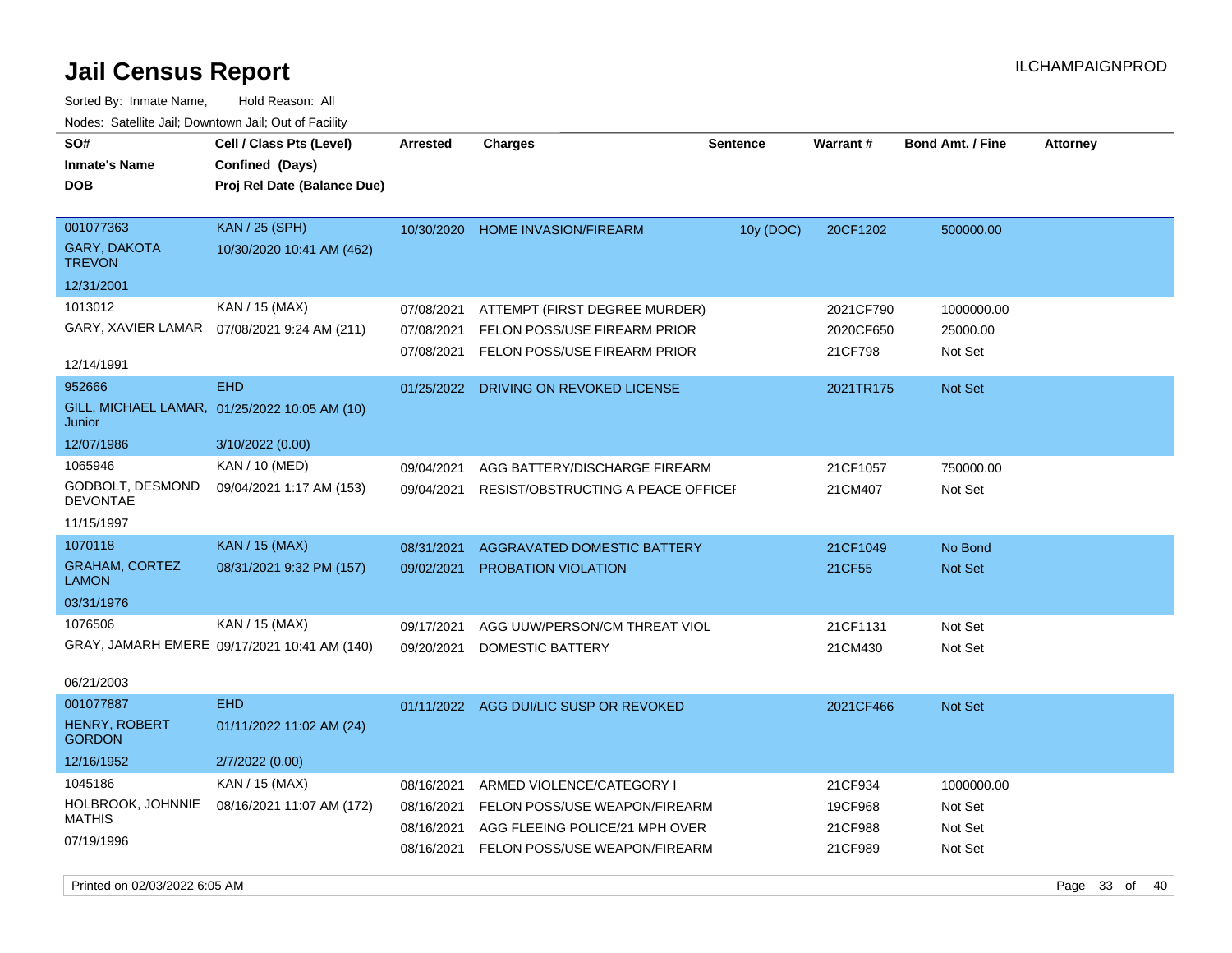| SO#<br><b>Inmate's Name</b><br><b>DOB</b> | Cell / Class Pts (Level)<br>Confined (Days)<br>Proj Rel Date (Balance Due) | <b>Arrested</b> | <b>Charges</b>                         | <b>Sentence</b> | <b>Warrant#</b>         | <b>Bond Amt. / Fine</b> | <b>Attorney</b> |
|-------------------------------------------|----------------------------------------------------------------------------|-----------------|----------------------------------------|-----------------|-------------------------|-------------------------|-----------------|
|                                           |                                                                            |                 |                                        |                 |                         |                         |                 |
| 001078146                                 | <b>KAN / 15 (MAX)</b>                                                      | 07/09/2021      | AGG BATTERY/DISCHARGE FIREARM          |                 | 21CF795                 | 1000000.00              |                 |
| HUNT, TEIGAN<br><b>JAZAIREO</b>           | 07/09/2021 12:41 PM (210)                                                  | 07/09/2021      | ARMED ROBBERY/ARMED W/FIREARM          |                 | 21CF806                 | <b>Not Set</b>          |                 |
| 05/14/2003                                |                                                                            |                 |                                        |                 |                         |                         |                 |
| 989743                                    | KAN / 15 (ADS)                                                             | 04/13/2021      | AGG DISCHARGE FIREARM/VEH/SCH          |                 | 21CF400                 | Not Set                 |                 |
| JACKSON, STEVE<br>ALLEN                   | 04/13/2021 2:45 AM (297)                                                   | 04/13/2021      | AGGRAVATED DOMESTIC BATTERY            |                 | 21CF399                 | Not Set                 |                 |
| 06/04/1991                                |                                                                            |                 |                                        |                 |                         |                         |                 |
| 1076450                                   | <b>KAN / 15 (MAX)</b>                                                      | 06/25/2020      | AGG DISCHARGE OF A FIREARM             |                 | 6y/0m/0d (DOI 2020CF703 | <b>Not Set</b>          |                 |
| JONES, CARLOS<br><b>ANTONIO</b>           | 06/25/2020 2:13 PM (589)                                                   | 11/02/2020      | <b>HOME INVASION/FIREARM</b>           | 11y (DOC)       | 20CF1204                | No Bond                 |                 |
| 11/18/2001                                |                                                                            |                 |                                        |                 |                         |                         |                 |
| 001078401                                 | KAN / 10 (ADS)                                                             | 09/19/2021      | UNLAWFUL VEHICULAR INVASION            |                 | 21CF1134                | Not Set                 |                 |
| <b>KNIGHT, ERIC</b>                       | 09/19/2021 7:32 PM (138)                                                   | 09/19/2021      | HRSMT/THREATEN PERSON/KILL             |                 | 2021CF561               | 50000.00                |                 |
| 07/11/1991                                |                                                                            | 09/21/2021      | <b>BURGLARY</b>                        |                 | 21CF1139                | Not Set                 |                 |
| 1002591                                   | <b>EHD</b>                                                                 |                 | 01/11/2022 AGG DUI/LIC SUSP OR REVOKED |                 | 2020CF1399              | <b>Not Set</b>          |                 |
| <b>KRAUS, MARY</b><br><b>KATHERINE</b>    | 01/11/2022 11:54 AM (24)                                                   |                 |                                        |                 |                         |                         |                 |
| 04/13/1959                                | 2/22/2022 (0.00)                                                           |                 |                                        |                 |                         |                         |                 |
| 1064445                                   | KAN / 15 (MAX)                                                             | 04/23/2021      | AGG DISCHARGE FIREARM/OCC VEH          |                 | 2021CF295               | 500000.00               |                 |
| LARUE, TERENCE                            | 04/23/2021 11:18 AM (287)                                                  | 04/23/2021      | POSSESS 15<100 GRAMS COCAINE           |                 | 19CF1052                | 10000.00                |                 |
| TRAMEL                                    |                                                                            | 04/23/2021      | FELON POSS/USE FIREARM/PAROLE          |                 | 21CF899                 | Not Set                 |                 |
| 12/23/1998                                |                                                                            |                 |                                        |                 |                         |                         |                 |
| 001078237                                 | <b>KAN / 15 (ADS)</b>                                                      | 08/03/2021      | AGG DISCHARGE FIREARM/OCC VEH          |                 | 21CF928                 | No Bond                 |                 |
| LAWS, TERON<br><b>RAMONTE</b>             | 08/03/2021 6:29 PM (185)                                                   |                 |                                        |                 |                         |                         |                 |
| 04/03/2001                                |                                                                            |                 |                                        |                 |                         |                         |                 |
| 001078470                                 | KAN / 15 (MAX)                                                             | 10/10/2021      | MURDER/INTENT TO KILL/INJURE           |                 | 21CF1221                | Not Set                 |                 |
| LEE, AMAHRION<br>JA'MERE                  | 10/10/2021 1:23 PM (117)                                                   |                 |                                        |                 |                         |                         |                 |
| 11/05/2002                                |                                                                            |                 |                                        |                 |                         |                         |                 |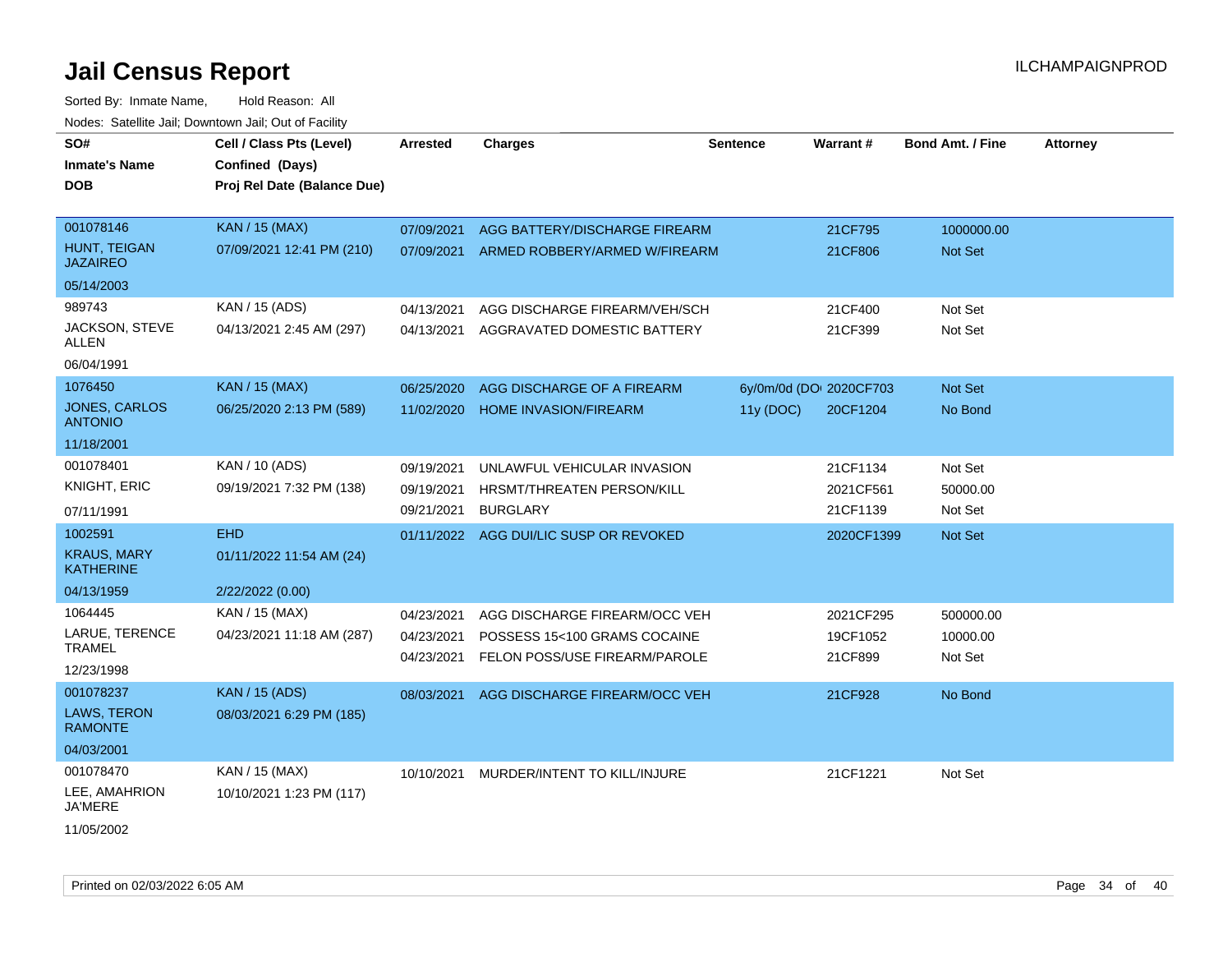Sorted By: Inmate Name, Hold Reason: All Nodes: Satellite Jail; Downtown Jail; Out of Facility

| SO#                                      | Cell / Class Pts (Level)    | <b>Arrested</b>      | <b>Charges</b>                           | <b>Sentence</b> | Warrant#    | <b>Bond Amt. / Fine</b> | <b>Attorney</b> |
|------------------------------------------|-----------------------------|----------------------|------------------------------------------|-----------------|-------------|-------------------------|-----------------|
| <b>Inmate's Name</b>                     | Confined (Days)             |                      |                                          |                 |             |                         |                 |
| <b>DOB</b>                               | Proj Rel Date (Balance Due) |                      |                                          |                 |             |                         |                 |
|                                          |                             |                      |                                          |                 |             |                         |                 |
| 56792                                    | <b>KAN / 10 (MED)</b>       | 02/02/2021           | <b>ARMED HABITUAL CRIMINAL</b>           |                 | 2021CF141   | 500000.00               |                 |
| LILLARD, LAWRENCE<br><b>TYRONE</b>       | 02/02/2021 2:11 PM (367)    | 02/22/2021           | DRIVING ON REVOKED LICENSE               |                 | 21TR426     | 5000.00                 |                 |
| 10/20/1982                               |                             |                      |                                          |                 |             |                         |                 |
| 40877                                    | EHD                         | 02/01/2022 AGG DUI/3 |                                          |                 | 2020CF986   | Not Set                 |                 |
| MABRY-HALL.<br><b>REBECCA SUE</b>        | 02/01/2022 9:32 AM (3)      |                      |                                          |                 |             |                         |                 |
| 03/21/1971                               | 5/1/2022 (0.00)             |                      |                                          |                 |             |                         |                 |
| 001078575                                | <b>KAN / 10 (MED)</b>       | 11/09/2021           | <b>GUNRUNNING</b>                        |                 | 21CF1330    | 750000.00               |                 |
| MCLAURIN, KEYON A                        | 11/09/2021 12:41 PM (87)    |                      |                                          |                 |             |                         |                 |
| 11/19/2002                               |                             |                      |                                          |                 |             |                         |                 |
| 1011046                                  | KAN / 15 (ADS)              | 04/10/2021           | ATTEMPT (FIRST DEGREE MURDER)            |                 | 21CF392     | Not Set                 |                 |
| MILES, DARRION<br><b>ANTONIO KEVONTA</b> | 04/11/2021 12:46 AM (299)   |                      |                                          |                 |             |                         |                 |
| 03/18/1990                               |                             |                      |                                          |                 |             |                         |                 |
| 001077278                                | <b>KAN / 15 (MAX)</b>       | 10/06/2020           | MURDER/INTENT TO KILL/INJURE             |                 | 2020CF146   | 2000000.00              |                 |
| MILLER, D'ANDRE                          | 10/06/2020 12:49 PM (486)   | 10/06/2020           | AGG FLEEING POLICE/21 MPH OVER           |                 | 2019CF1171  | 50000.00                |                 |
| 09/08/1986                               |                             |                      |                                          |                 |             |                         |                 |
| 001078712                                | KAN / 10 (MED)              | 12/23/2021           | AGG DISCH FIREARM/1ST AID PERS           |                 | 21CF1581    | Not Set                 |                 |
| MONTGOMERY,<br><b>RASHARD MYKI</b>       | 12/23/2021 4:27 PM (43)     |                      |                                          |                 |             |                         |                 |
| 11/05/2001                               |                             |                      |                                          |                 |             |                         |                 |
| 1026477                                  | <b>KAN / 15 (ADS)</b>       | 09/21/2021           | AGG DISCHARGE FIREARM/OCC VEH            |                 | 21CF1138    | <b>Not Set</b>          |                 |
| NEWBILL, DEVONTRE<br><b>LAMONT</b>       | 09/21/2021 2:27 AM (136)    | 09/22/2021           | PROBATION VIOLATION                      |                 | 20CF577     | Not Set                 |                 |
| 11/22/1993                               |                             |                      |                                          |                 |             |                         |                 |
| 1072907                                  | <b>KAN</b>                  | 07/14/2021           | CRIMINAL DAMAGE <\$500/SCHOOL            |                 | 2021CF840   | 5000.00                 |                 |
| NIKOLAEV, YEVGENIY                       | 07/14/2021 10:10 PM (205)   |                      | 07/14/2021 ATTEMPT (FIRST DEGREE MURDER) |                 | 2021-CF-832 | 2000000.00              |                 |

10/06/1983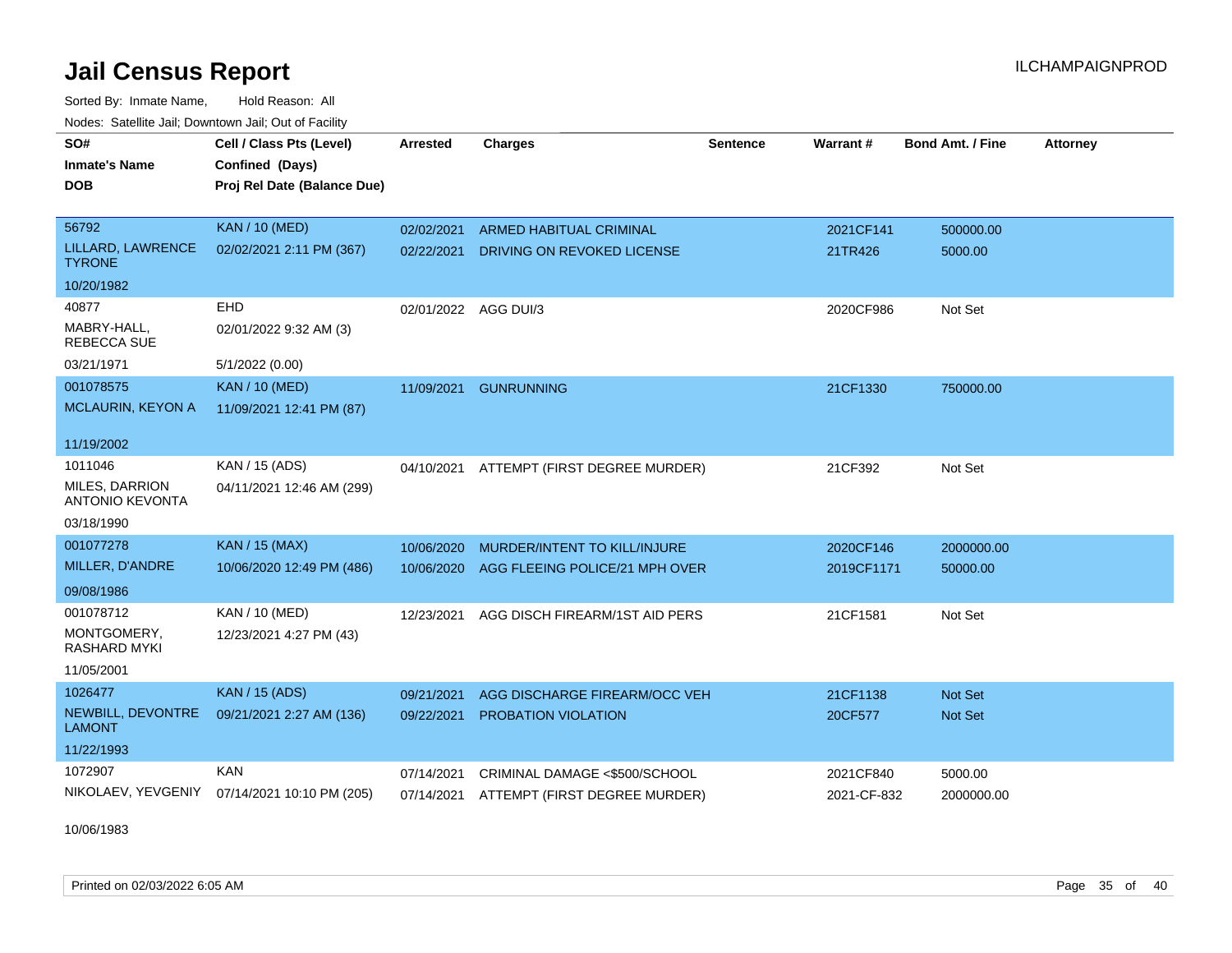| wacs. Calcinic Jan, Downtown Jan, Out of Facility |                                               |            |                                          |                 |            |                         |                 |  |
|---------------------------------------------------|-----------------------------------------------|------------|------------------------------------------|-----------------|------------|-------------------------|-----------------|--|
| SO#                                               | Cell / Class Pts (Level)                      | Arrested   | <b>Charges</b>                           | <b>Sentence</b> | Warrant#   | <b>Bond Amt. / Fine</b> | <b>Attorney</b> |  |
| <b>Inmate's Name</b>                              | Confined (Days)                               |            |                                          |                 |            |                         |                 |  |
| <b>DOB</b>                                        | Proj Rel Date (Balance Due)                   |            |                                          |                 |            |                         |                 |  |
|                                                   |                                               |            |                                          |                 |            |                         |                 |  |
| 22129                                             | <b>EHD</b>                                    |            | 01/25/2022 DUI INTOXICATING COMPOUND     |                 | 2021DT155  | Not Set                 |                 |  |
|                                                   | OAKLEY, ALAN RUFUS 01/25/2022 9:10 AM (10)    |            |                                          |                 |            |                         |                 |  |
|                                                   |                                               |            |                                          |                 |            |                         |                 |  |
| 04/05/1963                                        | 2/7/2022 (0.00)                               |            |                                          |                 |            |                         |                 |  |
| 001078558                                         | KAN / 10 (MED)                                | 11/03/2021 | UNLAWFUL USE OF A WEAPON                 |                 | 21CF1352   | Not Set                 |                 |  |
| PARRISH, DOMINIC<br>WALTER                        | 11/03/2021 1:25 PM (93)                       |            |                                          |                 |            |                         |                 |  |
| 08/23/2001                                        |                                               |            |                                          |                 |            |                         |                 |  |
| 001078063                                         | <b>KAN / 15 (MAX)</b>                         | 06/15/2021 | AGG CRIM SEX ASSAULT/WEAPON              |                 | 2021CF678  | 1000000.00              |                 |  |
|                                                   | PERRY, ROBERT Junior 06/15/2021 4:37 PM (234) | 06/15/2021 | <b>ROBBERY</b>                           |                 | 2021CF159  | 25000.00                |                 |  |
|                                                   |                                               |            |                                          |                 |            |                         |                 |  |
| 12/21/1990                                        |                                               |            |                                          |                 |            |                         |                 |  |
| 37559                                             | EHD                                           |            | 01/12/2022 DRIVING ON REVOKED LICENSE    |                 | 2021TR2685 | Not Set                 |                 |  |
| PICKENS, DAVID<br><b>EUGENE</b>                   | 01/12/2022 10:16 AM (23)                      |            |                                          |                 |            |                         |                 |  |
| 02/01/1973                                        | 3/12/2022 (0.00)                              |            |                                          |                 |            |                         |                 |  |
| 001077591                                         | <b>KAN / 5 (ADS)</b>                          |            | 01/06/2022 FIREARM/FOID INVALID/NOT ELIG | 42m (DOC)       | 2021CF782  | No Bond                 |                 |  |
| PYE, TRESHAUN<br><b>CORTEZ</b>                    | 01/06/2022 10:30 AM (29)                      |            |                                          |                 |            |                         |                 |  |
| 05/01/2001                                        |                                               |            |                                          |                 |            |                         |                 |  |
| 001077614                                         | KAN / 15 (MAX)                                | 01/17/2021 | ATTEMPT (FIRST DEGREE MURDER)            |                 | 21CF66     | Not Set                 |                 |  |
| <b>DEVON</b>                                      | ROBINSON, DONTRELL 01/17/2021 3:08 PM (383)   |            |                                          |                 |            |                         |                 |  |
| 09/22/2002                                        |                                               |            |                                          |                 |            |                         |                 |  |
| 1061216                                           | <b>KAN / 10 (MED)</b>                         | 06/22/2021 | <b>HOME INVASION/FIREARM</b>             |                 | 21CF727    | Not Set                 |                 |  |
| <b>RUNGE, ANDRE</b><br><b>MARSEAN</b>             | 06/22/2021 4:42 PM (227)                      |            |                                          |                 |            |                         |                 |  |
| 12/05/1997                                        |                                               |            |                                          |                 |            |                         |                 |  |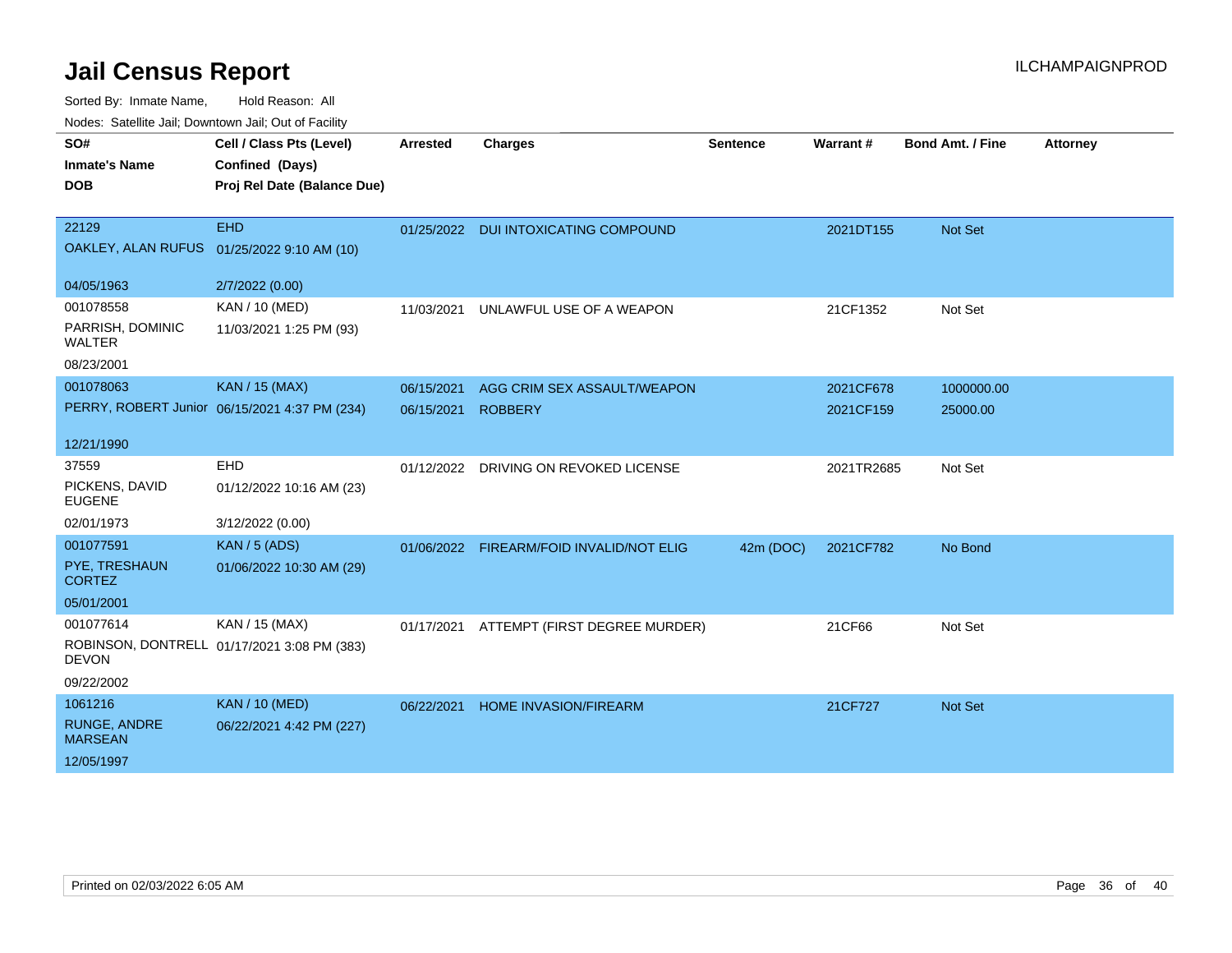| SO#<br><b>Inmate's Name</b>        | Cell / Class Pts (Level)<br>Confined (Days) | Arrested   | <b>Charges</b>                            | <b>Sentence</b> | <b>Warrant#</b> | <b>Bond Amt. / Fine</b> | <b>Attorney</b> |
|------------------------------------|---------------------------------------------|------------|-------------------------------------------|-----------------|-----------------|-------------------------|-----------------|
| <b>DOB</b>                         | Proj Rel Date (Balance Due)                 |            |                                           |                 |                 |                         |                 |
|                                    |                                             |            |                                           |                 |                 |                         |                 |
| 650295                             | <b>PIA / 50 (MAX)</b>                       | 04/22/2020 | <b>CRIMINAL SEXUAL ASSAULT</b>            |                 | 2020-CF407      | 750000.00               |                 |
| SANDAGE, JERALD<br><b>EUGENE</b>   | 04/22/2020 6:30 AM (653)                    | 04/22/2020 | <b>CRIMINAL SEXUAL ASSAULT</b>            |                 | 2020-CF408      | 750000.00               |                 |
|                                    |                                             | 04/22/2020 | <b>CRIMINAL SEXUAL ABUSE</b>              |                 | 2020-CF409      | 750000.00               |                 |
| 06/07/1971                         |                                             | 04/22/2020 | <b>CRIMINAL SEXUAL ASSAULT</b>            |                 | 2020-CF410      | 750000.00               |                 |
|                                    |                                             | 04/22/2020 | <b>OFFICIAL MISCONDUCT</b>                |                 | 2019-CF1811     | 25000.00                |                 |
| 1062194                            | KAN / 15 (MAX)                              | 02/27/2020 | MURDER/OTHER FORCIBLE FELONY              |                 | 20CF-247        | 1000000.00              |                 |
| SIMMONS, MICHAEL<br><b>JAMAL</b>   | 02/27/2020 1:11 PM (708)                    | 09/23/2020 | AGG BATTERY/DISCHARGE FIREARM             |                 | 20CF1061        | Not Set                 |                 |
| 11/03/1997                         |                                             |            |                                           |                 |                 |                         |                 |
| 19495                              | <b>EHD</b>                                  | 01/26/2022 | DRIVING RVK/SUSP DUI/SSS 3RD              |                 | 2021CF740       | Not Set                 |                 |
| SIMPSON, BRADLEY<br><b>FARRELL</b> | 01/26/2022 9:07 AM (9)                      |            |                                           |                 |                 |                         |                 |
| 05/16/1960                         | 2/24/2022 (0.00)                            |            |                                           |                 |                 |                         |                 |
| 001078115                          | KAN / 15 (MAX)                              | 07/01/2021 | ARMED VIOLENCE/CATEGORY I                 |                 | 21CF772         | Not Set                 |                 |
| SMITH, JAMES<br>NASHAUN, Junior    | 07/01/2021 2:44 PM (218)                    | 07/30/2021 | DRIVING ON SUSPENDED LICENSE              |                 | 21TR5804        | 1500.00                 |                 |
| 09/18/2000                         |                                             |            |                                           |                 |                 |                         |                 |
| 001077868                          | <b>KAN / 15 (MAX)</b>                       | 04/21/2021 | ARMED ROBBERY/ARMED W/FIREARM             |                 | 21CF445         | Not Set                 |                 |
| SPEARMENT,<br><b>KENTRELL</b>      | 04/21/2021 9:48 PM (289)                    | 08/19/2021 | FLEEING/ATTEMPT ELUDE OFFICER             |                 | 2021TR1053      | 1000.00                 |                 |
| 01/21/2002                         |                                             |            |                                           |                 |                 |                         |                 |
| 11979                              | EHD                                         |            | 01/11/2022 AGG FLEEING POLICE/21 MPH OVER |                 | 2021CF629       | Not Set                 |                 |
| STARK, JACK LYNN                   | 01/11/2022 10:13 AM (24)                    |            |                                           |                 |                 |                         |                 |
| 12/31/1955                         | 4/9/2022 (0.00)                             |            |                                           |                 |                 |                         |                 |
| 001077854                          | <b>EHD</b>                                  | 09/15/2021 | DRIVING RVK/SUSP DUI/SSS 4-9              |                 | 2021CF306       | Not Set                 |                 |
| <b>STUKINS, DANNY RAY</b>          | 09/15/2021 10:17 AM (142)                   |            |                                           |                 |                 |                         |                 |
| 07/05/1985                         | 3/13/2022 (0.00)                            |            |                                           |                 |                 |                         |                 |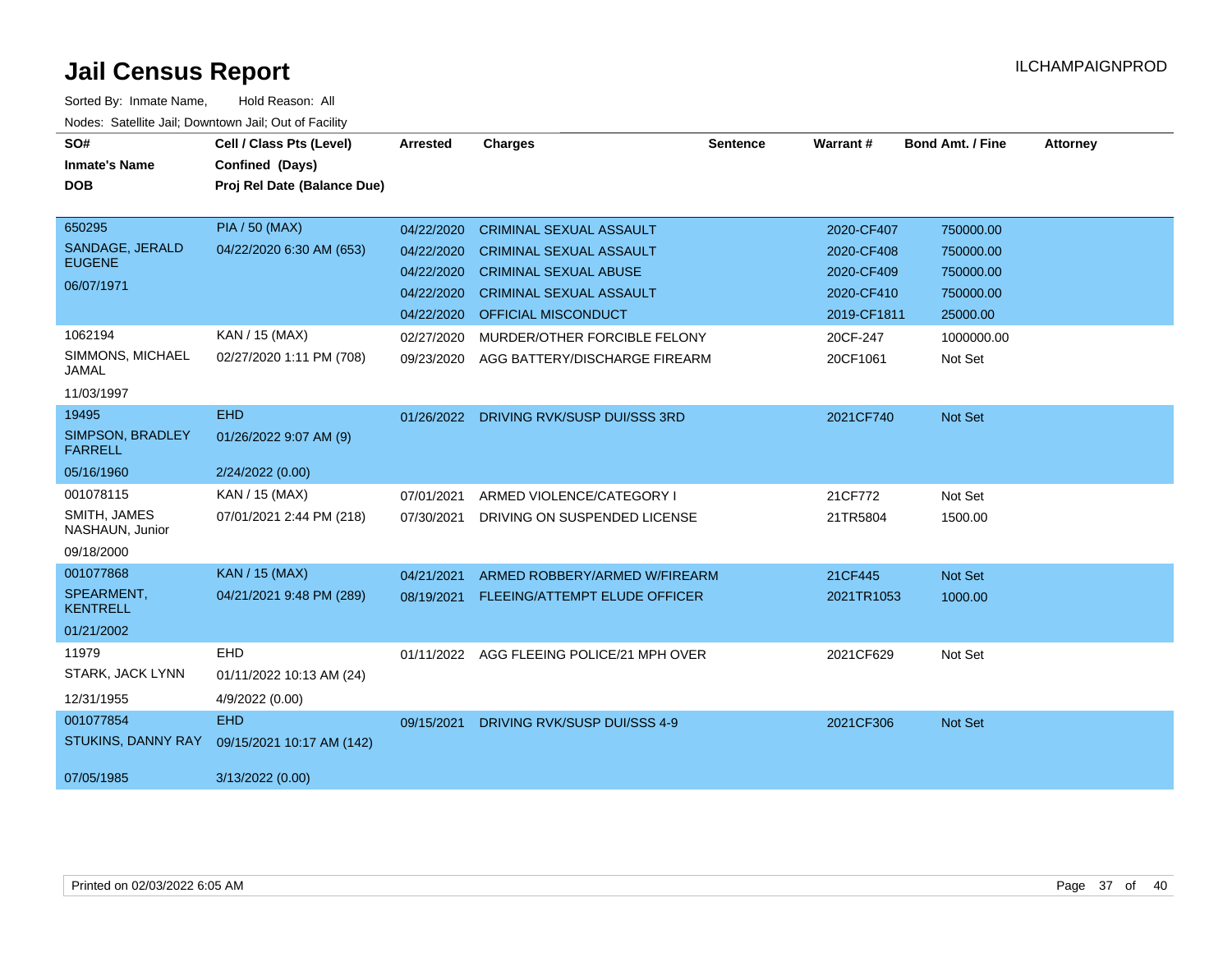| rouco. Calcillo Jali, Downtown Jali, Out of Facility   |                                                                            |                 |                                          |                 |                        |                         |                 |
|--------------------------------------------------------|----------------------------------------------------------------------------|-----------------|------------------------------------------|-----------------|------------------------|-------------------------|-----------------|
| SO#<br>Inmate's Name<br><b>DOB</b>                     | Cell / Class Pts (Level)<br>Confined (Days)<br>Proj Rel Date (Balance Due) | <b>Arrested</b> | <b>Charges</b>                           | <b>Sentence</b> | Warrant#               | <b>Bond Amt. / Fine</b> | <b>Attorney</b> |
| 1046632                                                | <b>KAN / 15 (MAX)</b><br>TATE, JAVON MARQUIS 09/14/2021 12:10 PM (143)     | 09/14/2021      | ARMED VIOLENCE/CATEGORY II               |                 | 21CF912                | 750000.00               |                 |
| 08/10/1996                                             |                                                                            |                 |                                          |                 |                        |                         |                 |
| 962484<br>TAYLOR, VINCENT<br>REGINALD                  | KAN / 10 (ADS)<br>12/29/2021 7:23 AM (37)                                  | 12/29/2021      | AGGRAVATED DOMESTIC BATTERY              |                 | 21CF1608               | Not Set                 |                 |
| 11/03/1988<br>1033031                                  |                                                                            |                 |                                          |                 |                        |                         |                 |
| TOMS, ANDREW<br>CHUCKY                                 | <b>KAN / 15 (MAX)</b><br>08/19/2020 5:59 PM (534)                          |                 | 08/19/2020 *AGG BATTERY W/FIREARM/PERSON |                 | 2020-CF923             | 500000.00               |                 |
| 09/28/1978                                             |                                                                            |                 |                                          |                 |                        |                         |                 |
| 27007<br>TUELL, ROBERT<br><b>STEPHEN</b><br>09/25/1967 | KAN / 15 (MAX)<br>09/19/2021 9:51 AM (138)                                 | 09/19/2021      | DOMESTIC BATTERY/OTHER PRIOR             |                 | 2y/0m/0d (DOI 21CF1133 | No Bond                 |                 |
| 001078263                                              | <b>KAN / 10 (ADS)</b>                                                      | 08/11/2021      | AGG FLEEING POLICE/21 MPH OVER           | 15m (DOC)       |                        | 200000.00               |                 |
| <b>TURK, BRANDON</b><br>LARSHAWN                       | 08/11/2021 6:23 PM (177)                                                   |                 |                                          |                 |                        |                         |                 |
| 10/18/1995                                             |                                                                            |                 |                                          |                 |                        |                         |                 |
| 001078386<br>TURNER, AMARIO<br>09/23/2002              | KAN / 10 (MED)<br>09/14/2021 11:42 PM (143)                                | 09/14/2021      | POSSESSION OF STOLEN FIREARM             |                 | 2021CF1099             | 250000.00               |                 |
| 1011886                                                | <b>EHD</b>                                                                 |                 | 01/12/2022 AGG FLEEING/2+ CON DEVICES    |                 | 2021CF378              | <b>Not Set</b>          |                 |
| TURNER, SHAWNTAY<br><b>EUGENE</b>                      | 01/12/2022 9:25 AM (23)                                                    |                 |                                          |                 |                        |                         |                 |
| 01/09/1992                                             | 3/11/2022 (0.00)                                                           |                 |                                          |                 |                        |                         |                 |
| 1040925                                                | KAN / 10 (MED)                                                             | 10/05/2021      | AGG BATTERY/DISCHARGE FIREARM            |                 | 2021CF1105             | 1000000.00              |                 |
| WEATHERALL.<br>JOHNNY EARL JAMES<br>04/29/1994         | 10/05/2021 4:17 PM (122)                                                   |                 |                                          |                 |                        |                         |                 |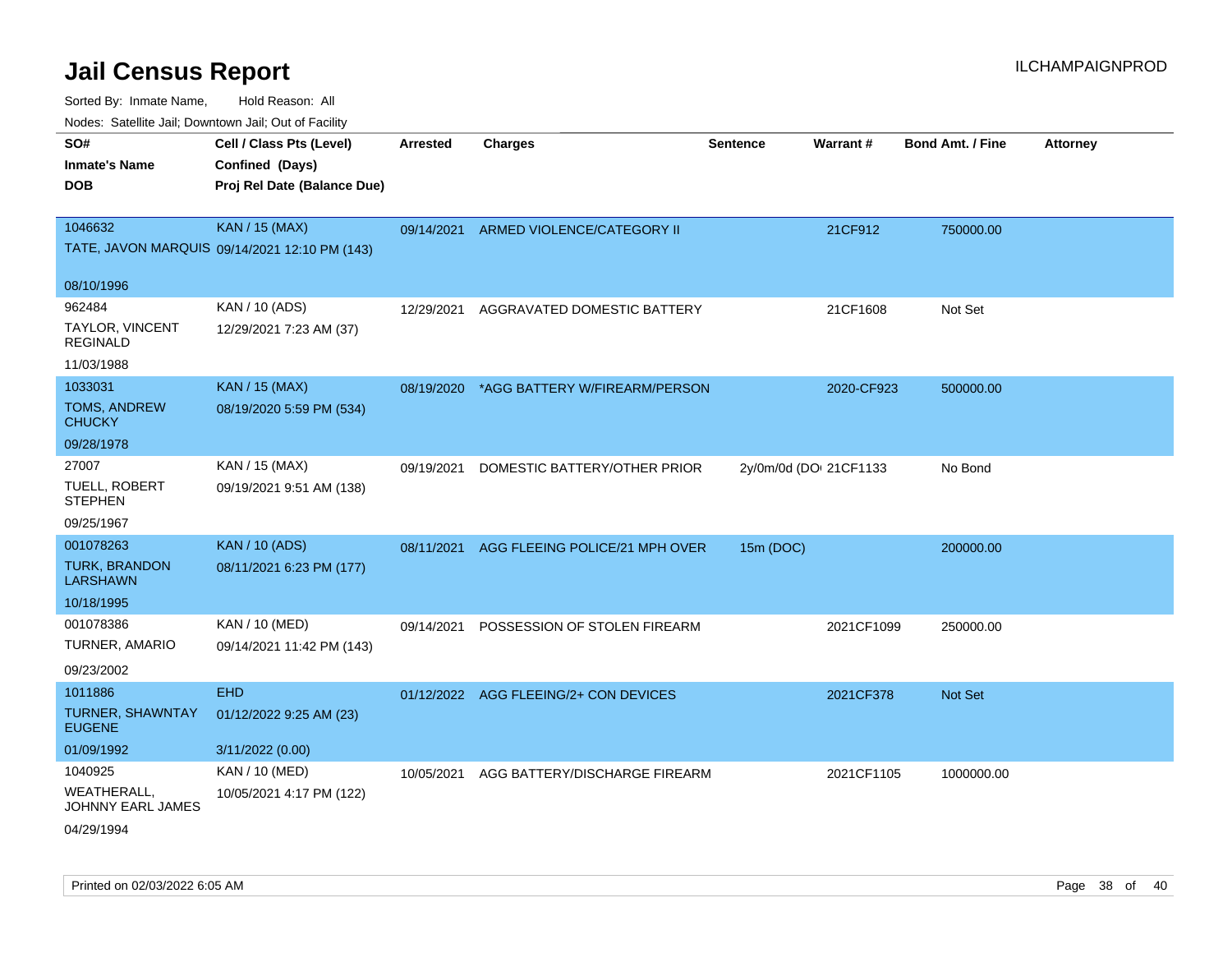| SO#<br><b>Inmate's Name</b><br><b>DOB</b>                            | Cell / Class Pts (Level)<br>Confined (Days)<br>Proj Rel Date (Balance Due) | <b>Arrested</b>                                                    | <b>Charges</b>                                                                                                                                              | <b>Sentence</b> | Warrant#                                                                      | <b>Bond Amt. / Fine</b>                               | <b>Attorney</b> |
|----------------------------------------------------------------------|----------------------------------------------------------------------------|--------------------------------------------------------------------|-------------------------------------------------------------------------------------------------------------------------------------------------------------|-----------------|-------------------------------------------------------------------------------|-------------------------------------------------------|-----------------|
| 1062558<br><b>WELLS, JIAMANTE</b><br><b>AMORE</b>                    | <b>KAN / 10 (MED)</b><br>10/02/2021 8:29 PM (125)                          | 10/02/2021                                                         | FELON POSS/USE WEAPON/FIREARM                                                                                                                               |                 | 21CF1185                                                                      | Not Set                                               |                 |
| 09/02/1995                                                           |                                                                            |                                                                    |                                                                                                                                                             |                 |                                                                               |                                                       |                 |
| 1002033<br><b>WEST, ANTONIO</b><br><b>DEONTA</b><br>04/15/1992       | KAN / 15 (MAX)<br>09/08/2021 11:01 PM (149)                                | 09/08/2021<br>09/08/2021<br>09/08/2021<br>09/08/2021<br>09/08/2021 | DRIVING ON SUSPENDED LICENSE<br>ARMED ROBBERY/ARMED W/FIREARM<br>AGG UNLAWFUL USE OF WEAPON/VEH<br>OBSTRCT JUSTICE/LEAVE STATE<br>ARMED VIOLENCE/CATEGORY I |                 | 2019-TR-11944<br>2020-CF-1406<br>2021-CF-AWOW<br>2021-CF-AWOW<br>2021-CF-AWOW | 5000.00<br>500000.00<br>Not Set<br>Not Set<br>Not Set |                 |
| 1022068                                                              | <b>KAN / 15 (ADS)</b>                                                      | 10/10/2021                                                         | <b>FELON POSS/USE WEAPON/FIREARM</b>                                                                                                                        |                 | 21CF1212                                                                      | Not Set                                               |                 |
| <b>WILKINS, MICHAEL</b><br><b>CARL</b>                               | 10/10/2021 5:07 AM (117)                                                   |                                                                    |                                                                                                                                                             |                 |                                                                               |                                                       |                 |
| 07/10/1992                                                           |                                                                            |                                                                    |                                                                                                                                                             |                 |                                                                               |                                                       |                 |
| 001077508<br><b>WILLIAMS, CALVIN</b><br><b>TIMOTHY</b><br>10/23/2002 | KAN / 15 (ADS)<br>12/10/2020 8:55 PM (421)                                 | 12/10/2020                                                         | MURDER/STRONG PROB KILL/INJURE                                                                                                                              | 55y (DOC)       | 2020CF1293                                                                    | No Bond                                               |                 |
| 28328                                                                | <b>EHD</b>                                                                 |                                                                    | 02/02/2022 AGG DUI/NO VALID DL                                                                                                                              |                 | 2021CF19                                                                      | Not Set                                               |                 |
| <b>WILLIAMS, DERRICK</b><br>05/10/1965                               | 02/02/2022 9:39 AM (2)<br>3/2/2022 (0.00)                                  |                                                                    |                                                                                                                                                             |                 |                                                                               |                                                       |                 |
| 539662<br>WILLIAMS, JAVONTAE<br><b>DEMAR</b><br>07/28/1991           | KAN / 10 (MED)<br>08/14/2021 1:28 AM (174)                                 | 08/14/2021<br>08/14/2021<br>08/14/2021<br>08/14/2021               | <b>AGGRAVATED BATTERY</b><br>AGGRAVATED DOMESTIC BATTERY<br>DOM BTRY/CONTACT/1-2 PRECONV<br><b>CITY OV ARREST</b>                                           |                 | 21CF979<br>2020CF1098<br>2021CF770<br>2017OV893                               | No Bond<br>25000.00<br>250000.00<br>1000.00           |                 |
| 1037579<br><b>WILLIAMS, STEVEN</b><br>PATRICK, Second<br>11/25/1994  | <b>KAN / 10 (MED)</b><br>08/17/2021 8:16 PM (171)                          | 08/17/2021                                                         | FELON POSS/USE WEAPON/FIREARM                                                                                                                               |                 | 2019CF73                                                                      | No Bond                                               |                 |